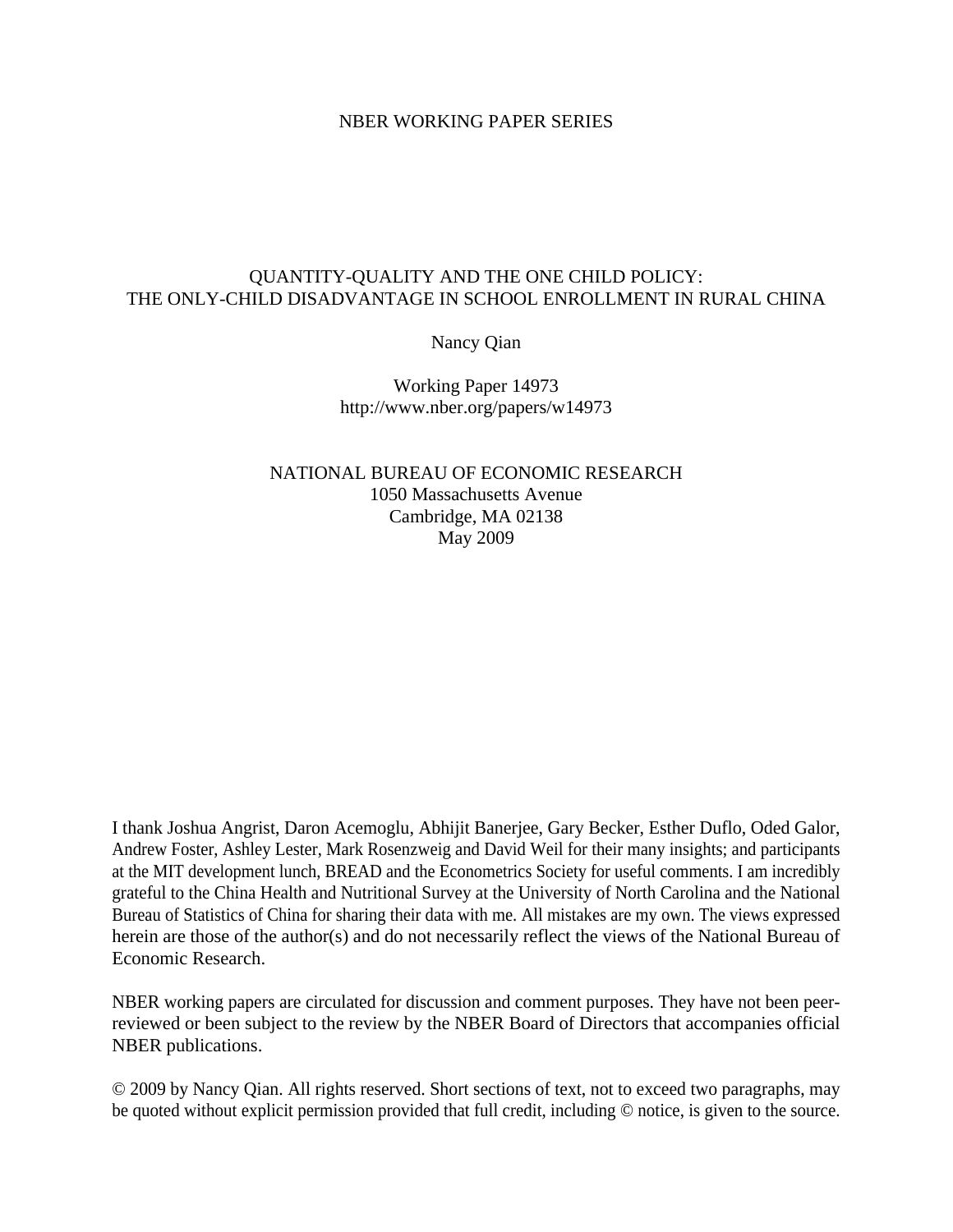Quantity-Quality and the One Child Policy:The Only-Child Disadvantage in School Enrollment in Rural China Nancy Qian NBER Working Paper No. 14973 May 2009 JEL No. I20,J13,O1

## **ABSTRACT**

Many believe that increasing the quantity of children will lead to a decrease in their quality. This paper exploits plausibly exogenous changes in family size caused by relaxations in China's One Child Policy to estimate the causal effect of family size on school enrollment of the first child. The results show that for one-child families, an additional child significantly increased school enrollment of first-born children by approximately 16 percentage-points. The effect is larger for households where the children are of the same sex.

Nancy Qian Department of Economics Brown University 64 Waterman Street Providence, RI 02912 and NBER nqian@brown.edu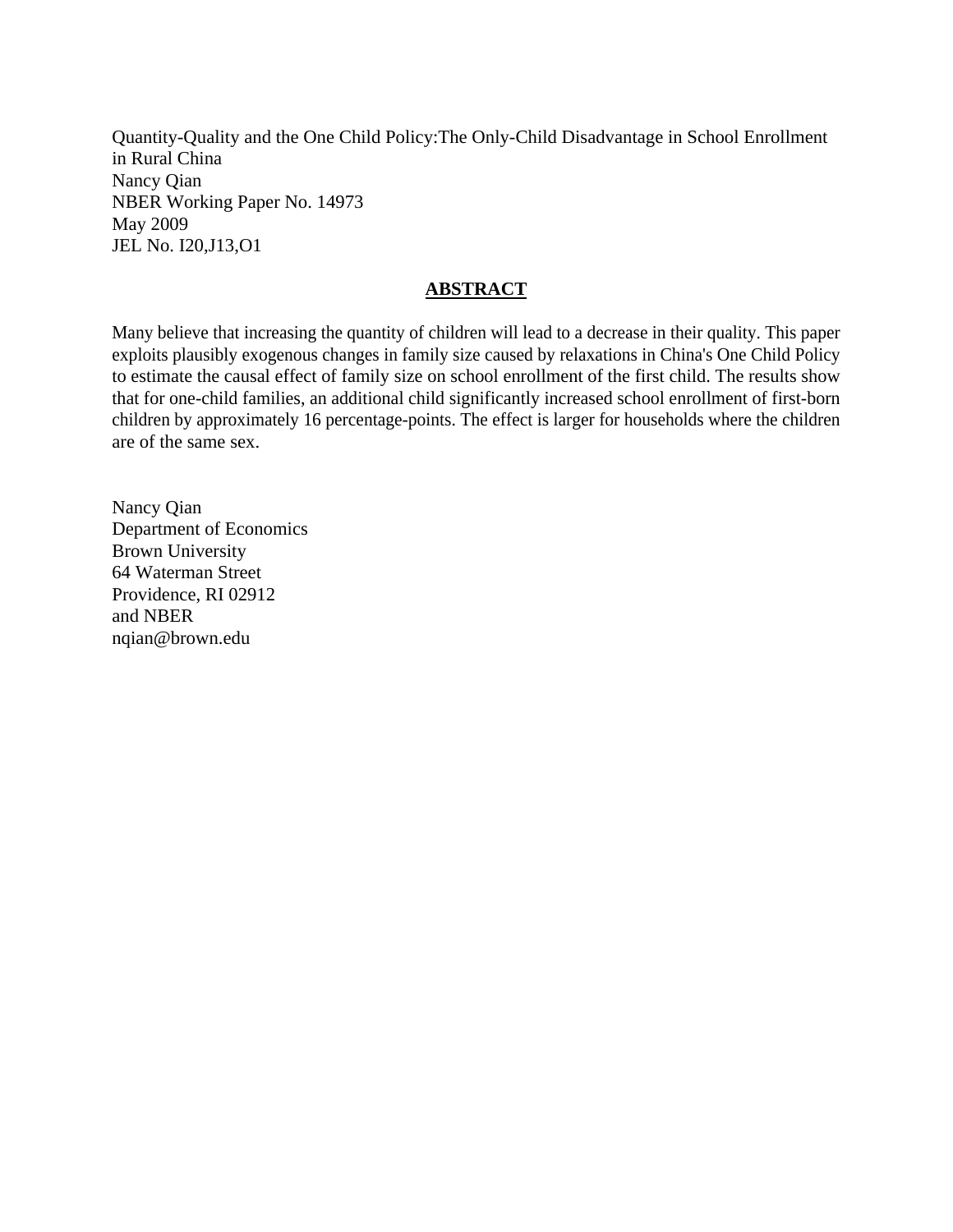# Quantity-Quality and the One Child Policy: The Only-Child Disadvantage in School Enrollment in Rural China

May 20, 2009

## Abstract

Many believe that increasing the quantity of children will lead to a decrease in their quality. This paper exploits plausibly exogenous changes in family size caused by relaxations in China's One Child Policy to estimate the causal effect of family size on school enrollment of the first child. The results show that for one-child families, an additional child *increased* school enrollment of first-born children by up to sixteen percentagepoints. The benefit is larger for households where the children are of the same sex. (Keywords: Education, Development, Family Planning; JEL: J13, I2, O1)

#### Introduction  $\mathbf 1$

Since Malthus first theorized about population constraints on economic growth, the tradeoff between quantity and quality has been a central question in economics. Contemporary economists, beginning with Becker and Lewis (1973) and Becker and Tomes (1976) have continued to theorize about the negative effects of family size on child quality (Galor and Weil, 2000; Hazan and Berdugo, 2002; Moav, 2005). For policy makers in developing countries today, understanding this trade-off is especially relevant as many governments have attempted to curb population growth as a way of increasing average human capital investment. Both China and India, the world's two most populous countries, have experimented with different family planning policies to limit family size.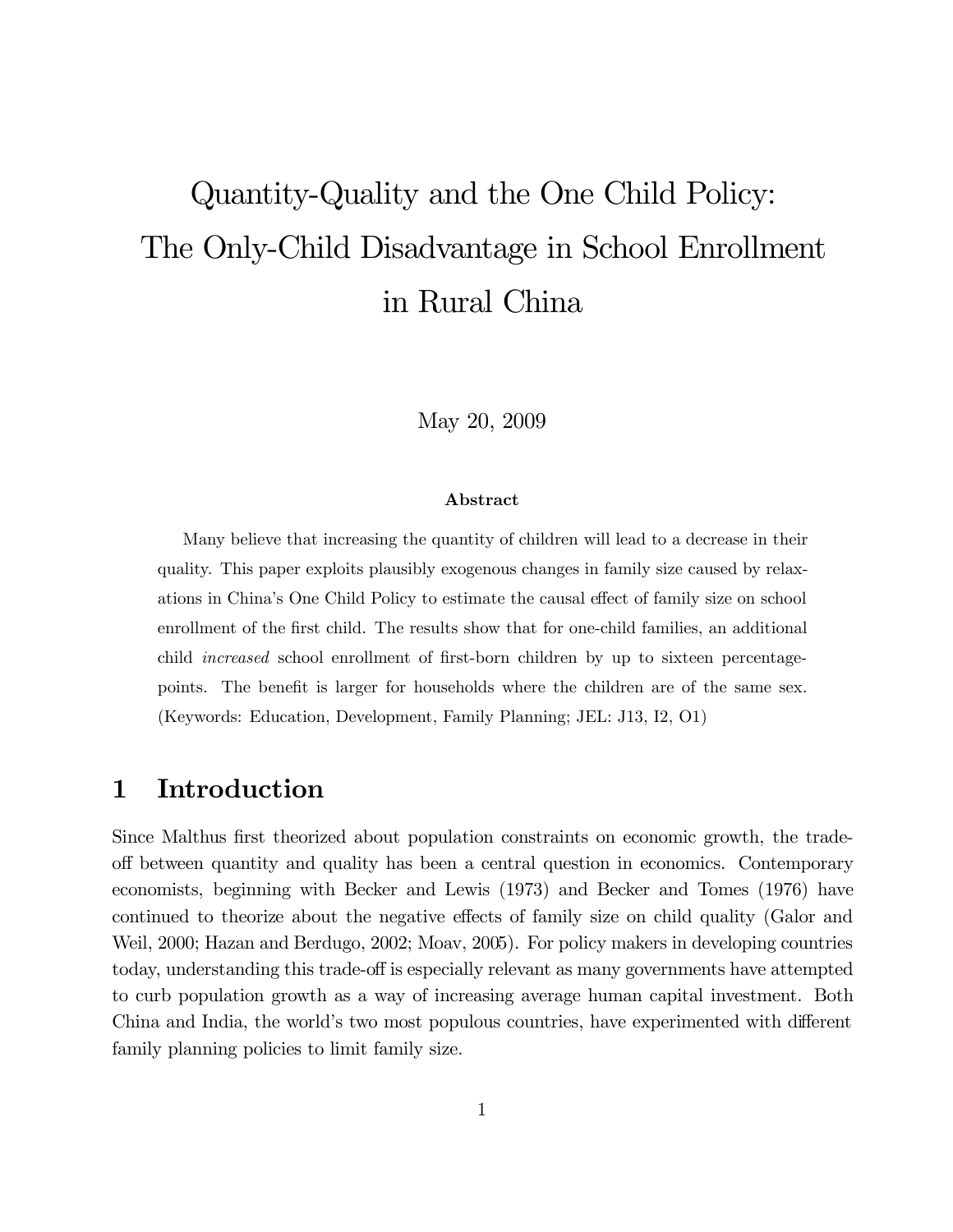The empirical evidence on the extent of the quantity-quality tradeoff or even the existence of it is conflicted. On the one hand, studies have found family size to have no effect or even a positive effect on child outcomes in Israel (Angrist, Lavy and Schlosser, 2005, 2006), Korea (Lee, 2009), the U.S. (Kessler, 1993), China (Guo and VanWey, 1991) and Africa (Gomes, 1984). On the other hand, the effect of family size on education has been found to be negative in the India (Rosenzweig and Wolpin, 1980), France (Goux and Maurin, 2004), the U.S. (Conley, 2004; Berhman et. al., 1989; and Stafford, 1987), and China (Rosenzweig and Zhang,  $2009$ ).<sup>1</sup> Theoretically, it is possible to motivate both models that predict negative family size effects and models that predict positive ones without hard-to-believe assumptions. The quantity-quality tradeoff can arise from the assumption that the cost of quality is increasing with the number of children. While this may be a reasonable assumption in many contexts, it seems equally reasonable to think that there exist contexts where the opposite is true: that there are economies of scale in raising children. For example, children may share clothes and text books which are easier to transfer between children of the same family than across children of different households. In this case, quantity can compliment quality.

Moreover, an important gap exists in the literature. Past studies have almost entirely focused on the effect of increasing the number of children from two to three. We know very little about the effects of increasing the number of children from one to two, the margin that is increasing in relevance as parents' preferred household size decreases over time. This margin is particularly important to examine since there are reasons to believe that the effect of family size on quality is not monotonic across the number of children. Most past studies which typically rely on continuous linear measures for family size have missed this point. Only recently, by using dummy variables for family size, have studies shown correlational evidence that children with no siblings do worse than children with one or two siblings even though the number of siblings is negatively correlated with child quality for households with three or more children (Black, Devereaux and Salanes, 2004; and Iacavou, 2001).<sup>2</sup>

Difficulty in establishing causality also hindered past studies from studying the effect of being an only child. Interpreting the cross-sectional correlation between family size and child outcomes faces two main difficulties. The source of endogeneity that concerned most previous studies is parental heterogeneity. For example, if parents who value education more may also prefer to have fewer children, then the correlation between quantity and quality will be

<sup>&</sup>lt;sup>1</sup>The studies described here all focus on cross sectional evidence. Alternatively, Bleakely and Lange  $(2009)$ examines time-series evidence in the American South. They find that increased schooling caused a decrease in fertility. See Schultz (2005) for a detailed critique of the empirical literature.

<sup>&</sup>lt;sup>2</sup> Iacovou (2001) argues that this could be because children benefit from social interactions with other children. Using detailed data on time use of children in the U.K., she finds that the one-child disadvantage decreases with the amount of time a child spends playing with other children after school.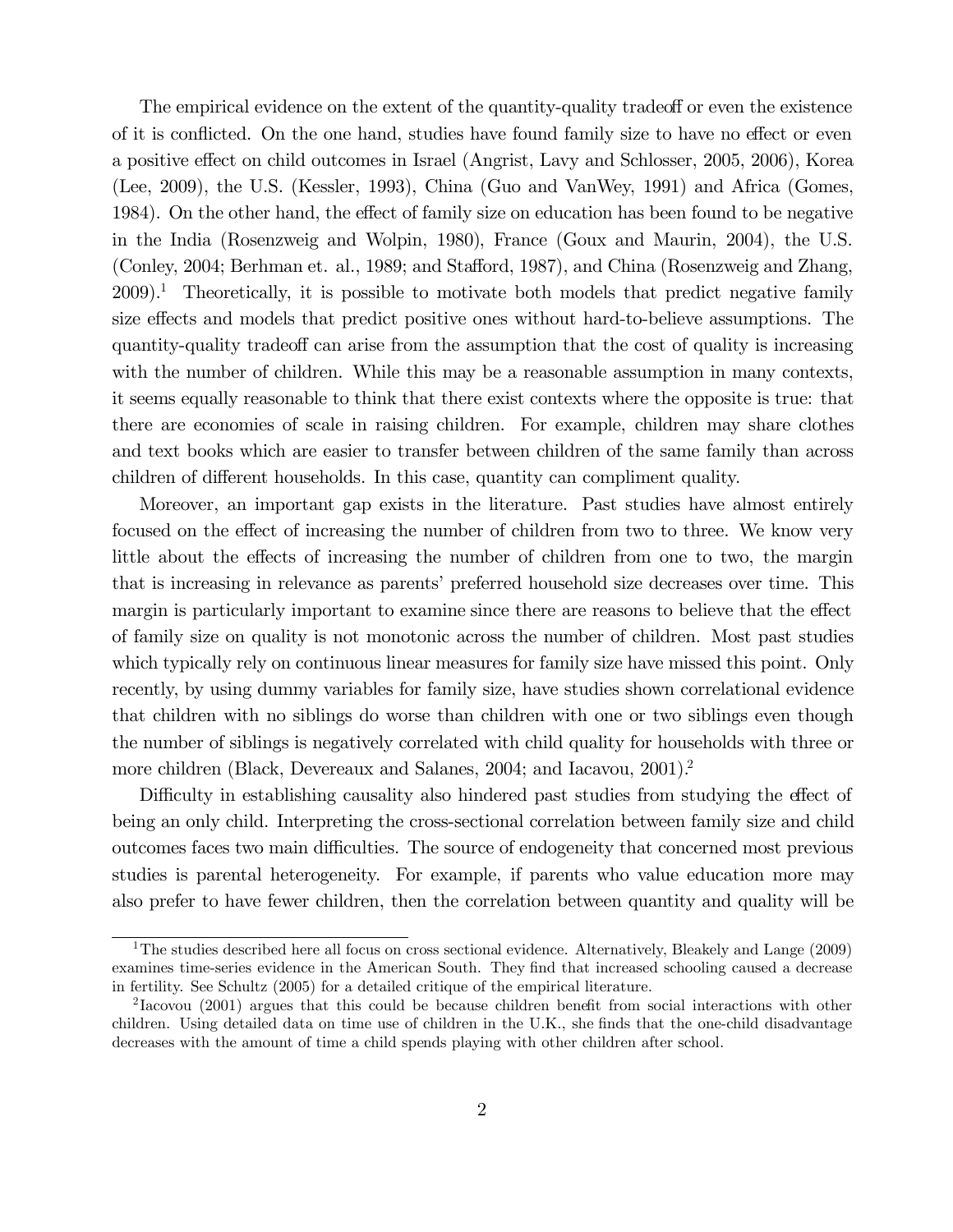driven by parental preferences rather than by family size. Endogeneity may also arise from the quality of the first child. For example, if parents are more likely to have a second child when the first child is of high quality, the ordinary least squares (OLS) estimate of the family size effect will be biased upwards. To address these issues, past studies have carefully constructed strategies that exploit plausibly exogenous variation in family size caused by multiple births or the sex composition of the first two children (Angrist, Lavy and Schlosser, 2005, 2006; Conley, 2004; Lee, 2003; Rosenzweig and Wolpin, 1980; Rosenzweig and Zhang, 2009).<sup>3</sup> However, these strategies work best in studying the effect of increasing the number of children from two to three. The sibling-sex strategy only applies to households that already have two children. The twins strategy can only estimate the effect of having two children instead of one under the assumption that there is nothing inherently different about twins.

The principal contribution of this paper is to establish causal identification for estimating the effect of increasing the number of children from one to two. First, I present a simple model that allows for economies of scale and illustrate how having a second child could increase school enrollment of the first. Then, I address the empirical issue of endogeneity by exploiting regional and time variation in relaxations of China's One Child Policy (OCP). I use the relaxation that allowed families to have a second child if the first child is a girl to instrument for the family size of first-born children. Three facts are exploited: first, an individual is only affected by the relaxation if she is born in a relaxed area; second, amongst first-born children born in relaxed areas, only girls are affected; and third, a girl is more likely to gain a sibling due to the relaxation if she is younger at the time of the policy announcement. The instrument for family size is the triple interaction term of an individual's sex, date of birth and region of birth. The interaction between whether a girl was born in a relaxed area and her birth year estimates the effect of the relaxation on family size. The additional comparison with boys controls for region-specific changes in school provision (and other cohort changes) that affected boys and girls similarly. This strategy differs from previous methods in that it essentially compares one-child households with two-child households. To exclude parents who may have chosen to keep girls in order to have a second child, the sample is restricted to first born children born before the relaxation began.

The first stage results show that the OCP was binding for children born four or less years before the OCP was announced. The relaxation increased the number of siblings for these

<sup>&</sup>lt;sup>3</sup>The sibling sex compostion method argues that parents prefer children of mixed sex. Therefore, they are more likely to have a third child if the first two are of the same sex. The twins method argues that the occurence of twins (before the introduction of fertility treatments) is uncorrelated to individual characteristics. Hence, twinning is a plausibly exogenous source of variation for family size. Both methodologies examine the effect of an additional sibling for families with at least two children. Angrist, Lavy and Schlosser (2005, 2006) used both techniques and found that the results are similar.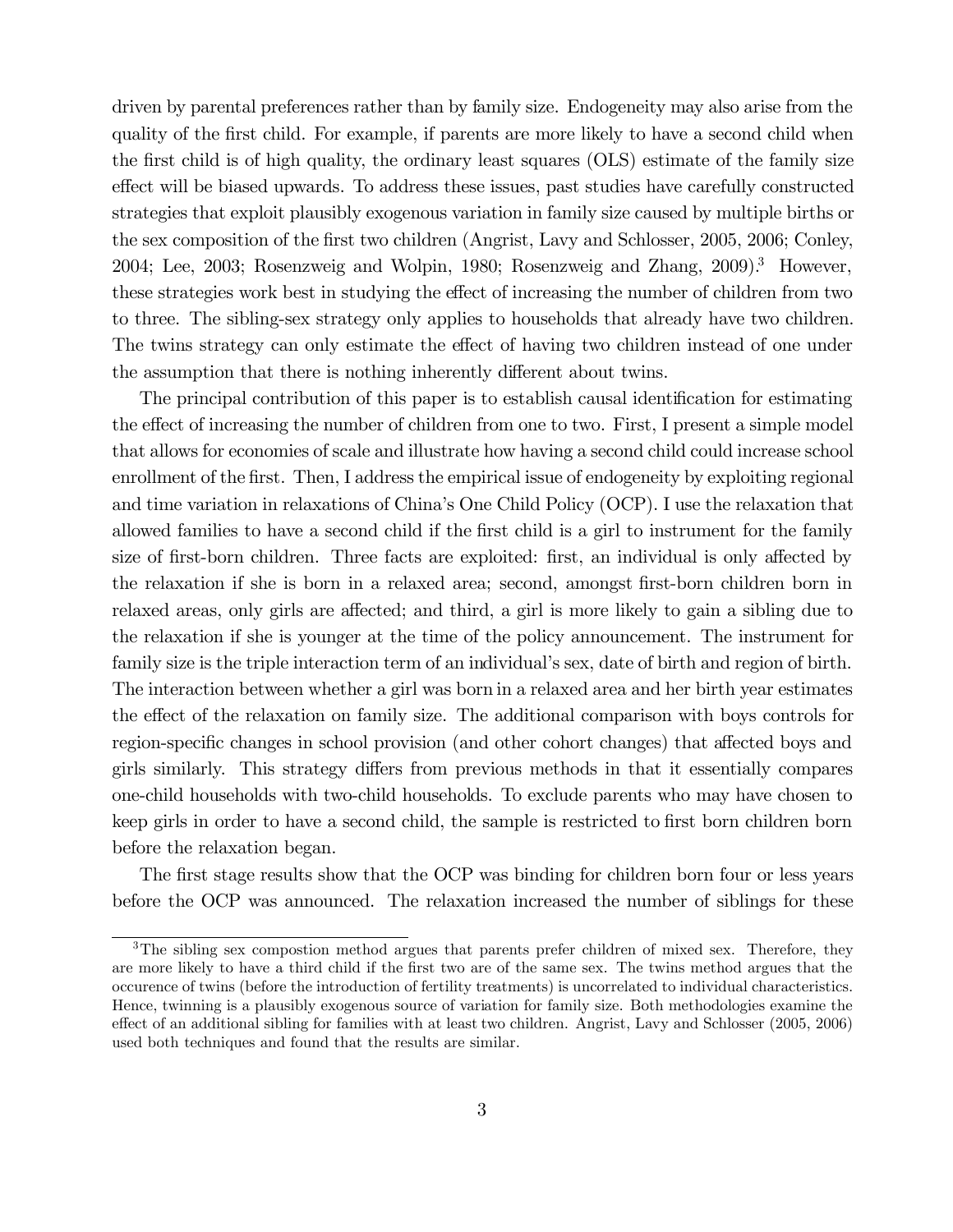children. On average, approximately one out of every four children gained a sibling because of the relaxation. The second stage results show that an additional child significantly increased the school enrollment of the first child by up to sixteen percentage points. The positive sign of the effect of a second child is consistent with the OLS evidence but the 2SLS estimates are larger in magnitude. To investigate whether this could be due to economies of scale in schooling costs, I estimate the differential effect for when the first two children are of the same sex versus when they are of different sex. If one assumes that economies are greater when children are of the same sex, then the presence of economies of scale would predict that the benefits are larger for such households. The results show that the benefits are larger when the two children are of the same sex. However, since sex can be endogenously chosen by parents, this should be interpreted cautiously as suggestive evidence.

The results from this study provide novel casual evidence for the benefit of an additional sibling for first born children. Furthermore, they suggest that there may be economies of scale in the costs of schooling. The main caveat for interpretation comes from the fact that the second child is still too young to attend school at the time the data is collected so that I cannot examine their outcomes. Therefore, the results cannot directly "test" the standard quantity-quality model which predicts that average quality is decreasing with quantity. That said, most existing empirical studies of the effects of family size focus on outcomes of the first born children. Hence, the results from this study are easily comparable to the existing evidence.

This paper has several advantages over past studies. First, China's family planning policies provide a unique source of exogenous variation in family size. Second, the empirical strategy can evaluate the causal effect of an additional sibling for one-child households whereas past methodologies have mostly been limited to households with two or more children. Finally, this study evaluates the effects of the OCP, one of the most restrictive and large scale family planning policies ever undertaken. While demographers and sociologists have conducted many descriptive studies of the policy's impact on fertility and sex ratios, the lack of local enforcement data has heretofore prevented an examination of the causal effect of the OCP on child outcomes. The findings indicate that the OCP decreased female survival by up to ten percentage-points, and the relaxation was successful in reducing the sex selection to pre-OCP levels. Interestingly, the results also show that the previous rule on four-year birth spacing was well enforced.

The paper is organized as follows. Section 2 discusses family planning policies and education in rural China. Section 3 presents the conceptual framework. Section 4 describes the data. Section 5 presents the empirical strategy. Section 6 presents the empirical results. Section 7 offers concluding remarks.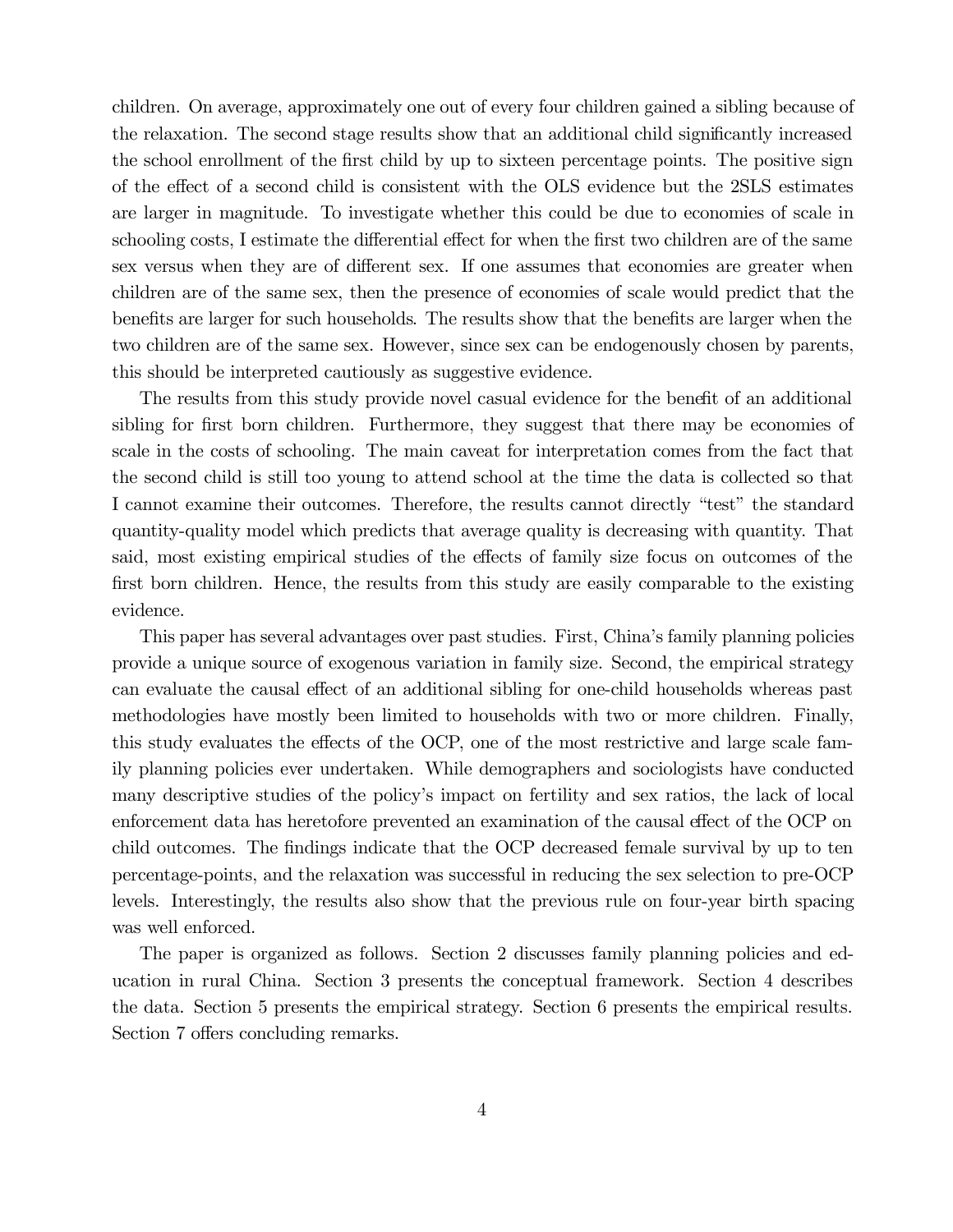#### $\boldsymbol{2}$ **Background**

#### $2.1$ **Family Planning Policies**

In the 1970s, after two decades of explicitly encouraging population growth, policy makers in China enacted a series of measures to curb population growth. The policies applied to individuals of Han ethnicity, who comprise 92% of China's population. Beginning around 1972, the policy "Later [age], longer [the spacing of births], fewer [number of children]" offered economic incentives to parents who spaced the birth of their children at least four years apart. A more restrictive policy, commonly known as the One Child Policy (OCP), was announced in 1979. Actual implementation began in certain regions as early as 1978, and enforcement gradually tightened across the country until it was firmly in place in 1980 (Croll et. al., 1985; Banister, 1987). Second births became forbidden except under extenuating circumstances. Local cadres were given economic incentives to suppress fertility rates. In the early 1980s, parts of the country were swept by campaigns of forced abortion and sterilization and reports of female infanticide became widespread (Greenlaugh, 1986; Banister, 1987). Past studies have generally considered the OCP to have only affected the family size of cohorts born after  $1979/80$ . However, if the previous four year birth spacing law was well enforced, then the OCP should be binding for those born in 1976 and after.

Local governments began issuing permits for a second child as early as 1982. This practice was made official when the Central Party Committee issued "Document 7" on April 13, 1984. The two main purposes of the document were to: 1) curb female infanticide, forced abortion and forced sterilization; and 2) devolve responsibility from the central government to the local and provincial government so that local conditions could be better addressed. In other words, it allowed for regional variation in family planning polices. The document allowed for second births for rural couples with "practical" difficulties, and strictly prohibited coercive methods. The main relaxation following Document 7 is called the "1-son-2-child" rule. It allowed rural couples to have a second child if the first child was a girl (Greenlaugh,  $1986$ ).<sup>4</sup> The explicit purpose of this relaxation was to decrease female infanticide of the first-born child. White  $(1992)$  found that 5% of rural households were allotted second child permits in 1982. These permits were generally granted to regions with extremely high levels of infanticide. After Document 7, the permits expanded to  $10\%$  of the rural population in 1984,  $20\%$  in 1985 and  $50\%$  by 1986.

Document 7 made provincial governments responsible for both maintaining low fertility rates and decreasing infanticide. While the exact process of granting permits is unclear, I

<sup>&</sup>lt;sup>4</sup>Practical difficulties included households where a parent or first-born child was handicapped, or if a parent was engaged in a dangerous industry (e.g. mining).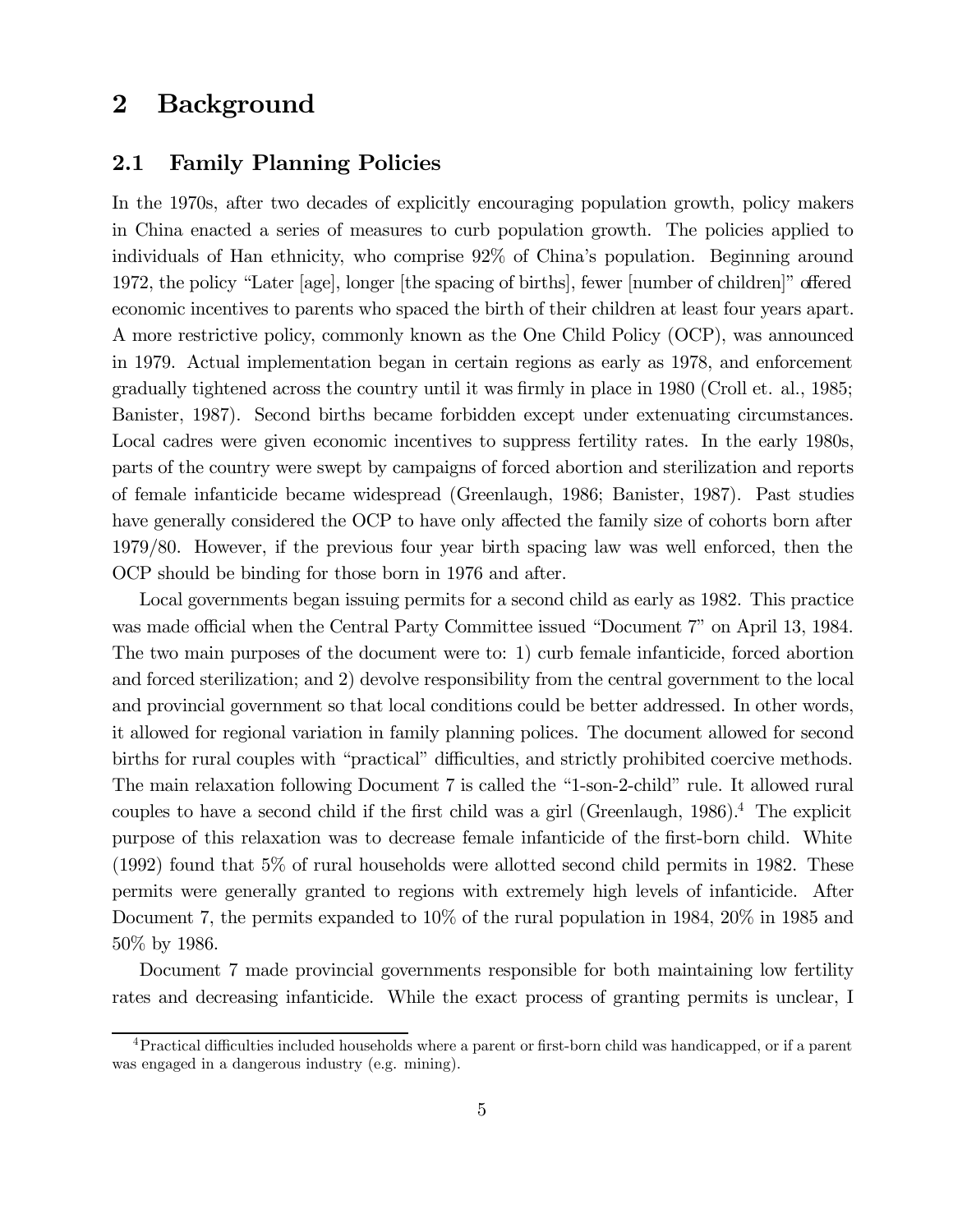use county level data on family planning policy to show in the next section that the probability for a county to obtain the 1-son-2-child relaxation is positively correlated with the rate of pre-relaxation sex-selection, and both are positively correlated with distance from the provincial capital. These facts most likely reflect that in order to maintain low aggregate fertility rates and decrease excess female mortality (EFM), provincial governments granted relaxations to regions that were distant to the administrative capital, and where EFM was more prevalent. The higher prevalence of sex-selection in rural areas can be due to both more boy-preference in distant rural areas and the fact that geographic distance increases the provincial government's logistical difficulty of preventing EFM.<sup>5</sup> Issues of identification that arise from the correlation of obtaining a relaxation and sex-selection will be addressed explicitly in the section on robustness.

Note that ethnic minorities were always exempt from family planning policies. This will not have a large effect on this study since only a very small proportion of the Chinese population is comprised of ethnic minorities. To be cautious, the regression analysis will control for ethnicity.

#### $2.2$ **Rural Education**

Inequality in education provision greatly increased during the 1980s both across provinces and across counties within a province. Inequality between school finance increased as changes in the fiscal system reduced subsidies from rich regions to poor regions. The system of "eating from separate pots" (fen zou chi fang) devolved expenditure responsibilities from the central and provincial governments onto local governments in order to give the latter stronger incentives to generate revenue. The ratio of the per capita schooling expenditure in the highest spending province to the lowest spending province doubled in one decade.

Many rural schools were closed; rural enrollment rates dropped dramatically and did not recover until the mid to late 1990s (Hannum and Park, 2007). Using spending data from Gansu province, they found that per capita school expenditure was positively correlated with income and that significant variation in school quality existed across counties. They found little variation within counties, suggesting that studies examining education outcomes should focus on variation at the county level.

Hannum (1992) showed that the difference in school provision between rich and poor areas was much greater for middle schools and high schools than for primary schools. This is consistent with the CHNS data used in this study, where primary school enrollment remained

 ${}^{5}$ Levels of income between counties with some relaxation and counties with no relaxation are comparable in the CHNS data.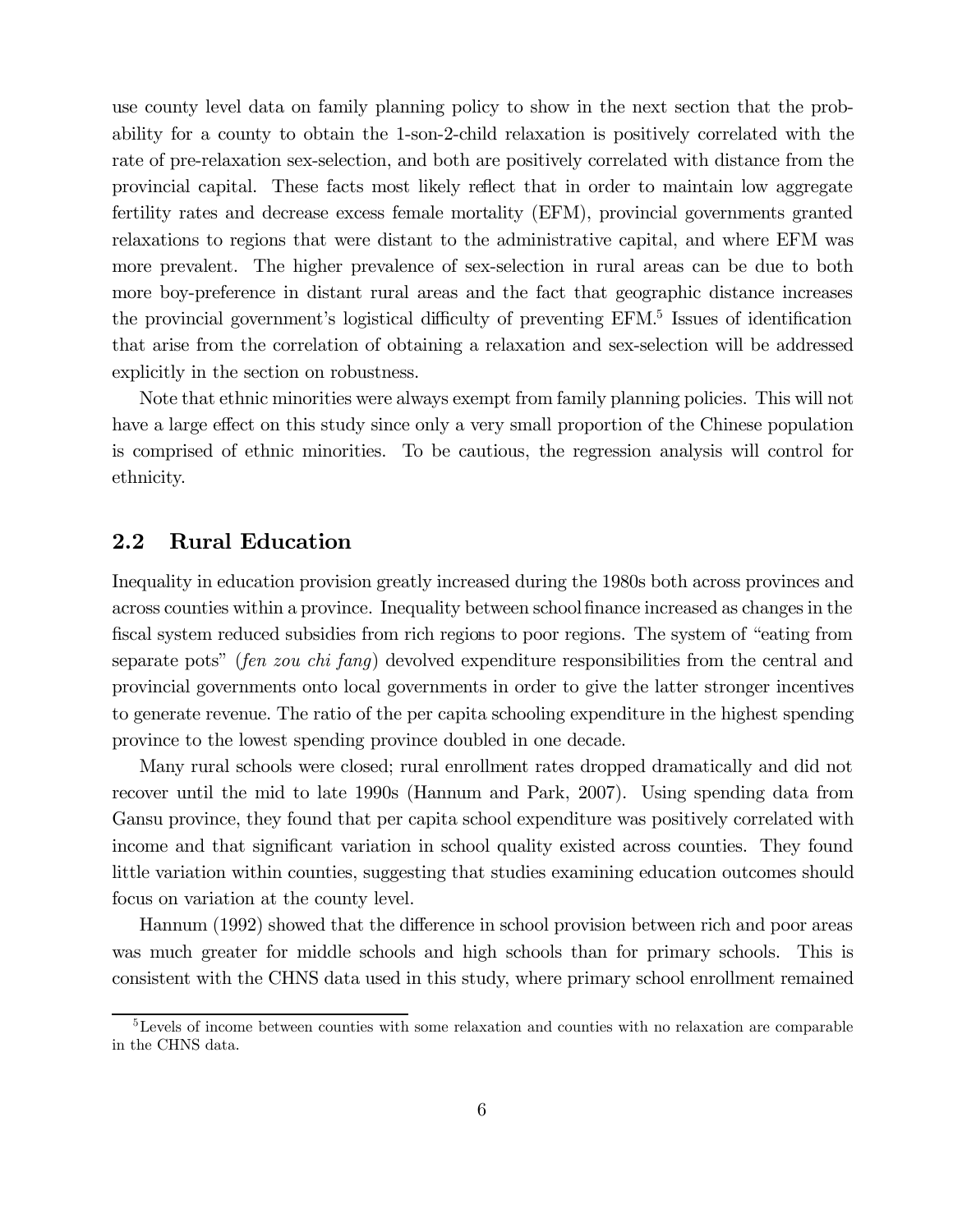stable while middle school and high school dropout rates increased for poor areas (Hannum and Park,  $2007$ ).

The CHNS data show that counties with some relaxation and counties with no relaxation had similar geographic access to schooling in 1989. However, the data does not reveal quality of schooling or the changes in school availability during the early 1980s. Because relaxed areas tend to be more rural, it is likely that the quality of schools declined in relaxed areas during the same time that the 1-son-2-child relaxation took effect. To control for this, I will compare outcomes for girls to boys within counties. The strategy is robust as long as the changes in school quality and the economic conditions that determine school quality in relaxed areas have the same impact on both boys and girls.

#### $\bf{3}$ Conceptual Framework

This section presents a simple model of the household that illustrates the quantity-quality tradeoff.<sup>6</sup> The empirical analysis will only be able to examine the effects on the first child. For simplicity, the following model assumes that the effects are similar across birth-parities. Let the utility of a household be a function of the number of children it has,  $n$ , and the set of education choices for each child i,  $\{e_i\}_0^n$ .  $e_i$  is the level of education chosen for child i.

$$
U(n, \{e_i\}_0^n) \tag{1}
$$

The cost of education is the sum of a fixed cost of educating each child, a, and a function of the level of education and the number of children in the household.

$$
c(e_i) = f(e_i, n) \tag{2}
$$

 ${}^{6}$ It draws from the intuition proposed by the two models in the economics and sociology literature that predict an interaction between the quantity and quality of children. The classic quantity-quality model dates backs to Becker (1960), Becker and Lewis (1973) and Becker and Tomes (1979). To explain the decrease in fertility, they theorized that when female wages increase, the substitution effect (e.g. between child care and working) will outweigh the income effect. This model also predicts that quality monotonically decreases with quantity. Similarly, the "resource dilution" model in sociology theorizes that when the number of children increase, the average resource available to each child decrease, thereby creating a quantity-quality tradeoff.

Outside of economics, in disciplines such as social learning and child psychology, studies focus on the determinants of child production functions. For example, the "confluence model", which to date has not been explored in the economics literature argued that children benefit from interacting with adults and teaching younger children (Zajonc and Gregory, 1985). The quantity and quality of children are inversely related, because increasing the number of children decreases the adult-to-children ratio within a household. At the same time, children from one-child families and the youngest child from a multi-child family are worse of because they cannot take advantage of the learning which comes from teaching younger children. This model, therefore, predicts an "inverse-U" shape for the relationship between quantity and quality of children.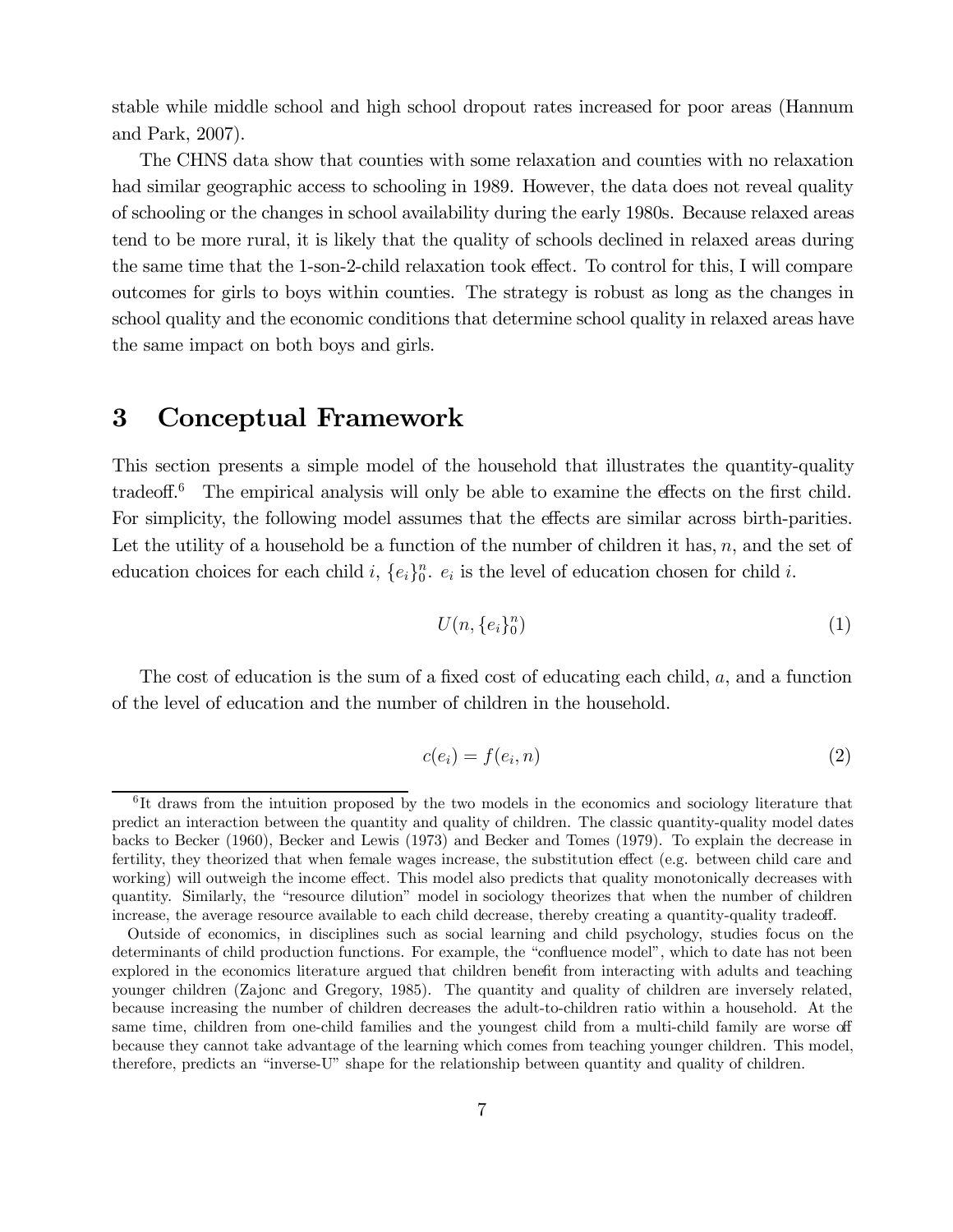The budget constraint faced by the household is then

$$
\sum_{i=1}^{n} (a + c(e_i)) \le y \tag{3}
$$

I assume that the cost of education is increasing in years of education,  $f_{e_i} > 0$  and the rate of increase is positive,  $f_{e_ie_i} \geq 0$ . I also assume that the cost of education is decreasing in number of children,  $f_n < 0$ . This departure from the standard quantity-quality framework is motivated by the observation that there are often returns to scale in education. For example, children can share books and other school supplies. School clothes can be handed down from older to younger children. Having a second child will lower the average and marginal cost of school attendance for the first child as long as the secondary market for these goods function such that transferring the goods to children from other families is more costly than transferring them to children within the household. Moreover, children who are close enough in age can also share transportation costs to school.

The constrained maximization faced by the household is

$$
\mathcal{L} = \max_{n, e_i} U(n, \{e_i\}_0^n) - \lambda \left[ \sum_{i=1}^n (a + c(e_i)) - y \right]
$$
 (4)

The first order conditions are

$$
\frac{\partial \mathcal{L}}{\partial n} = \frac{\partial U}{\partial n} - \lambda \left[ a + f(e_i, n) + n f_n(e_i, n) \right] \equiv 0
$$
\n
$$
\frac{\partial \mathcal{L}}{\partial e_i} = \frac{\partial U}{\partial e_i} - \lambda [n f_{e_i}(e_i, n)] \equiv 0
$$
\n(5)

Denote the equilibrium education investment and number of children  $e^*$ ,  $n^*$ . Note that in equilibrium,  $e^*$ , will be similar for all *i*.

$$
\frac{\partial U}{\partial n^*} = \lambda \left[ a + f(e^*, n^*) + n^* f_{n^*}(e^*, n^*) \right]
$$
\n
$$
\frac{\partial U}{\partial e^*} = \lambda [n^* f_{e^*}(e^*, n^*)]
$$
\n(6)

The ratio of the marginal utility from quantity to the marginal utility from quality can be written as

$$
\frac{\frac{\partial U}{\partial n^*}}{\frac{\partial U}{\partial e^*}} = \frac{a + f(e^*, n^*)}{n^* f_{e^*}(e^*, n^*)} + \frac{f_{n^*}(e^*, n^*)}{f_{e^*}(e^*, n^*)}
$$
(7)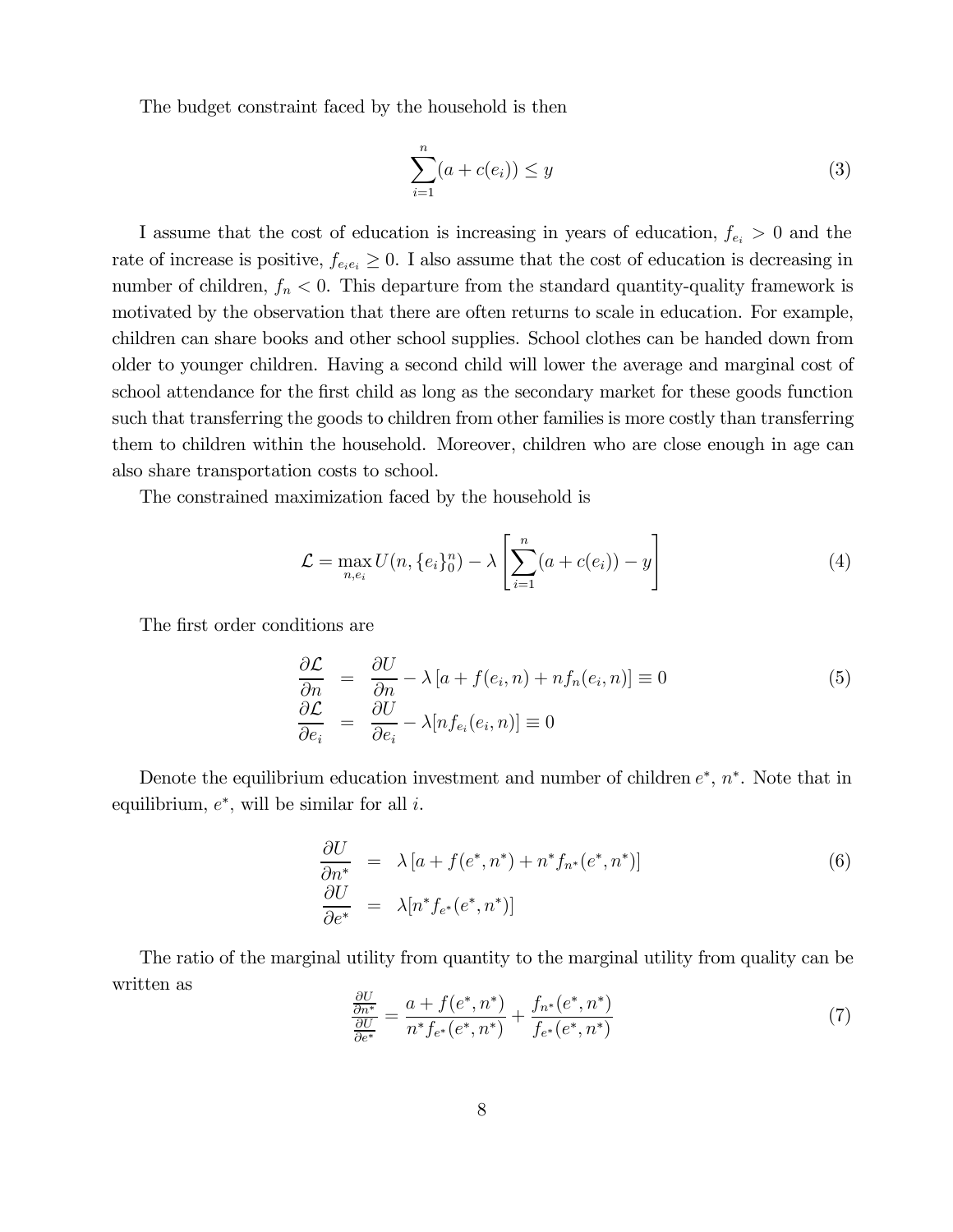The last term is the ratio of the marginal cost of educating one additional child holding quality constant to the marginal cost of educating each child for one additional year holding quantity constant.

In order for there to be a negative quantity-quality tradeoff, the marginal utility of education with respect to years of education must be decreasing with the number of children.

$$
\frac{\partial U_e^*}{\partial n^*} = \frac{\partial U/\partial e^*}{\partial n^*} < 0
$$
\n
$$
\rightarrow \frac{f_{e^*}(e^*, n^*)}{n^* f_{e^* n^*}(e^*, n^*)} > 1
$$
\n(8)

The cross partial derivative,  $f_{e^*n^*}(e^*, n^*)$ , reveals how quickly the cost of an additional year of education falls with the number of children. The right hand side expression,  $n^* f_{e^* n^*}(e^*, n^*)$ , is the amount you save on an additional year of schooling when you have an additional child multiplied by the number of children you have. An additional child lowers the marginal cost of an additional year of schooling for all children. Hence, if the marginal cost of an additional year of education is greater than the total savings parents gain by having an additional child, then there will be a quantity-quality tradeoff. On the other hand, if the cost of an additional year of education is less than the savings parents gain from having an additional child, then there will be no tradeoff and quantity will compliment quality.

#### Data  $\boldsymbol{4}$

This paper matches the 1% sample of the 1990 *Population Census* with the 1989 *China* Health and Nutritional Survey (CHNS) at the county level. The 1990 Population Census contains 52 variables including birth year, region of residence, whether an individual currently lives in his/her region of birth, sex, relationship to the head of the household and whether an individual is enrolled in school at the time of the survey. The data allows children to be linked to parents. Thus, family size and birth order of children within a household can be calculated. Because the identification is partially derived from the region of birth, the sample is restricted to individuals who reported living in their birth place in 1990. The CHNS uses a random cluster process to draw a sample of approximately 3,800 households with a total of 16,000 individuals in eight provinces that vary substantially in geography, economic development, public resources, and health indicators. Most importantly, the survey provides detailed village and township level information on family planning policy enforcement. Since ethnic minorities were exempt from all family planning policies, I restrict the analysis to four provinces which are mostly composed of individuals of Han ethnicity. The matched dataset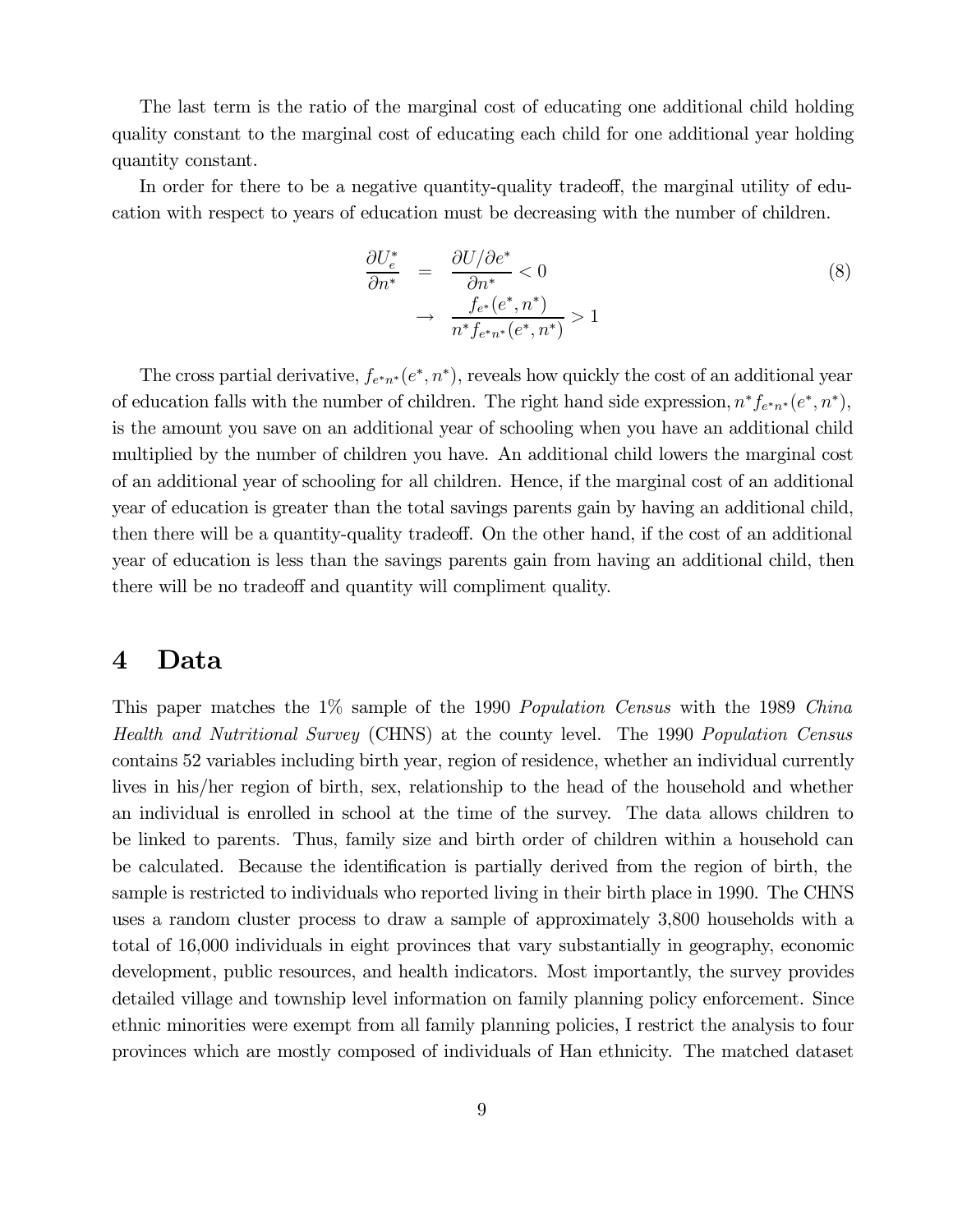contains 21 counties in four provinces.<sup>7</sup> These provinces are in the middle range of GDP and GDP growth during this period. They do not include rich coastal provinces or poor interior provinces. The CHNS data is aggregated to the county level in order to be matched to the 1990 Census. Since the policy data is at the village and township level, the aggregated data set reports the percentage of the population in each county that is exposed to the relaxation.

For the analysis of family size and education, the sample is restricted to first-born children in cohorts born during 1962-1981. The reference group in the regression analysis is comprised of individuals born during 1962-1972. Those born after 1981 are excluded because after the relaxation was first introduced, parents who preferred larger families may have chosen to keep girls in order to have a second child. In that case, the 2SLS estimate without excluding those born after 1981 will be biased by parental preferences and show that girls with larger family sizes are better off.

Panels A and B in Table 1A show that amongst first-born children, girls on average have more siblings, more educated parents and higher school enrollment. Panels C and D show that only children are more likely to be male, have more educated parents and are more likely to be enrolled in school. This is consistent with the identification concern that parents with more education may prefer to have fewer children and value education more.

To use individuals in counties without relaxations as a control group for individuals in counties with relaxations, we would like the two groups to have similar characteristics in every respect other than the relaxation. Table 1B compares first-born children born in counties with no relaxation and first-born children born in counties with some relaxation. It shows that the two types of counties have similar demographic characteristics. Each has approximately 55% males amongst first-born children. Family size and sex composition of siblings are similar. Children born in relaxed areas have slightly more educated parents. School enrollment in both counties with and counties without relaxations are approximately 50%. Panel B shows that in counties with some relaxations, approximately 38% of first-born children are born in villages or townships with the relaxation. This is comparable to the survey evidence from White (1992). Counties with relaxations are further away from urban municipalities.

The treatment group comprises of children who are 9 to 14 years old in 1990. In principle, they should be enrolled in primary school or junior high school. The control group comprise of children who in principle should be in high school. The descriptive statistics show that children in counties with the relaxation must on average travel further to attend primary school. This biases against my finding a positive effect of the relaxation on school enrollment. The distances to middle schools and high schools are very similar between counties with and without the relaxation.

 ${}^{7}$ Liaoning, Jiangsu, Shandong and Henan.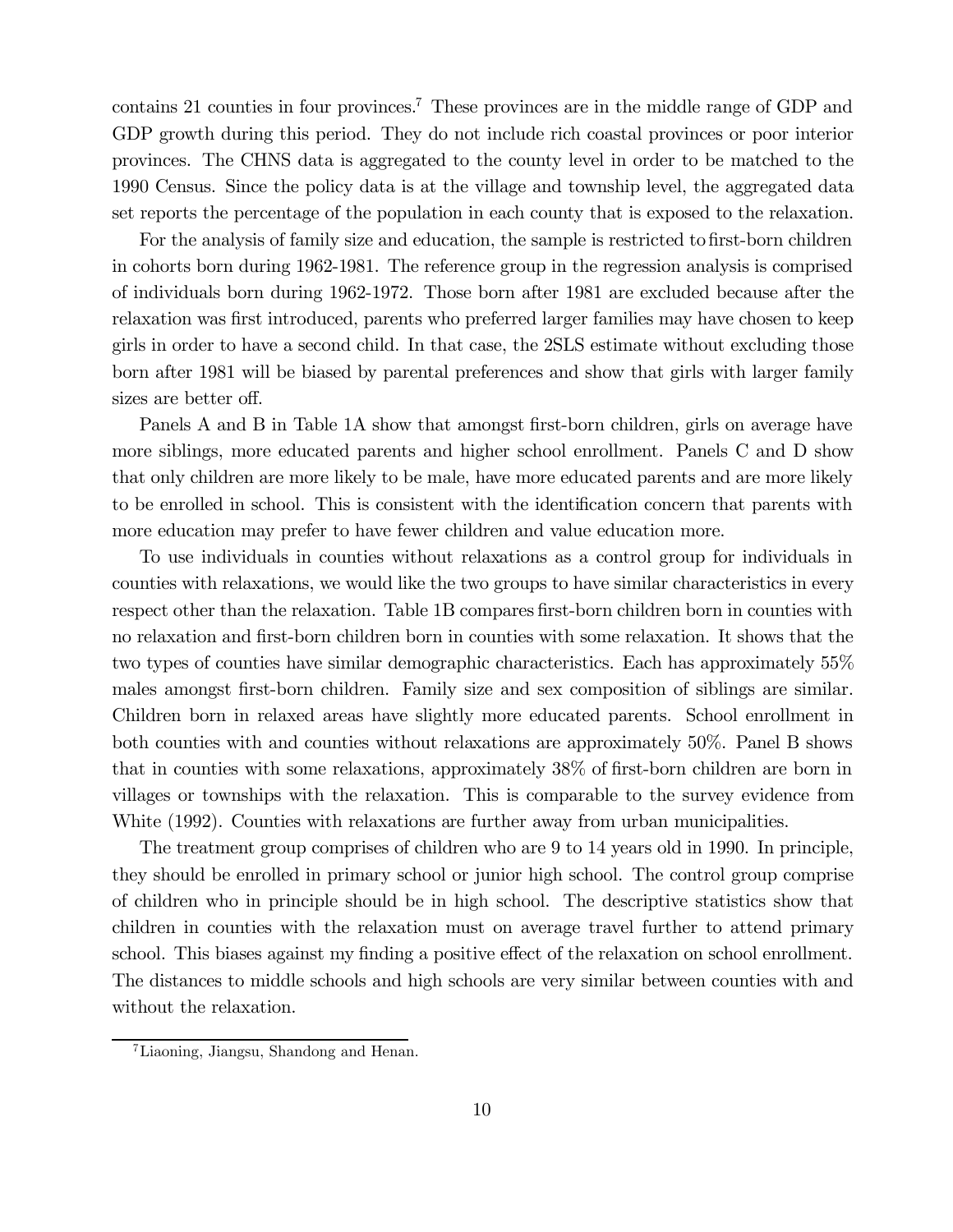#### **Empirical Strategy**  $\bf{5}$

Figure 1 plots the total number of children against the birth year of the first-born child. It shows that children born in more recent years have smaller family sizes. This reflects both the fact that parents of young children may not have finished having children and a decrease in family size over time. To reveal the commonly seen OLS evidence for the quantityquality trade-off, I regress a dummy variable for school enrollment on dummy variables for the number of children in a household. Children from one-child households are the reference group. Figure 2A plots the coefficients. It shows that family size is negatively correlated with school enrollment regardless of whether county fixed effects are controlled for. However, this confounds the family size effect with several factors: 1) younger children are more likely to be in school; 2) younger children will have fewer siblings because their parents may not have finished having children; and 3) quantity and quality may be jointly determined by parental preferences. Controlling for birth years addresses the first two problems and causes the relationship between family size and school enrollment to become non-monotonic. Figure  $2B$  plots the coefficients for family size when controlling for birth year fixed effects.<sup>8</sup> Relative to the reference group of children from one-child families, children from two-child families have higher school enrollment. However, the correlation between enrollment and family size is negative for households with two to five children.

The main second stage equation will control for birth county and birth year fixed effects. It can be written as the following.

$$
enroll_{itc} = sibs_{itc}b + X'_{ict} \kappa + \sum_{l=1973}^{1981} (urban_c \times d_{il}) \delta_l + \alpha + \gamma_t + \psi_c + \varepsilon_{itc}
$$
(9)

School enrollment for individual i, born in county c, birth year t, is a function of:  $sibs_{itc}$ , the number siblings he or she has;  $X_{ict}$ , individual characteristics; the interaction term between  $urban<sub>c</sub>$ , distance to urban area, and  $d<sub>l</sub>$ , a variable indicating whether an individual was born in year  $l; \gamma_t$ , birth year fixed effects; and  $\psi_c$ , county fixed effects.

This faces the problem that the number of children and investment in these children are jointly determined by parents. Hence, if parents who value education also prefer smaller households, then OLS will over-estimate the negative effect of an additional sibling on schooling. I address this by exploiting plausibly exogenous variation in family size caused by relaxations in the One Child Policy. Sex, date and region of birth jointly determine an individual's exposure to the 1-son-2-child relaxation. The relaxation allowed parents to have a second child only

 $8$ Estimates for the coefficients plotted in Figures 2A and 2B are shown in Appendix Table A1.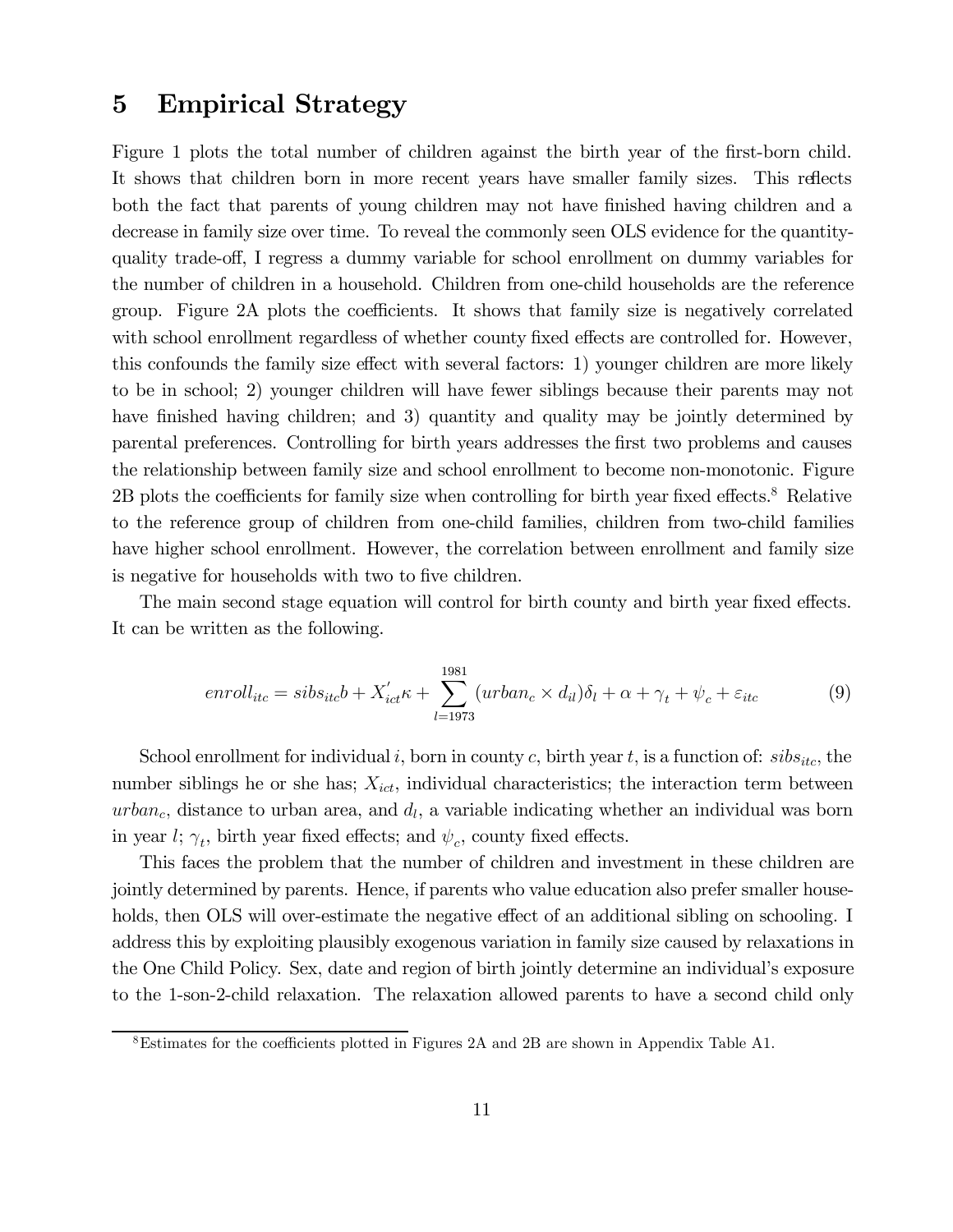if the first-born child was a girl. Therefore, family size should be positively correlated with being a girl. Since parents are more likely to have a second child if the first girl was younger when the relaxation was announced, family size should be negatively correlated with the age of the first girl. The interaction between whether a girl was born in a relaxed area and her age estimates the effect of the relaxation on family size. The additional comparison with boys controls for region and year specific changes in policies such as education provision that affected both boys and girls similarly. The instrument for family size is therefore the triple interaction of an individual's sex, year of birth and region of birth. Only the combination of the three is exogenous. The exclusion restriction for the instrument is that it must be correlated with family size and have no direct effect on school enrollment or other right-hand-side variables.

To illustrate the identification strategy, I first estimate the effect of the policy on family size for boys and girls separately. If the policy was fully enforced, it should increase the number of siblings for first-born girls for whom the One Child Policy prevented from having younger siblings. The relaxation should have no effect on the family size of boys. I estimate the following equation separately for samples of first born boys and girls born during 1962-1981.

$$
sibs_{itc} = \sum_{l=1973}^{1981} (relax_c \times d_{il}) \beta_l + \gamma_t + \alpha + \psi_c + v_{itc}
$$
\n
$$
(10)
$$

The number of siblings for individual i, born in county c, birth year t, is a function of: the interaction term of  $relax_c$ , the extent of relaxation in county c and  $d_{il}$ , a dummy indicating whether the individual was born in year  $l; \gamma_t$ , birth year fixed effects and  $\psi_c$ , county fixed effects. The reference group is comprised of individuals born during 1962-1972. It and all of its interaction terms are dropped. For all regressions, standard errors are clustered at the county level. If the four year birth spacing rule was well enforced, then  $\hat{\beta}_l > 0$  for  $l \geq 1976$ . If it was not well enforced, then  $\hat{\beta}_l > 0$  for  $l \geq 1980.$ 

Then, to assess the statistical difference of the effect on boys and girls, I pool the data to estimate the first stage equation with the triple interaction terms on the right hand side.

$$
sibs_{itc} = \sum_{l=1973}^{1981} (relax_c \times girl_{itc} \times d_{il})\beta_l + \sum_{l=1973}^{1981} (relax_c \times d_{il})\delta_l
$$
  
+ 
$$
\sum_{l=1973}^{1981} (girl_{itc} \times d_{il})\zeta_l + (relax_c \times girl_{itc})\lambda + girl_{itc}\kappa
$$
  
+ 
$$
\alpha + \gamma_t + \psi_c + v_{itc}
$$
 (11)

The number of siblings for individual i, born in county c, birth year t, is a function of: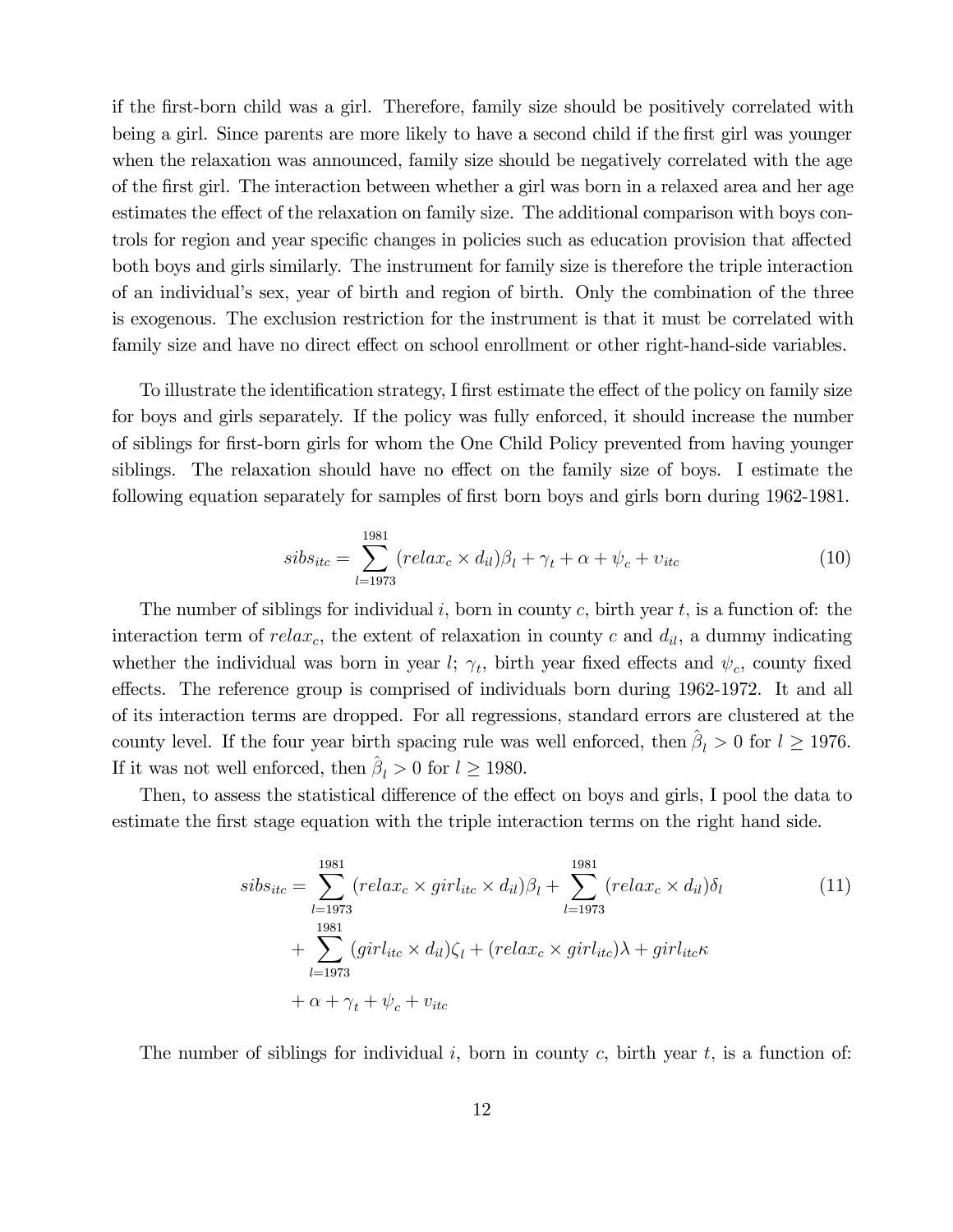the triple interaction term of  $relax_c$ , the extent of relaxation in county c,  $girl_{itc}$ , a variable indicating whether a child is a girl and  $d_{il}$ , a dummy variable indicating whether the individual was born in year l; the interaction term of  $relax_c$  and  $d_{il}$ ; the interaction term between  $girl_{itc}$ , and  $d_{il}$ ; the interaction term between  $relax_c$  and  $girl_{itc}$ ;  $girl_{itc}$ ;  $\gamma_t$ , birth year fixed effects; and  $\psi_c$ , county fixed effects. As before, the reference group of cohorts born 1962-1972 and all its interactions are dropped.  $\beta_l$  is the difference in the effect of being born in a relaxed area on family size between girls and boys born in year l. The estimates should be zero for earlier cohorts who were not affected by the One Child Policy and relaxation and positive for later affected cohorts.  $\beta_l$  is the effect of being born in a relaxed county on family size for an individual born in year  $l$ .

Like simple differences-in-differences estimators, cohort-invariant differences across regions are differenced out by the comparison across cohorts. Changes across cohorts which affect different regions similarly are differenced out by the comparison across regions. The triple difference adds the advantage that cohort-varying differences that affect boys and girls similarly across regions are also differenced out by the comparison between girls and boys within each cohort and region. The exclusion restriction is only violated if a change with differential impacts on areas with and without the relaxation and on boys and girls occurs at the same time the relaxation took effect. In other words, the 2SLS estimate will be biased only if there is a sex-specific change at the time of the relaxation in relaxed regions. For example, if local governments of relaxed regions implemented a program encouraging girls to attend school when the relaxation was enacted, then the 2SLS will confound the effects of this program with the effects of family size. There is little reason to think that such a change occurred.

The main concern with this strategy arises from the fact that the relaxations were introduced to curb sex selection. If the relaxation is strongly correlated with the extent of sex-selection for One Child Policy cohorts, two potential problems will arise. First, unobserved factors correlated with sex-selection may affect education investment differentially for boys and girls. This will bias the estimates if the factors driving sex-selection are time varying. For example, the larger boy-preference in regions that received the relaxation may be driven by higher relative adult male wages (Qian, 2008). Since education most likely has positive returns in the labor market, this would probably attenuate the 2SLS estimates of this study. Second, there might be selection bias regarding the parents who choose to keep girls in relaxed regions. The main concern is that parents of girls in relaxed regions could have different unobservable characteristics from parents of girls in regions without the relaxation in such a way that would bias the 2SLS estimates upwards. For example, parents of girls in relaxed

 $\rm{^{9}The}$  CHNS does not have accurate data on individual income within the household since much of rural production is conducted at the household level and income cannot be accurately assigned to individual members. Consequently, I cannot directly examine the role of relative earnings in this study.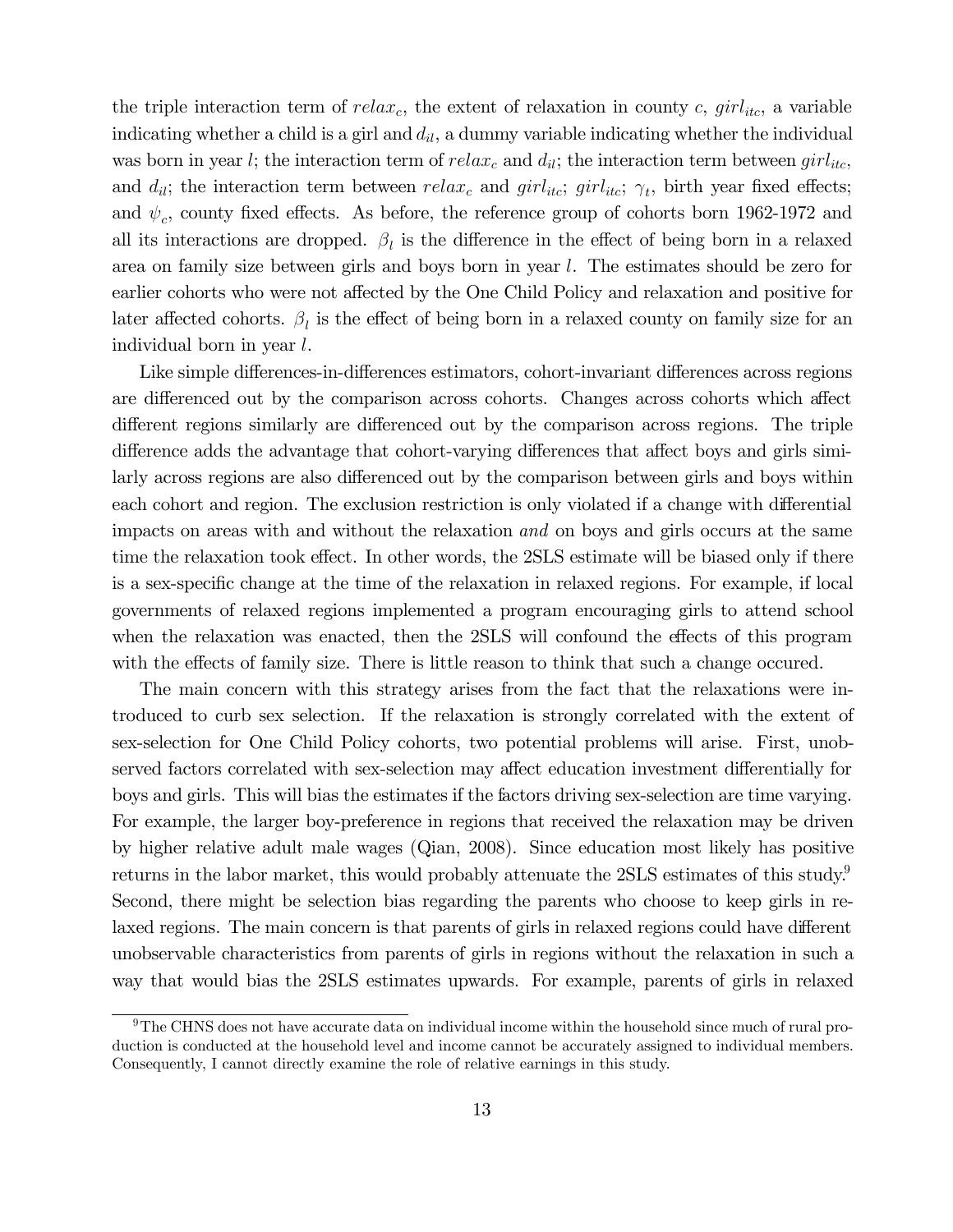regions may on average have a higher consumption value for all things related to children such as education relative to parents of girls in non-relaxed regions. Then, the 2SLS estimate will overestimate the true effect of family size on school enrollment.

I address this concern by first investigating the extent to which the One Child Policy increased sex selection in areas that received the relaxation relative to other areas. The following equation estimates the effect of the relaxation on the fraction of males by birth year.

$$
male_{itc} = \sum_{l=1969}^{1989} (relax_c \times d_{il})\beta_l + \gamma_t + \alpha + \psi_c + v_{itc}
$$
\n
$$
(12)
$$

The probability of being male for individual i, born in county c, birth year t is a function of: the interaction terms between  $relax_c$ , and birth year dummy variables,  $d_{il}$ ; birth county fixed effects,  $\psi_c$ ; and birth year fixed effects,  $\gamma_t$ .  $\beta_l$  is the correlation between being born in a relaxed county and the sex ratios of your cohort for each birth year l. To estimate the magnitude of the effect of the relaxation on sex ratios, a simpler specification is estimated

$$
male_{itc} = \sum_{l=2}^{3} (relax_c \times post_{il})\delta_l + \alpha + \gamma_t + \psi_c + \varepsilon_{itc}
$$
\n
$$
(13)
$$

The probability of being male for individual i, born in county c, birth year t is a function of: the interaction term between  $relax_c$ , and  $post_{il}$ , a variable indicating the individual's cohort group;  $\psi_c$ , county fixed effects and  $\gamma_t$ , cohort group fixed effect. The children are divided into three groups according to birth cohort. The reference group is comprised of individuals not affected by the One Child policy and the relaxation (born before 1978). The second group is comprised of children born after the One Child Policy but before the relaxation (1978-1981). The third group is comprised of children born after the relaxation (1982-1989).  $\delta_l$  is the effect of the One Child Policy on sex selection in relaxed areas relative to areas without the relaxation.

Then, using the estimate of  $\delta_l$ , I can calculate bounds for the effect of family size on school enrollment under the assumption that parents who kept daughters in areas that received the relaxation also value education more. See section on robustness for details.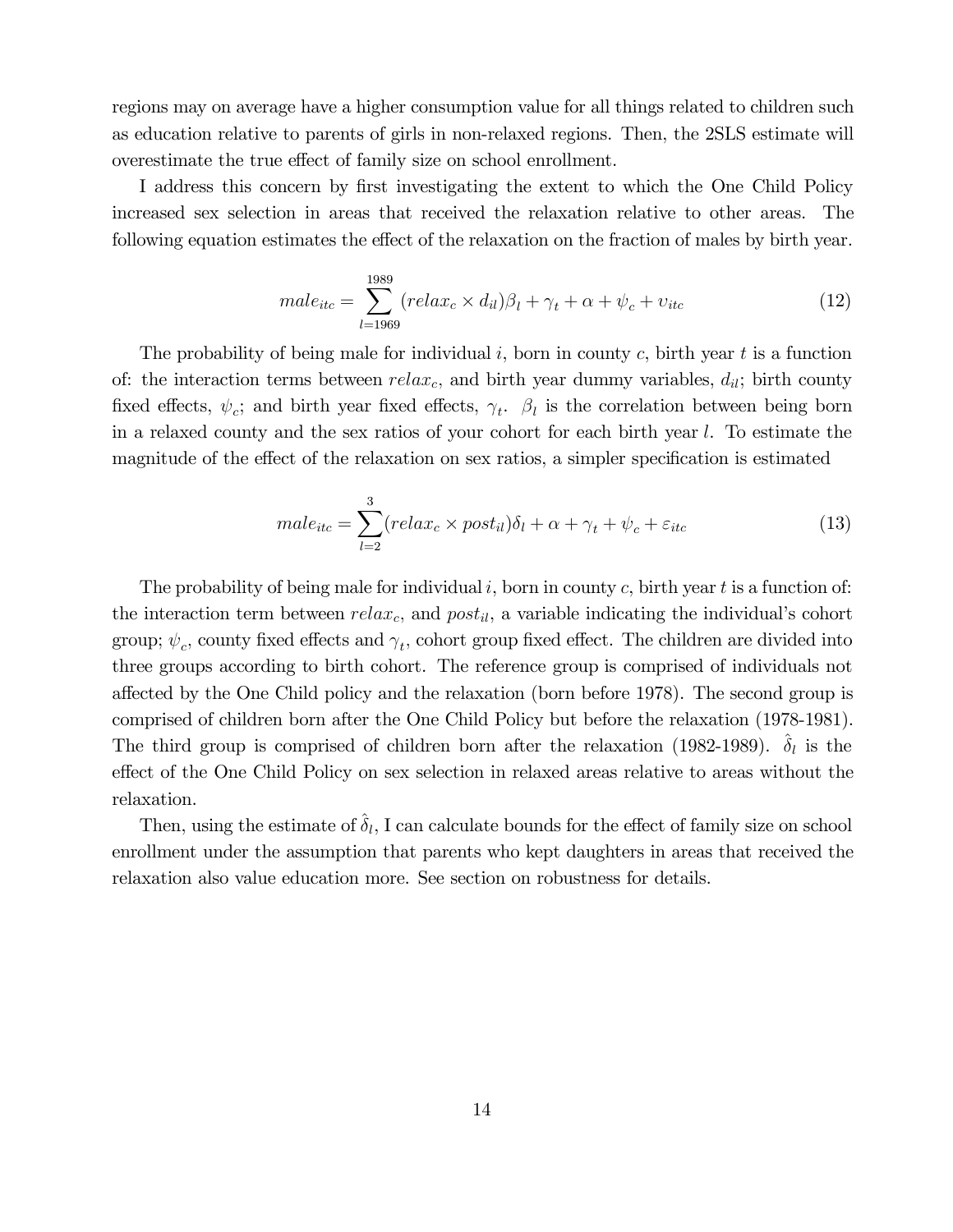#### **Empirical Results** 6

#### $6.1$ OLS Estimates of the Effect of a Sibling on Schooling

Panels A and B of Table 2 show the estimates from equation (9). All regressions control for the full set of double interaction terms from the first stage equation.<sup>10</sup> Columns (1)-(6) of Panel A show that amongst households with three or fewer children, an additional sibling decreases school enrollment of the first child by 1.1 percentage points. However, since the 2SLS will reveal the effect of increasing the number of children from one to two, the relevant OLS comparison should be on a sample of individuals with one or no sibling. Columns  $(1)-(6)$ of Panel B shows that in this sample, an additional sibling *increases* school enrollment by approximately 1.5 percentage-points. Estimates in both cases are statistically significant at the  $1\%$  significance level and robust to controls. In comparing the results of this study to studies that find a negative family size effect, the estimates in Panels A and B shows clearly that the sign switch is induced by restricting the comparison to be between households with one child to households with more than one.

#### $6.2$ The Effect of the 1-Son-2-Child Relaxation on Family Size

I first estimate equation (10) on separate samples for boys and girls. The estimates are shown in Table 3, columns (1) and (2). The estimates for girls are statistically significant at the  $1\%$ level for individuals born 1976 and later. This is consistent with the fact that before the One Child Policy was introduced in 1979/1980, there was a four year birth spacing law. Hence, the One Child Policy was binding for cohorts born four years previous to its introduction. The estimates for boys are statistically insignificant. The coefficients are plotted in Figure 3A. It shows that family size for boys and girls were similar for cohorts born 1973-1976, after which the family size for girls increased and the family size for boys remained the same.

The estimated coefficients for the triple interaction terms from equation (11) are shown in Table 3, column (5). They are statistically significant at the  $5\%$  level for the individuals born 1977-1981. Figure 3B plots the coefficients for the triple interaction term. It shows that the boy-girl difference in the effect of being born in a relaxed area on family size is zero for unaffected cohorts and positive for the affected cohorts. On average, the relaxation increased family size of first-born girls by approximately 0.25 children. In other words, approximately one out of every four children gained a sibling due to the relaxation. The discrete change in

<sup>&</sup>lt;sup>10</sup>The double interactions include the interaction term of relax<sub>c</sub> and  $d_{il}$ ; the interaction term between  $girl_{itc}$ and  $d_{il}$ ; the interaction term between  $relax_c$  and  $girl_i$ ; and  $girl_{it}$ . The reference group is comprised of cohorts born during 1962-1972. The dummy variable for the reference cohort and all its interactions are dropped.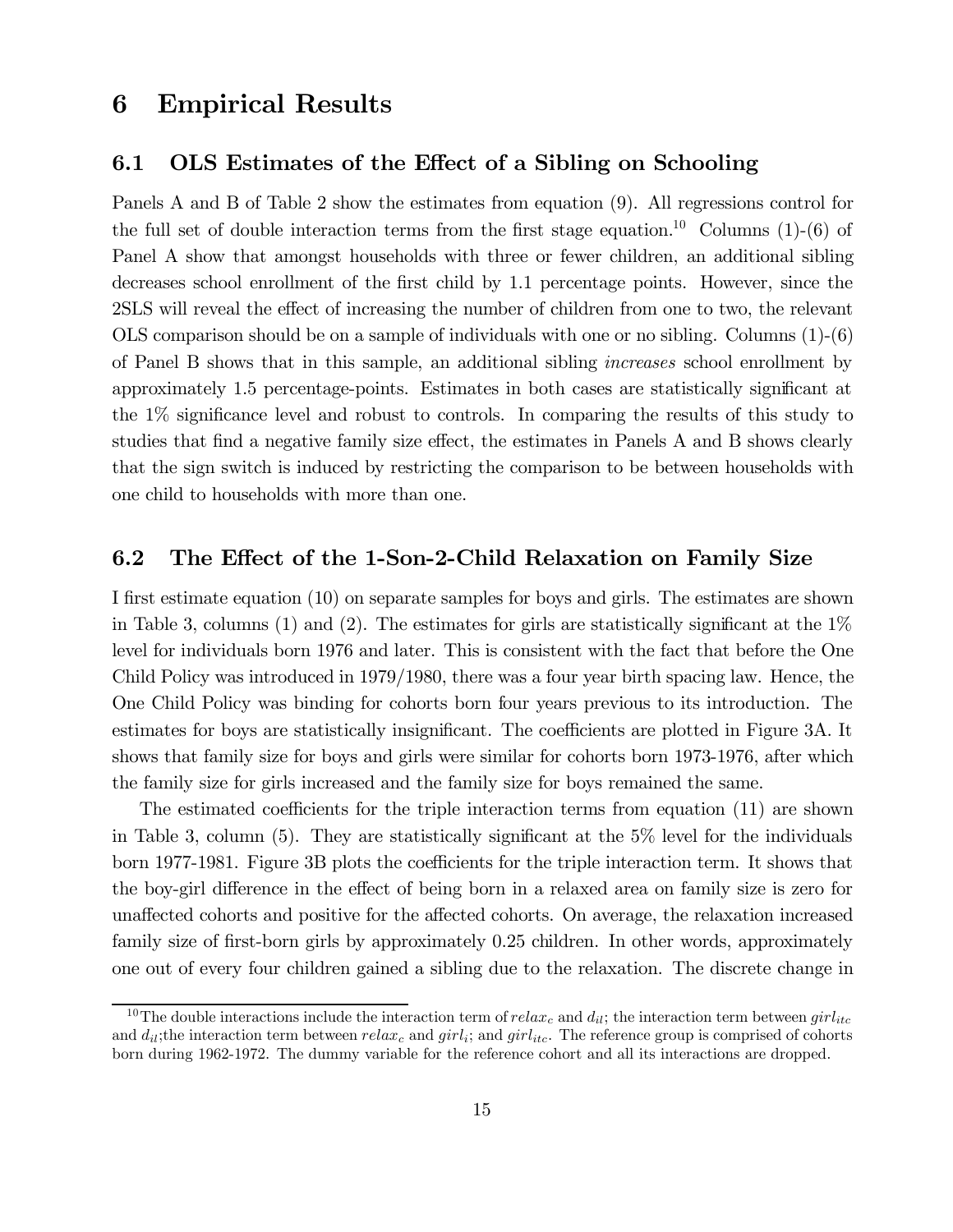the effect of the triple interaction term between individuals born before 1976 and those born afterwards suggests that the previous four-year birth spacing rule was well enforced.

#### 6.3 The Effect of the 1-Son-2-Child Relaxation on Enrollment

I first estimate the effect of the relaxation on enrollment separately for boys and girls using an equation identical to equation  $(10)$  but replacing the dependent variable with enrollment, the outcome of interest. The reference group is comprised of individuals born during 1962-1972. The dummy variable for the reference group and all its interactions are dropped. The coefficients for girls and boys are shown in Table 3, columns  $(3)$  and  $(4)$ . The estimates are statistically significant for girls. Figure 4A plots the estimates for boys and girls. The plot of the reduced form shows that girls affected by the relaxation (born 1976 and after) had higher education enrollment than boys, whereas girls unaffected by the relaxation (born before 1976) had lower school enrollment rates than boys.

The estimates in Figure 4A show that relative to areas without the relaxation, enrollment for both boys and girls decreased after primary school. This is consistent with the hypothesis that school provision and quality in relaxed regions relative to regions without the relaxation declined during this period. I control for this by comparing the effect of the relaxation on enrollment for boys with the effect of the relaxation on enrollment for girls. I estimate an equation similar to equation  $(11)$  with school enrollment as the dependent variable. The reference group is comprised of individuals born during 1962-1972. The dummy variable for the reference group and all its interaction terms are dropped. The coefficients are shown in Table 3, column  $(6)$ . The estimates show that for older cohorts not affected by the relaxation, individuals born in relaxed areas had on average  $1\%$  to  $17\%$  less school enrollment than areas without the relaxation. However, for cohorts affected by the relaxation, individuals born in relaxed areas were on average enrolled in school 5% more than individuals born in areas without the relaxation. The estimates are statistically significant at the 1% level. Figure 4B plots the triple difference reduced form estimates. It shows that school enrollment in relaxed areas was higher for girls of the affected cohort than for boys.<sup>11</sup>

#### $6.4$ 2SLS Estimates of the Effect of a Sibling on Schooling

Columns  $(1)-(6)$  of Table 2 Panel C show the 2SLS estimates for households with three or fewer children. It shows that for a sample where 49% of individuals were enrolled in school, an

 $11$ Reduced from estimates for sample restricted to two or fewer children are presented in Appendix Table A2 column 6.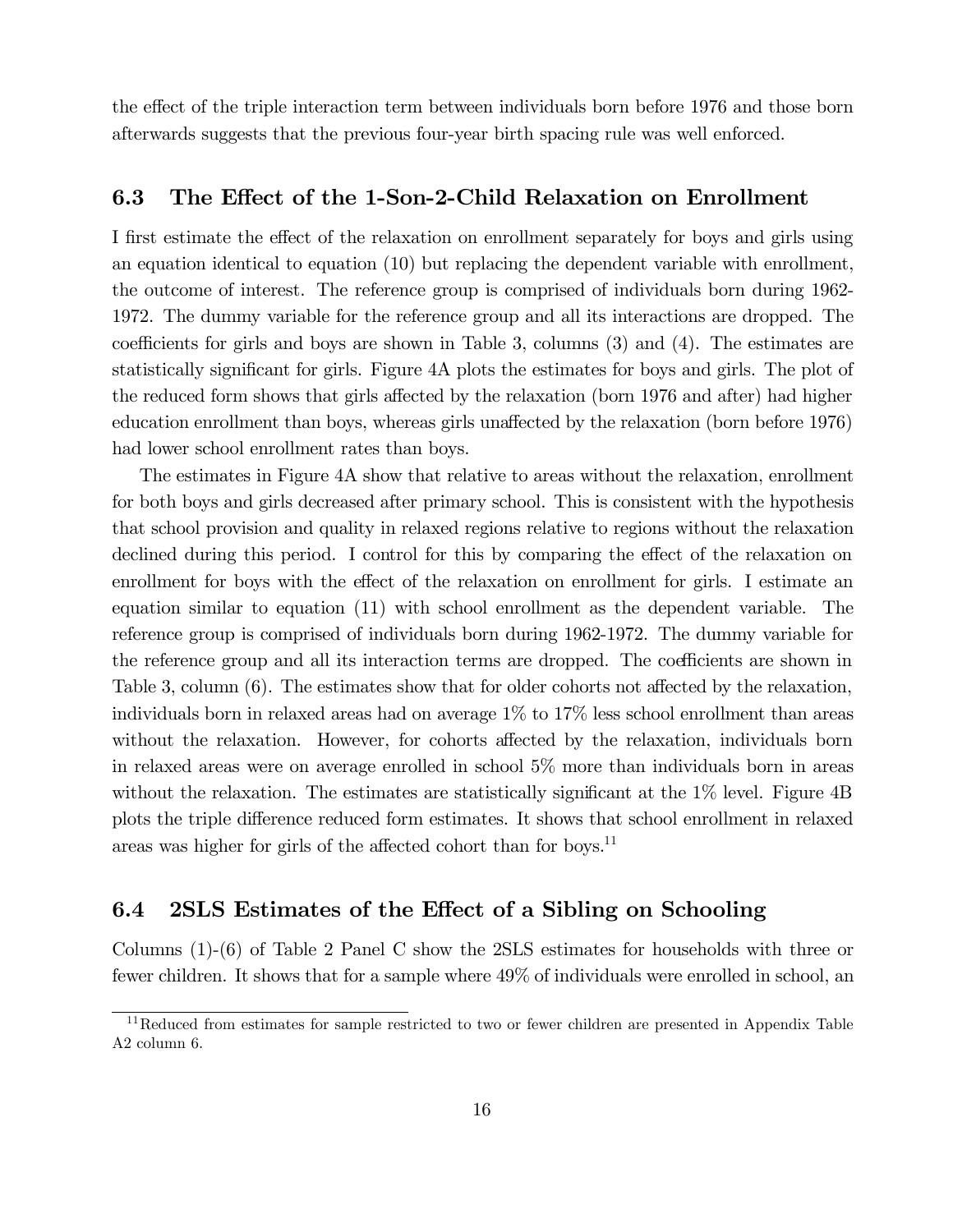additional sibling increased enrollment of the first child by approximately fourteen to sixteen percentage-points. The estimates are statistically significant at the  $1\%$  level. Panel D restricts the sample to households with two or fewer children. The estimates show that for a sample where 54% of individuals were enrolled in school, an additional sibling increased enrollment of the first child by approximately 12 percentage-points. The estimates are mostly statistically significant at the  $10\%$  level.

#### 6.5 Robustness

#### 6.5.1 Selection

If parents of relaxed regions who chose to keep girls born under the One Child Policy valued education more than parents of other regions who kept girls, then the 2SLS strategy will overestimate the true effect of family size on school enrollment. This problem is partially addressed in the main estimation by excluding cohorts born after the relaxation first began. This excludes households which kept girls in order to have a second child.

To further address the problem of sample selection, I construct an alternative sample to estimate the lower bound of the absolute value of the family size effect. I remove the "extra" boys from relaxed counties and replace them with girls that I construct so that for each cohort, the sex ratio is equivalent between counties with some relaxation and counties without any relaxation. Only boys who are not enrolled in school are removed. Added girls are assumed to be enrolled in school. This increases the average enrollment rate for boys born 1976-1982 in counties with the relaxation, and decreases average enrollment rate for girls in counties with the relaxation. 2SLS using this "stacked" sample will be biased against finding a positive effect of family size on school enrollment and allow me to estimate the lower bounds of the positive family size effect and investigate the extent to which the main results are driven by selection.

To estimate the number of "extra" boys, I first need to examine the extent of sex-selection in regions that received the relaxation before the relaxation was enacted.<sup>12</sup> Any sex-selection caused by the One-Child Policy should be observed for cohorts born closely before and after 1980. I estimate the equation (12) using a sample of cohorts born between 1962 and 1989 for each birth parity.<sup>13</sup> The dependent variable indicates whether an individual is male. Table 4

 $12$  Past studies comparing hospital birth records and population census data, or by comparing sex ratios for the same cohort at different ages have found that sex-selection mostly occurs at very young ages, which is consistent with the lack of prenatal gender revealing technology and tough government enforcement against infanticide (Qian, 2008; Zeng et. al., 1993). Hence, any sex-selection caused by the One-Child Policy should be observed for cohorts born closely before and after 1980.

 $^{13}$ Because of widespread under reporting of children under one year of age, I exclude the 1990 cohort (Zeng,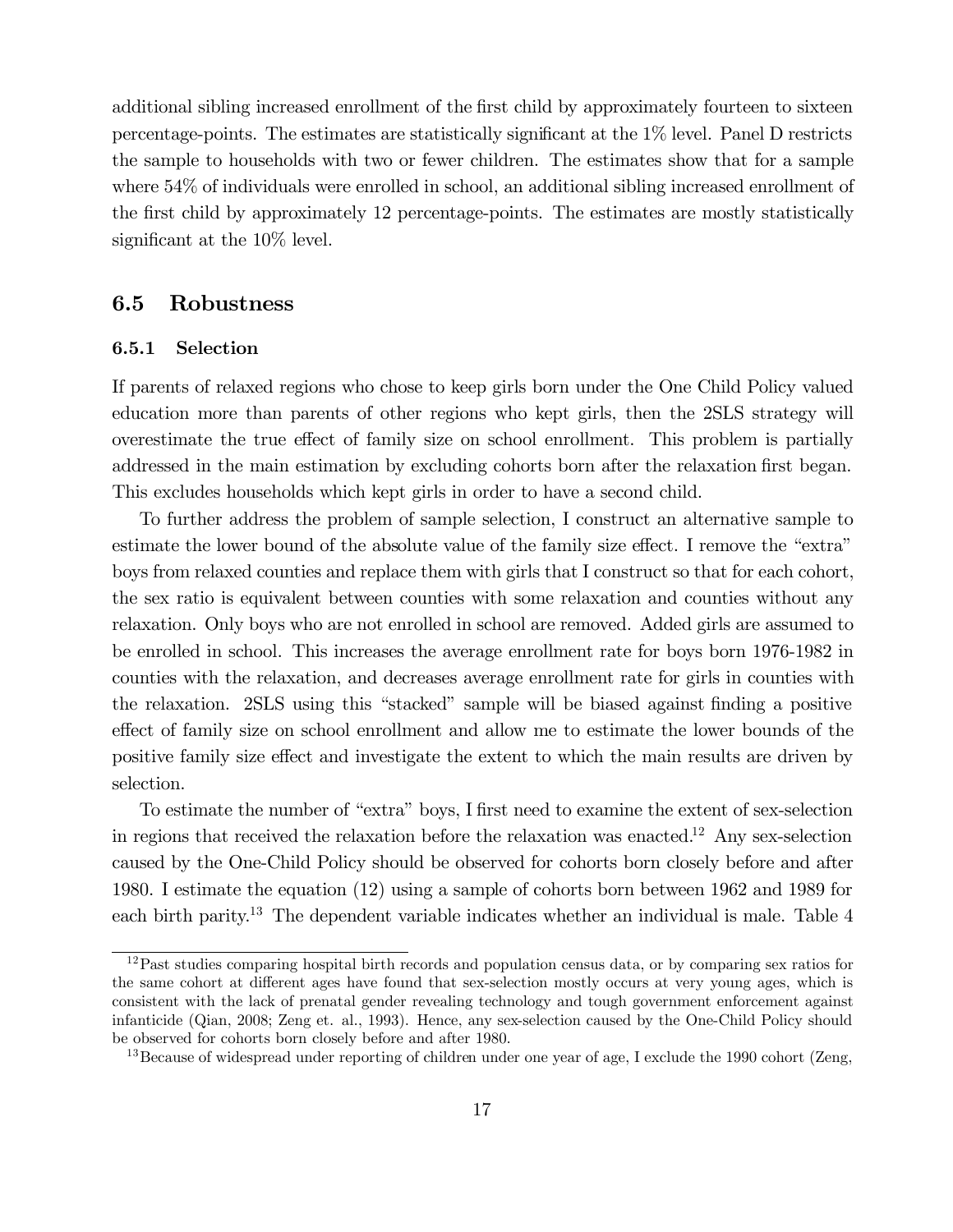column (1) shows the estimates of  $\beta_l$  for first-born children. They are statistically significant. Column (2) shows that the estimates are robust to the addition of a control for whether individuals are ethnically Han. Figure 5A plots the coefficients and 95% confidence intervals. It shows that in areas that received the relaxation, the fraction of males increased after the One Child Policy relative to other areas. It also shows that the relaxation decreased the fraction of males to the pre-One Child Policy level.<sup>14</sup> To assess the magnitude, I estimate  $\delta_l$  from equation (13). Table 5 column 1 shows that amongst first-born children, there were 10.6 percentage-point more males in relaxed regions due to the initial One Child Policy. The estimate is statistically significant at the  $1\%$  level. The relaxation caused the sex ratios to be similar between regions.

Using the estimate  $\delta_l$ , I calculate the number of extra boys due to the One Child Policy and construct the stacked sample to repeat the estimate of the main effect of family size on school enrollment. They are similar to the results from using the actual data. They are not reported in the paper for brevity. These results suggest that the main results are not driven by selection.

#### 6.5.2 **Family Composition**

Using the triple difference as an instrument for family size requires that the instrument does not affect any right-hand-side variable other than family size. One concern is that the relaxation also changed the sex composition of children in families of the affected cohort. Then the 2SLS estimate will be confounded. I can explore this possibility by estimating equation (12) for second and higher parity births. The coefficients and standard errors for second born children are shown in Table 4 columns  $(3)$  and  $(4)$ . For third and higher parity births, they are shown in columns  $(5)$  and  $(6)$ . They and their 95% confidence intervals are plotted in Figures 5B-5C. The figures show that the One Child Policy and subsequent relaxations did not affect sex ratios of higher order births in relaxed counties relative to counties without relaxations. These results support the identification assumption.

<sup>1992).</sup> The reference cohort is composed of individuals born during 1962-1968.

<sup>&</sup>lt;sup>14</sup>Note that although the One Child Policy constrained the family size of individuals born as early as 1976, sex-selection from the One Child Policy appears only in cohorts born after 1978. A plausible explanation is that sex-selection in China mostly occurs for very young children. In other words, once the policy was announced in 1979/80, parents were unwilling (or unable) to sex-select for children that were more than 1 or 2 years of age.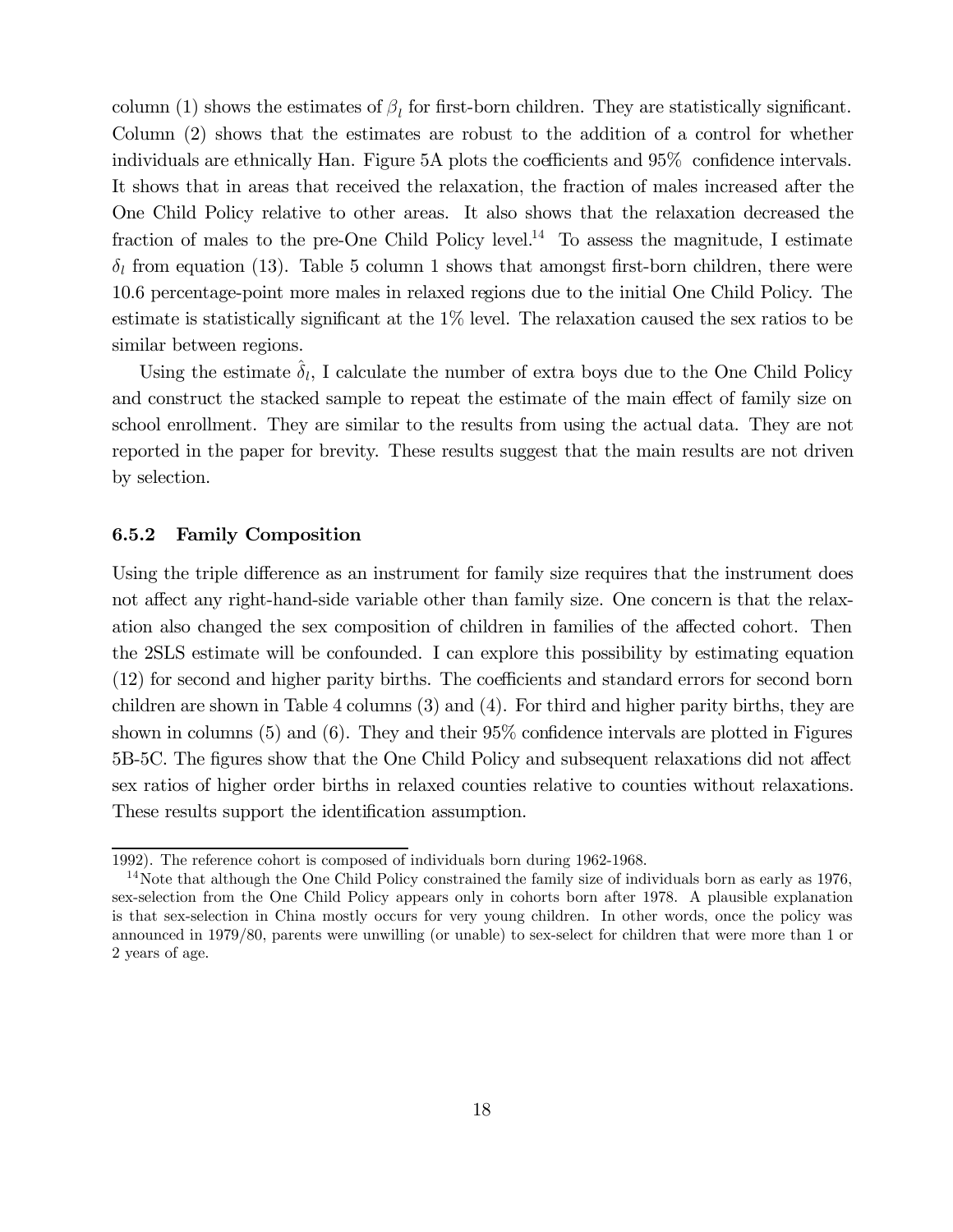#### 6.5.3 Marriage Market

One possible concern for the empirical strategy is that the instrument affected enrollment through channels apart from family size. In particular, the results may be driven by marriage market channels. The intensive boy-biased sex selection in regions that received the relaxation may have increased the value of girls in these regions. This may have a direct positive effect on the investment in girls' education apart from family size effects if there are positive returns to education on the marriage market. However, the increase in the value of girls in relaxed areas should also have resulted in an increase in female survival. Figures 5A-5C show that female survival in relaxed regions did not improve for any birth parity after the relaxation. This is inconsistent with the marriage market explanation.

#### **Mechanisms** 6.6

#### **Economies of Scale** 6.6.1

If the positive effect of the second child is driven by economies of scale in education, then one would reasonably expect the positive effects to be larger in magnitude when both children are of the same sex, i.e. the younger child is a girl. Economies of scale for same sex children would occur if children of the same sex are more likely to share similar interests or needs. For example, a higher percentage of a daughter's clothes can be re-used by a younger daughter than a younger son. To investigate whether such economies of scale exist, I separately estimate the 2SLS effect of family size on a sample excluding those where the first two children are the same sex, and a sample excluding those where the first two children are of different sex.<sup>15</sup> The estimates for the two samples are shown in columns  $(1)$  and  $(2)$  of Table 6. The positive main effects are driven by households where the children are of the same sex. This should be interpreted cautiously since sex can be endogenously chosen by parents.<sup>16</sup>

#### 6.6.2 **Permanent Income**

Here, I explore the alternative hypothesis that the main results are driven by an increase in permanent income. In rural China, parents rely on children for income during old age.

<sup>&</sup>lt;sup>15</sup> Approximately 24\% of the sample have siblings of the same sex.

 $^{16}$ I also estimated the differential effect of family size across different age gaps between the first two children. The results showed that the benefits are larger when larger age gaps exist between children. Interpretation of this result is made difficult that age gaps can be a result of sex selection. Parents who want a son for a second child and who are constrained to have no more than two children will on average have further spacing between their children than parents who have weaker son preference or parents who have limited ability to sex select. If the ability to select is correlated with factors that also determine education such as income, then the estimated interaction effect will reflect the influence of those factors.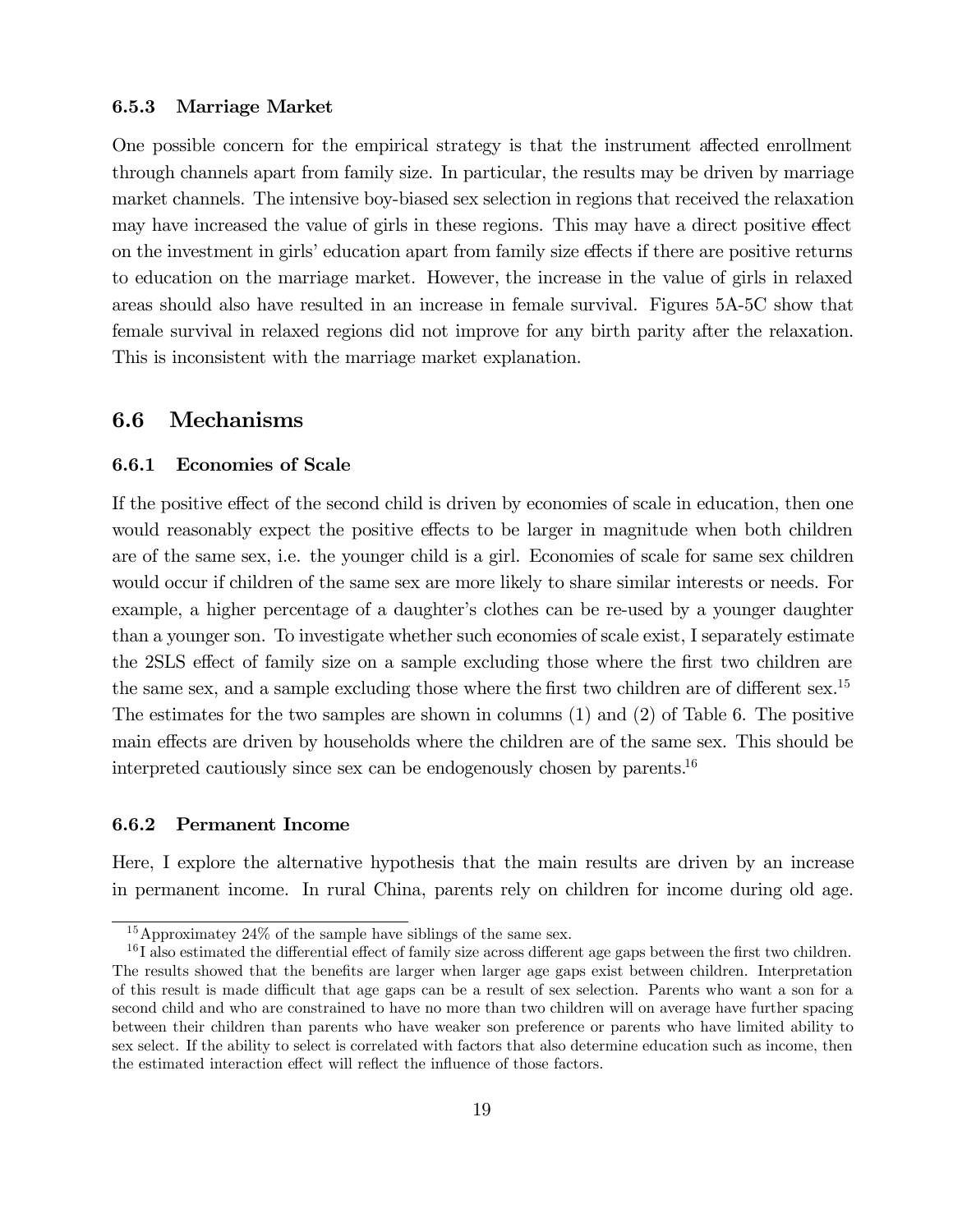Therefore, an additional child can be seen as an increase to permanent income. This will lead to an increase in expenditures on children's schooling (and hence enrollment) if parents are not credit constrained.

It is very unlikely that households in rural Chinese communities during the early and mid 1980s were not credit constrained and could borrow against the future earnings of their children. That said, I can test the hypothesis that the main results are driven by an income effect under the assumption that parents are not credit constrained and believe that sons will earn more than daughters. In this case, any income effects should cause the positive effect on the enrollment of the first child to be larger when the second child is a boy. Hence, I divide the sample into those that do not have a younger sister and those that do not have a younger brother and examine whether the main effect differs by the sex of the younger child. The results are shown in Table 6 columns (3) and (4). They show that the effects are *larger* for those with a younger sister. This is inconsistent with the permanent income explanation. These results should be interpreted cautiously since the sex of the younger sibling can be endogenously chosen by parents.

#### 6.6.3 Mother's Labor Supply

An additional channel through which having a younger sibling could affect the first child is the mother's labor supply. This can easily coexist with any economies of scale in raising children. If having a second child increases household needs for monetary income and public school is a source of inexpensive child care, then an additional child may cause the mother to enter the labor force and send the older child to school. As long as households are credit constrained, this will be true even if having more children increases parents' future (permanent) income. To explore this possibility, I estimate the effect of the relaxation on school delay of the first child and mother's work status.

Estimating the effect on school delay does not provide a clean test. It reflects two potentially offsetting forces. On the one hand, children with younger siblings may attend school earlier if parents wish to decrease the amount of at-home child care needed during the day. On the other hand, parents may hold back the first child with the belief that there are economies of scale to having two children in school at the same time. Using a restricted sample of individuals who are currently enrolled in school, I repeat the main estimation with school delay as the dependent variable. It is measured as the difference between an individual's years of education and the years of education she should have had assuming that she began at age seven.<sup>17</sup> Table 7 Panel A shows that on average, first-born children of households with three and fewer

<sup>&</sup>lt;sup>17</sup>The means are shown in Appendix Table A1 columns  $(5)-(8)$ .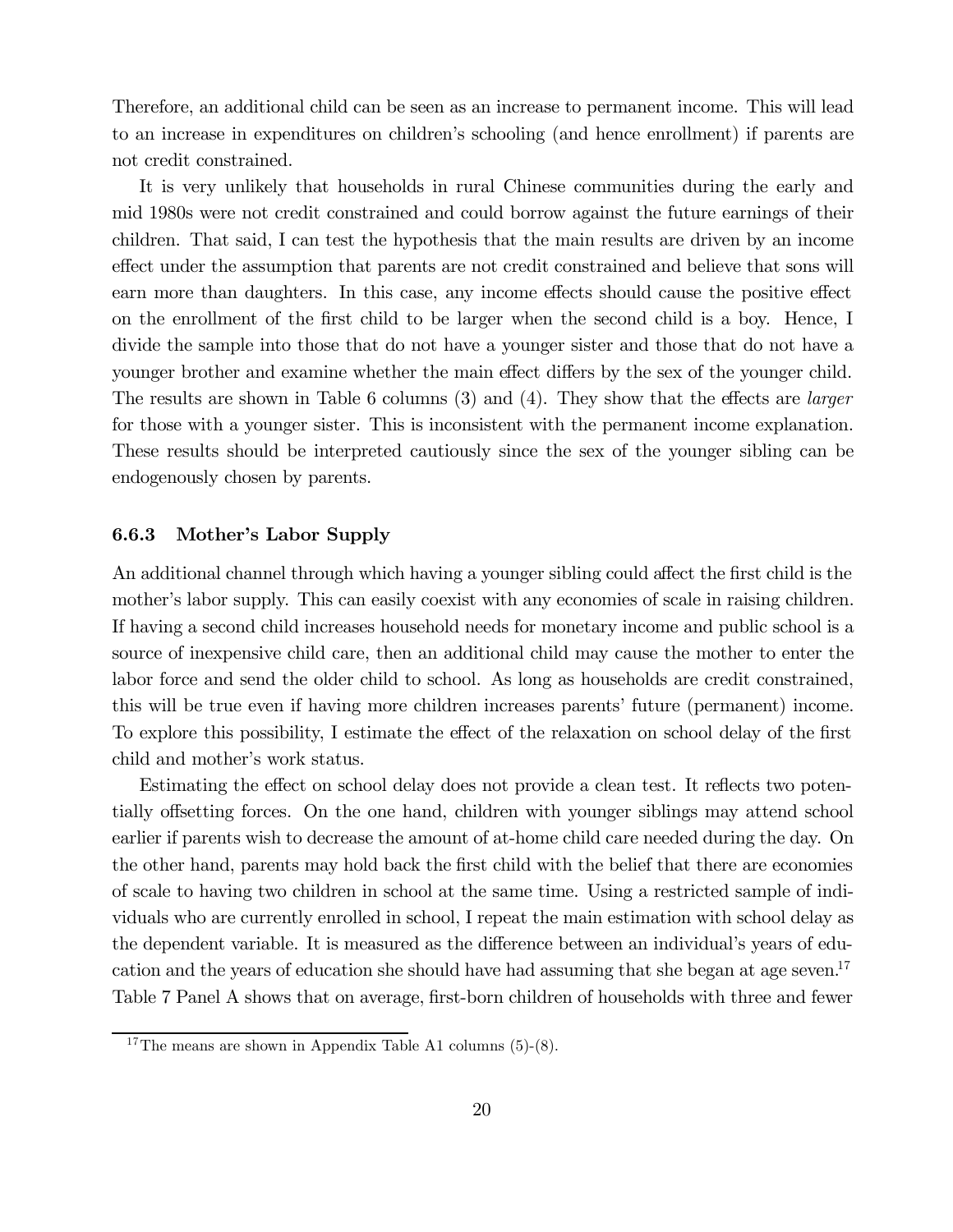children are 0.5 years and 1.6 years ahead in schooling relative to the legal requirement. The sample means are similar for boys and girls. The OLS estimates in Panel A show that an additional sibling is correlated with being behind in school relative to the mean. But the estimates are not statistically significant. In contrast, the 2SLS estimates show that having a younger sibling causes the first child to attend school earlier. However, these estimates are also not statistically significant and are at best suggestive.

Next, I estimate the effect of having an additional child on mother's labor supply. The dependent variable is a dummy variable that equals one if the mother does not work outside of the home. The results are presented in Table 8. The estimates are negative and almost statistically significant at the 10% level. They suggest that an additional child causes the mother to be less likely to stay at home and *more* likely to participate in the labor market. Columns  $(5)$  and  $(6)$  show that the effect is statistically similar between those with a younger son and those with a younger daughter. These results are consistent with the hypothesis that parents view schools as an alternative source of child care for the first child and send her to school while the mother enters the labor force.

#### Conclusion 7

This paper estimates the effect of family size on school enrollment for first-born children. It resolves the problem of joint determination by exploiting the plausibly exogenous variation in family size caused by relaxations in the One Child policy. The results show that both the One Child Policy and the previous four-year birth spacing policy were well enforced; and that the 1-son-2-child relaxation increased family size for girls born in relaxed areas. Then, it uses the variation in family size caused by this relaxation to provide evidence that a second child increased school enrollment of the first child.

The empirical results do not directly speak to effect of family size in average school enrollment across all children within a household because the second child is too young to be enrolled in school when the data was collected. Hence, these results, taken literally, do not reject the predictions of the standard models of quantity-quality tradeoff. That said, the findings do provide empirical evidence for a novel insight for first born children, who have thus far been the focus of most existing empirical studies of quantity-quality. They show clearly that first born children benefit from having a younger sibling and suggest that the effect of family size on the first born child may be non-monotonic across the number of siblings.

It is beyond the scope of this paper to provide conclusive evidence on the mechanisms driving the main effects. The evidence suggests that there may exist economies of scale in schooling. This may be complimented by parents use of public schools as alternative child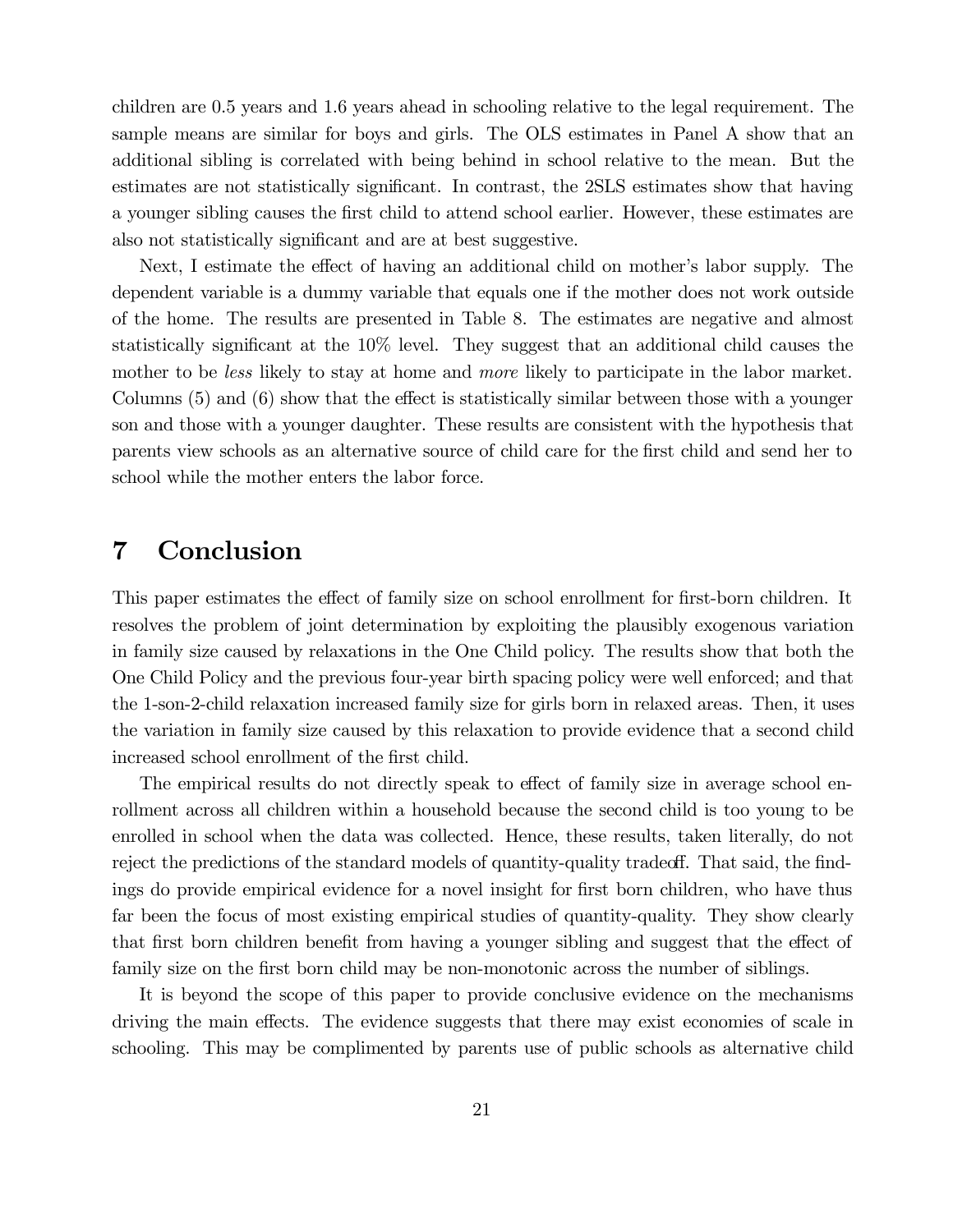care. Interpreting these results outside of the context of rural China requires caution. This is especially true if parents in these other contexts do not have access to inexpensive public schooling or good labor market opportunities.<sup>18</sup>

 $18$ To verify that the Chinese context is not inherently different from other contexts where the quantityquality tradeoff has been studied, I replicate past studies that used the occurence of twins at the second birth to instrument for having three children instead two children using the data of this study. The estimates are similar to other studies using the twins strategy. They show that increasing the number of siblings from two to three decreases school enrollment of the first child. The results are reported in previous versions of the paper.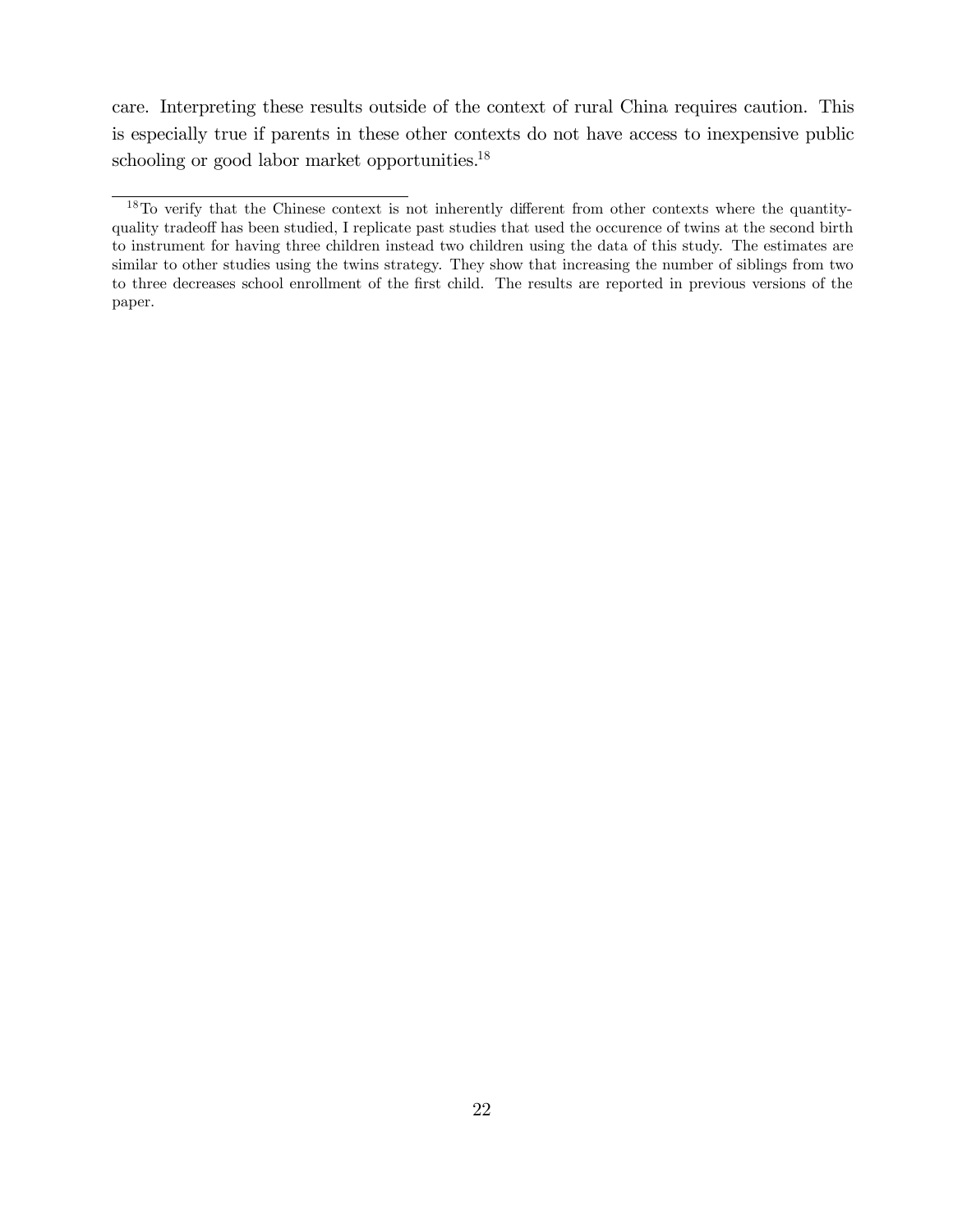## **References**

- [1] Angrist, Joshua "How Do Sex Ratios Affect Marriage and Labor Markets? Evidence from America's Second Generation." The Quarterly Journal of Economics, 117(3), 2002, pp. 997-1038.
- [2] Angrist, Joshua D. and Evans, Williams N. "Children and their parents' labor supply: Evidence from exogenous variation in family size." The American Economic Review,  $88(3)$ , Jun. 1998, pp. 450-477.
- [3] Angrist, Joshua D., Victor Lavy and Analia Schlosser "New evidence on the causal link between quantity and quality of children." NBER Working Paper 11835, 2005.
- [4] Angrist, Joshua D., Victor Lavy and Analia Schlosser "Multiple Experiments for the Causal Link Between the Quantity and Quality of Children" MIT Working Paper, 2006.
- [5] Almond, Douglas, Kenneth Chay and David Lee "The Costs of Low Birth Weight", The Quarterly Journal of Economics, August 2005.
- [6] Banister, J. China's changing population. Stanford, California., Stanford University Press, 1987.
- [7] Becker, Gary S. and Lewis, H. Gregg "On the interaction between the quantity and quality of children." The Journal of Political Economy, 81(2) Part 2, Mar.-Apr. 1973, pp. S279-S288.
- [8] Becker, Gary S. and Tomes, Nigel "Child endowments and the quantity and quality of children." The Journal of Political Economy,  $84(4)$  Part 2, Aug. 1976, pp. S143-S162.
- [9] Berhman, Jeremy; Pollak, Robert A. and Paul Taubman "Family resources, family size and access to financing for education." The Journal of Political Economy, 97(2), Apr. 1989, pp. 389-419.
- [10] Behrman, Jeremy and Taubman, Paul "Birth Order, schooling, and earnings." Journal of Labor Economics,  $4(3)$  Part 2, Jul. 1986, pp. S121-S145.
- [11] Black, Sandra E.; Devereux, Paul J. and Kjell G. Salvanes "The more the merrier? The effect of family composition on children's education." NBER, Working Paper 10720.
- [12] Black, Sandra E.; Devereux, Paul J. and Kjell G. Salvanes "From the Cradle to the Labor Market? The Effect of Birth Weight on Adult Outcomes", Quarterly Journal of *Economics*, March 2007.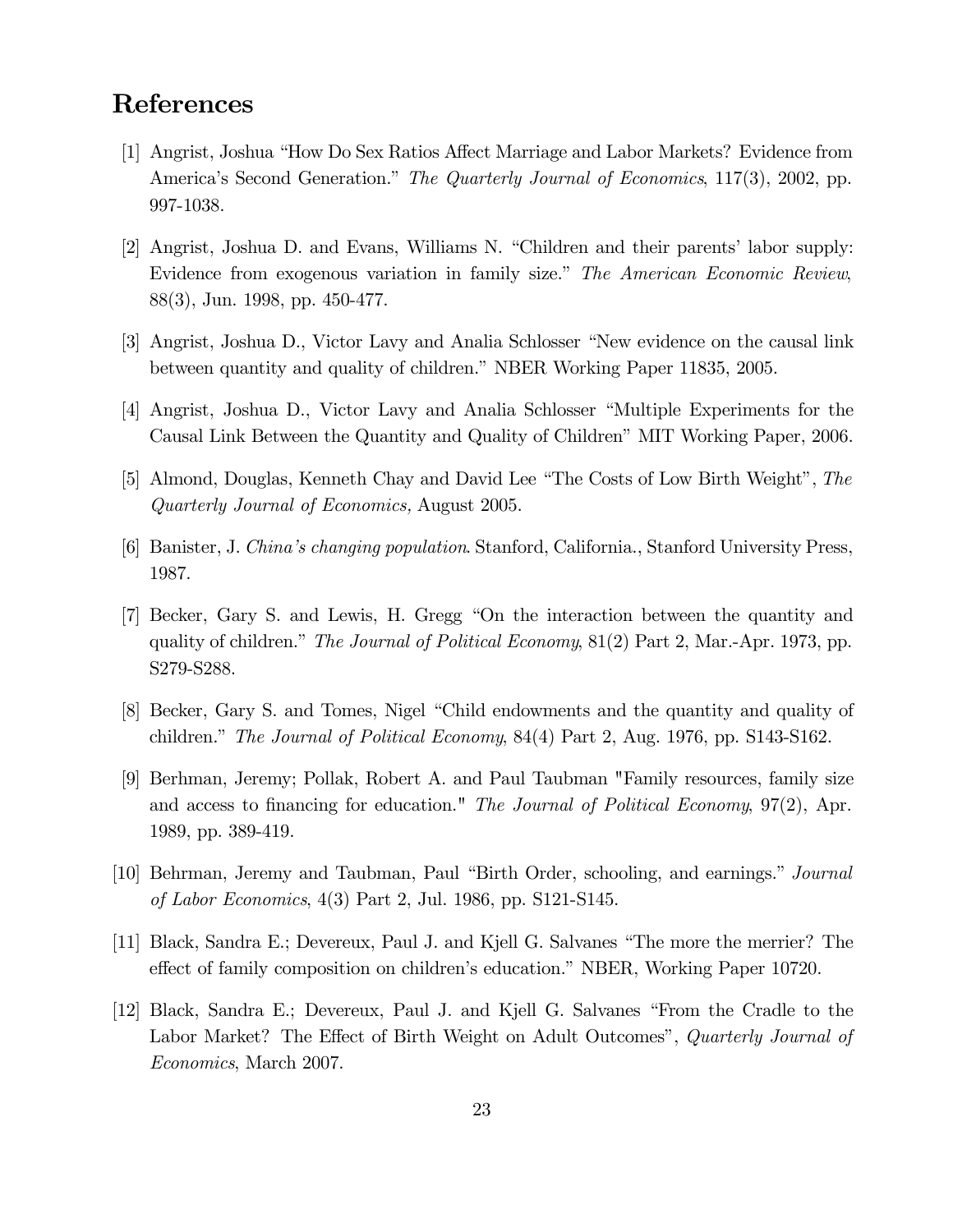- [13] Blake, Judith "Family size and the quality of children." Demography, 18, pp. 421-442.
- [14] Bleakely, Hoyt and Lange, Fabian "Chronic Disease Burden and the Interaction of Education, Fertility and Growth." Review of Economics and Statistics, Forthcoming 2009.
- [15] Brown, Phil and Park, Albert "Education and poverty in rural China." The Economics *of Education Review*, Forthcoming.
- [16] Conley, Dalton "What is the 'true' effect of sibship size and birth order on education? Instrumental variable estimates from exogenous variation in fertility." New York University, Working Paper.
- [17] Croll, E., D. Davin, et. al., Eds. *China's One Child Family Policy*. London, Macmillan, 1985.
- [18] Dufto, Esther "Evaluating the effect of birth-spacing on child mortality." MIT, Mimeo.
- [19] Galor, Oded and Weil, David "Population, Technology, and Growth: From Malthusian stagnation to demographic transition and beyond." The American Economic Review,  $90(4)$ , 2000, pp. 806-828.
- [20] Gomes, Melba "Family size and education attainment in China." *Population and Development Review*,  $10(4)$ , pp. 647-660.
- [21] Goux, Dominique, and Maurin, Eric "The effects of overcrowded housing on children's performance at school." CEPR Discussion Paper No. 3818.
- [22] Greenlaugh, S. "Shifts in China's population policy, 1984-1986: Views from the central, provincial, and local Levels." *Population and Development Review*, 12(3), 1986, pp. 493-515.
- [23] Guo, Guang and VanWey, Leah K. "Sibship size and intellectual development: Is the relationship causal?" American Sociological Review, 64(2), Apr. 1999, pp. 169-187.
- [24] Hannum, Emily "Education stratification by ethnicity in China: Enrollment and attainment in the early reform years." Demography,  $39(1)$ ,  $2002$ , pp. 95-117.
- [25] Hannum, Emily and Park, Albert. *Education and reform in China*. New York, NY: Routledge, 2007.
- [26] Hanushek, Eric "The trade-off between child quantity and quality." The Journal of Po*litical Economy*, 100(1), Feb. 1992, pp. 84-117.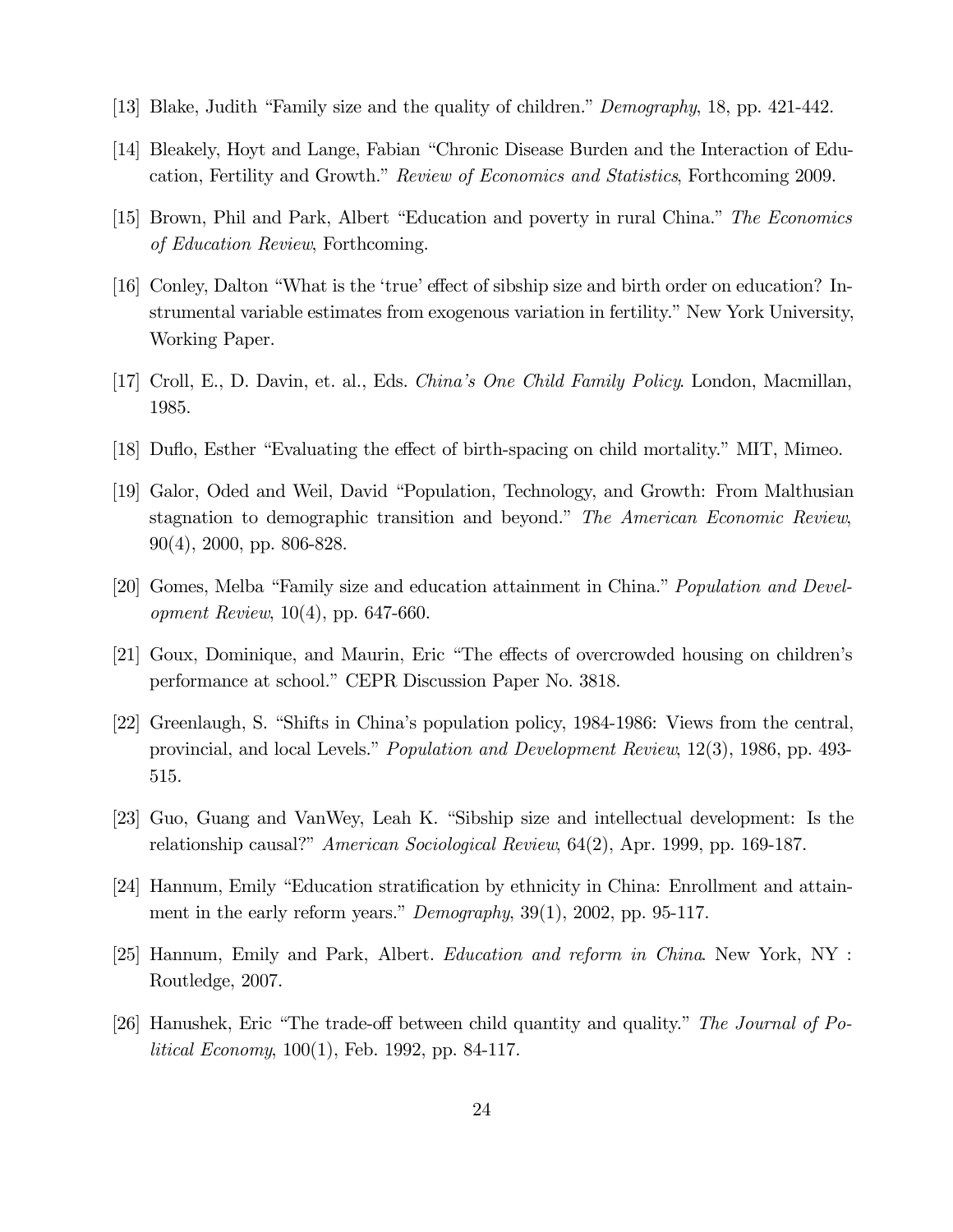- [27] Hazan, M. and Berdugo, B. "Child Labor, Fertility and Economic Growth," The Eco*nomic Journal*, 112(Oct.), 2002, pp. 467-475.
- [28] Iacavou, Maria "Family composition and children's educational outcomes." Institute for Social and Economic Research, Working Paper, 2001.
- [29] Kaufman, J., Z. Shang, et. al. "Family planning policy and practice in China: A Study of four rural counties." *Population and Development Review.* 15(4), 1989, pp. 707-729.
- [30] Kessler, Daniel "Birth order, family size and achievement: Family structure and wage determination." Journal of Labor Economics,  $9(4)$ , Oct. 1991, pp. 413-426.
- [31] Lee, Jungmin "Sibling size and investment in children's education: An Asian instrument." Journal of Population Economics, Forthcoming 2009.
- [32] Moav, Omer "Cheap Children and the Persistence of Poverty." The Economic Journal, Vol. 115, 2005, pp. 88-110.
- [33] Pettersson-Lidbom, Per and Peter Skogman Thoursie, "Does child spacing affect children's outcomes? Evidence from a Swedish reform," Stockholm University Working Paper, 2007.
- [34] Qian, Nancy "Missing women and the price of tea in China: The effect of income on sex imbalance." Quarterly Journal of Economics, November, 2008.
- [35] Rosenzweig, Mark R. and Wolpin, Kenneth I. "Testing the quantity-quality fertility model: The use of twins as a natural experiment." *Econometrica*, January 1980,  $48(1)$ , pp.227-240.
- [36] Rosenzweig, Mark R. and Schultz, T. Paul "Fertility and investments in human capital: Estimates of the consequence of imperfect fertility control in Malaysia." Journal of *Econometrics*, 1987, 36, pp. 163-184.
- [37] Rosenzweig, Mark R. and Junsen, Zhang "Do Population Control Policies Induce More Human Capital Investment? Twins, Birthweight, and China's One Child Policy", Review of Economic Studies, Forthcoming 2009...
- [38] Samuelson, Paul "Models of Thought in Economics and Biology." American Economic *Review Papers and Proceedings, 75, 1985, pp. 166-172.*
- [39] Schultz, T.P., "Effects of Fertility Decline on Family Well-Being: Evaluation of Population Programs." Draft for MacArthur Foundation Consultation Meeting, 2005.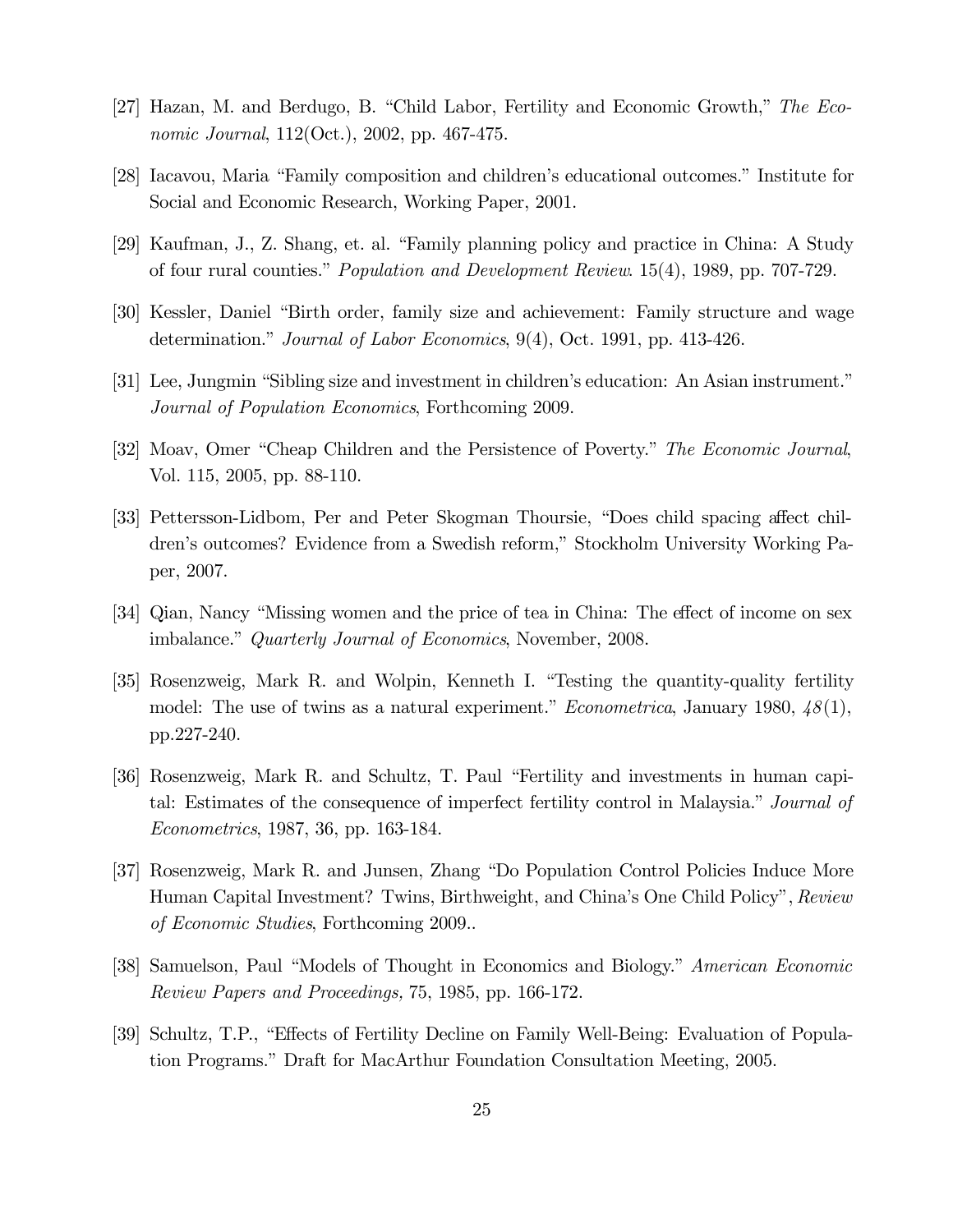- [40] Stafford, Frank P. "Women's work, sibling competition and children's school performance." The American Economic Review, 77(5), Dec. 1987, pp. 972-980.
- [41] White, T. "Birth planning between plan and market: The impact of reform on China's One-Child Policy", China's Economic Dilemmas in the 1990's: The Problems of Reforms, Modernization, and Interdependence. Studies in Contemporary China Armonk, N.Y.U.S.C.J.E. Committee and London, Sharpe, 1992, pp. 252-69.
- [42] Zajone, Robert B. and Markus, Gregory B. "Birth order and intellectual development" Psychological Review, 1982, pp. 74-43.
- [43] Zeng, Yi. "Is the Chinese family planning program 'tightening up?' Population and De*velopment Review*, 15(2), 1989, pp. 333-37.
- [44] Zeng, Y., Tu, P. et. al. "Causes and implications of the recent increase in the reported sex ratio at birth in China." Population and Development Review, 19(2), 1993, pp. 283-302.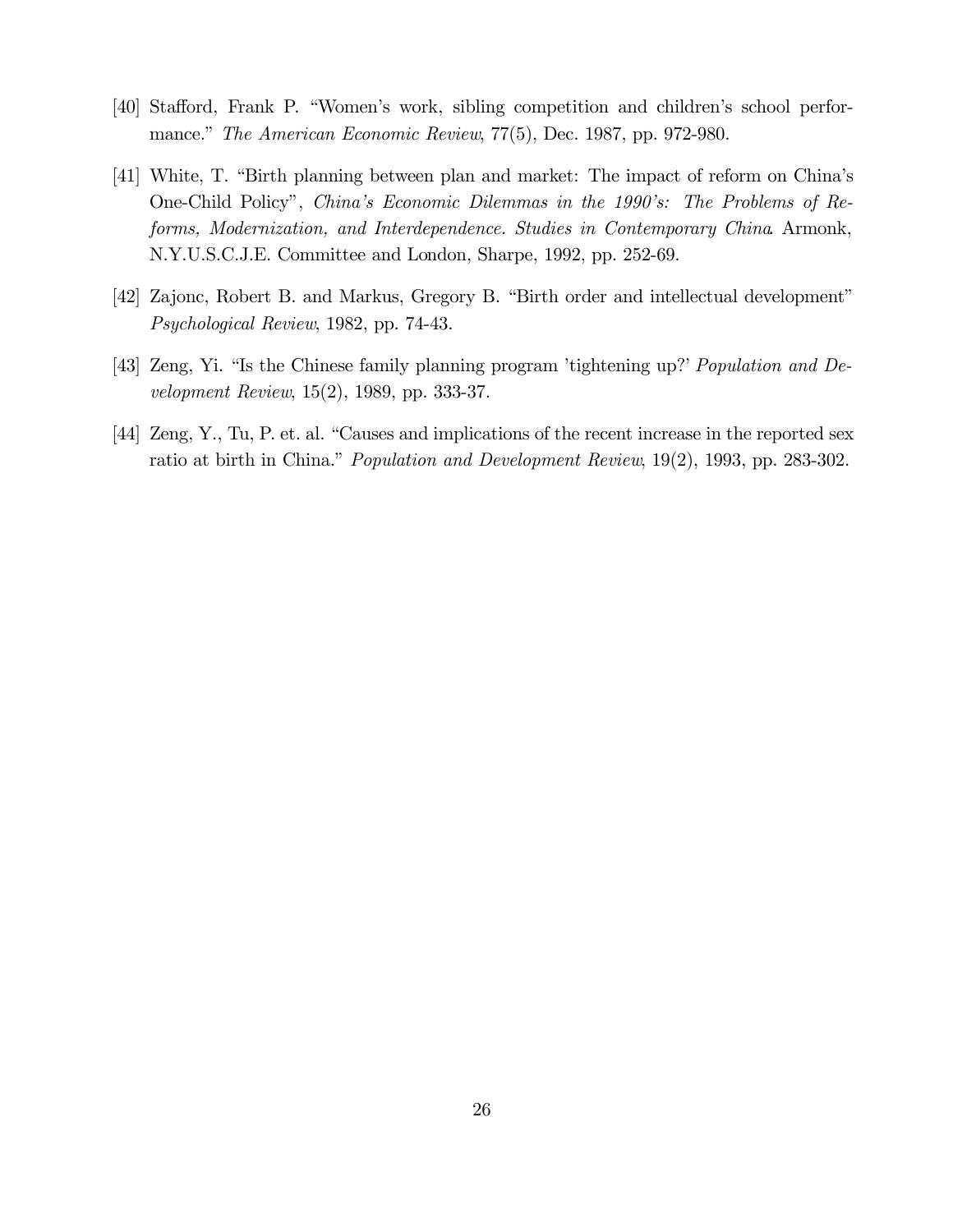

**Figure 1: The Number of Total Children in Household by Birth Year for Households with**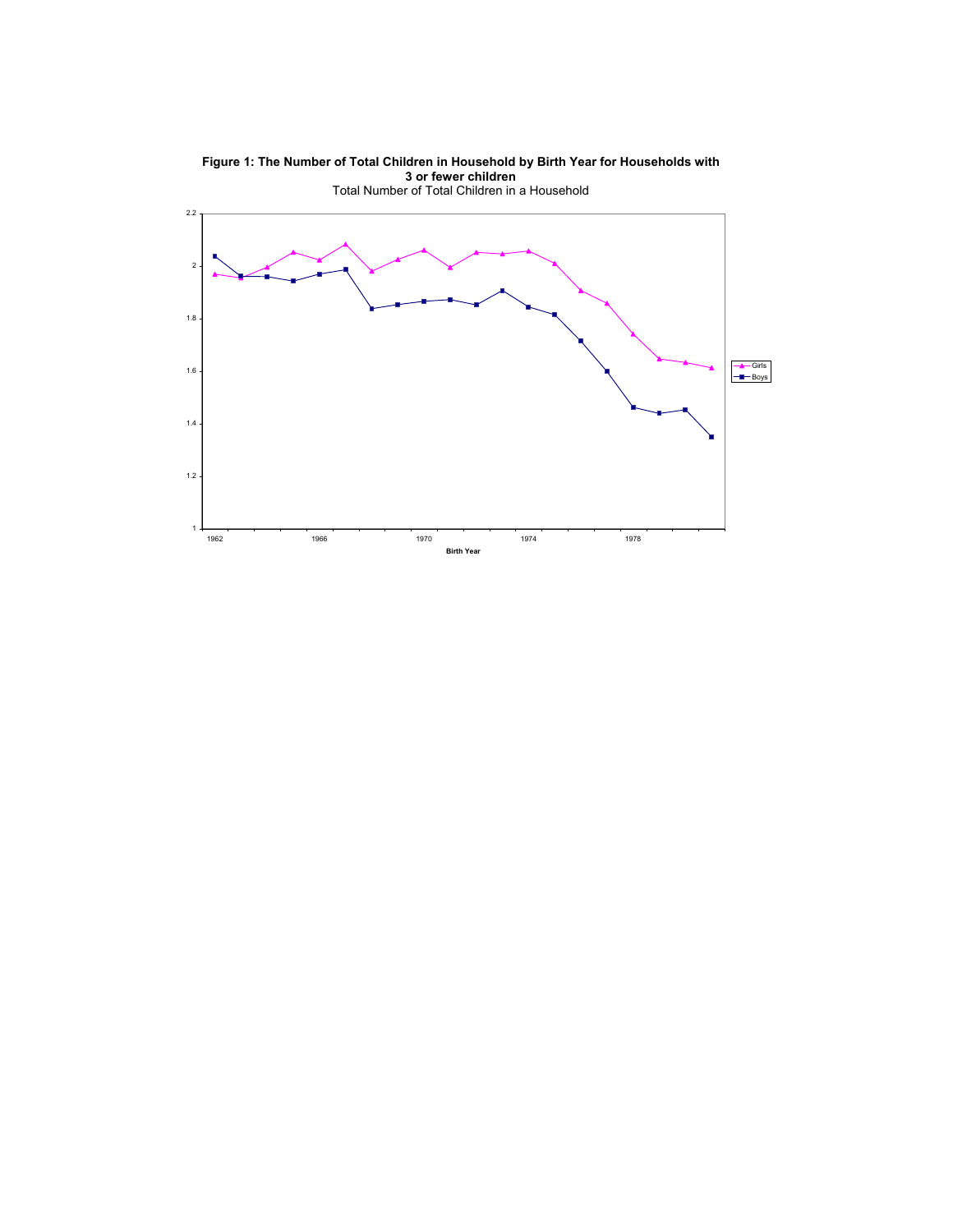

**Figure 2B: Correlation between Family size and School Enrollment By Family Size with Birth Year Controls**  Coefficients of the number of total children in the household

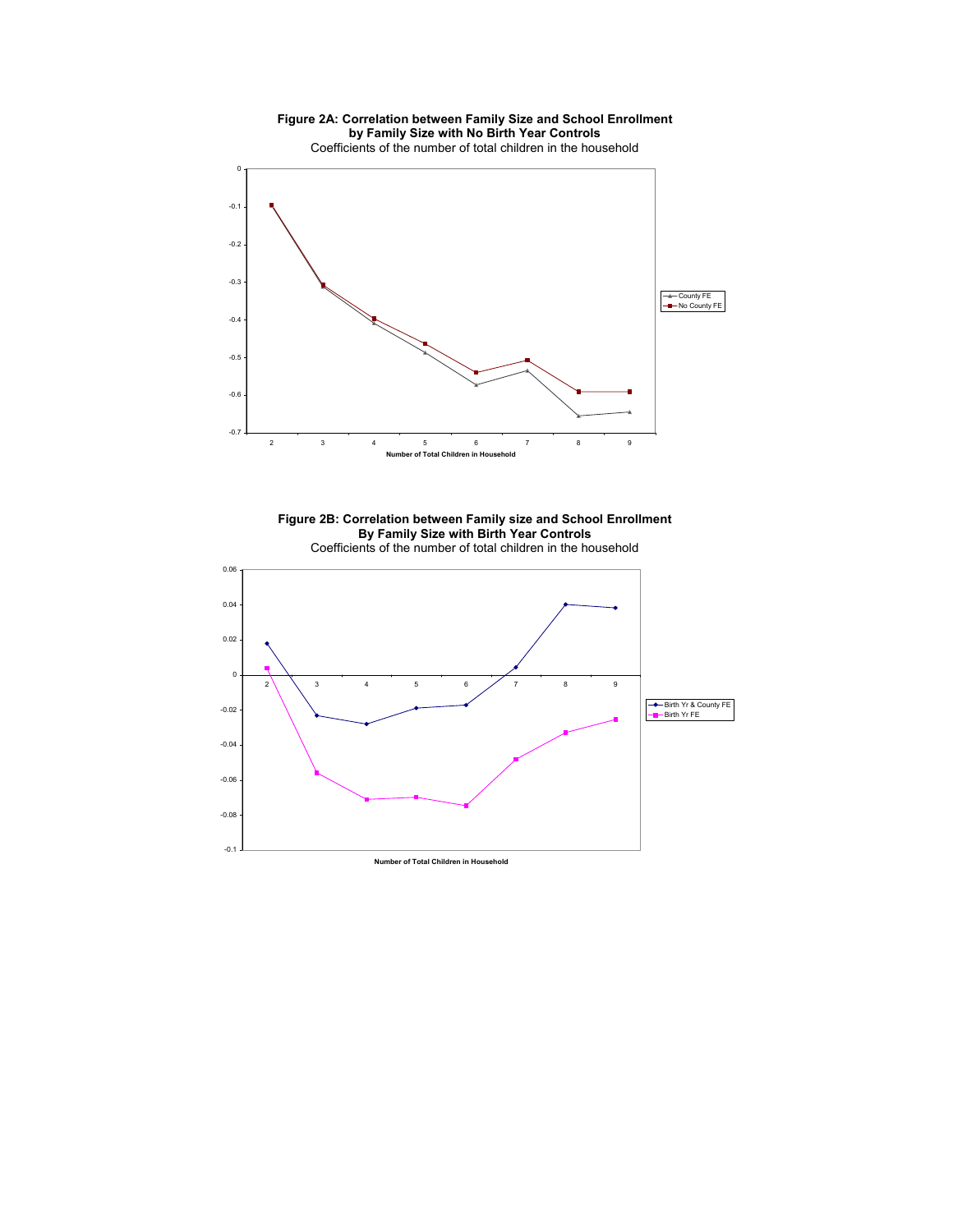

 **Figure 3A: The Effect of Relaxation on Family Size**  Coefficients of the Interactions between Born in a Relaxed Area \* Birth Regions

**Figure 3B: The Effect of Relaxation on Family Size**  Coefficients of the Interactions between Dummy for Girl \* Born in a Relaxed Region \* Birth Year

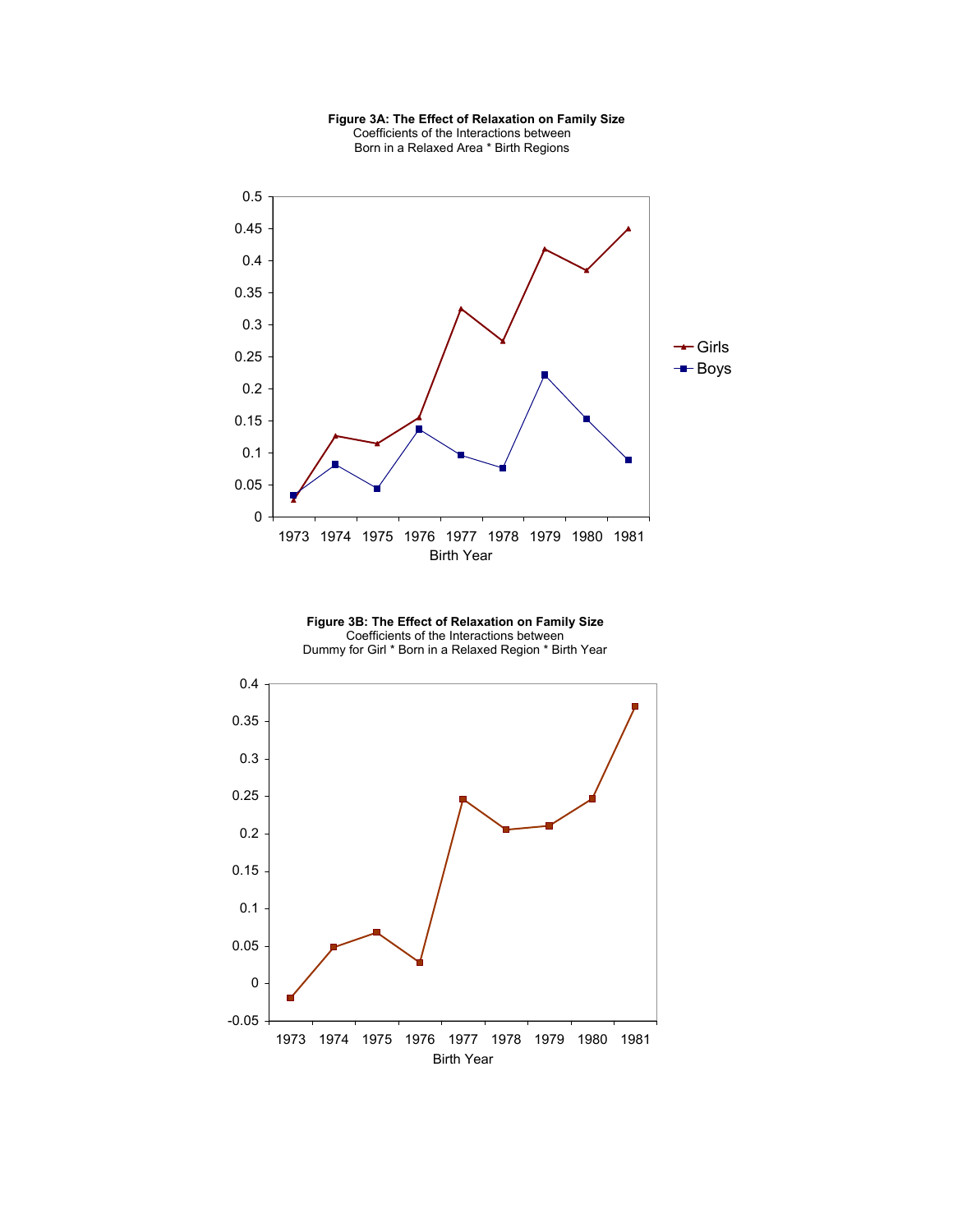

 **Figure 4A: The Effect of Relaxation on School Enrollment**  Coefficients of Interactions between Born in Relaxed Region \* Birth Year



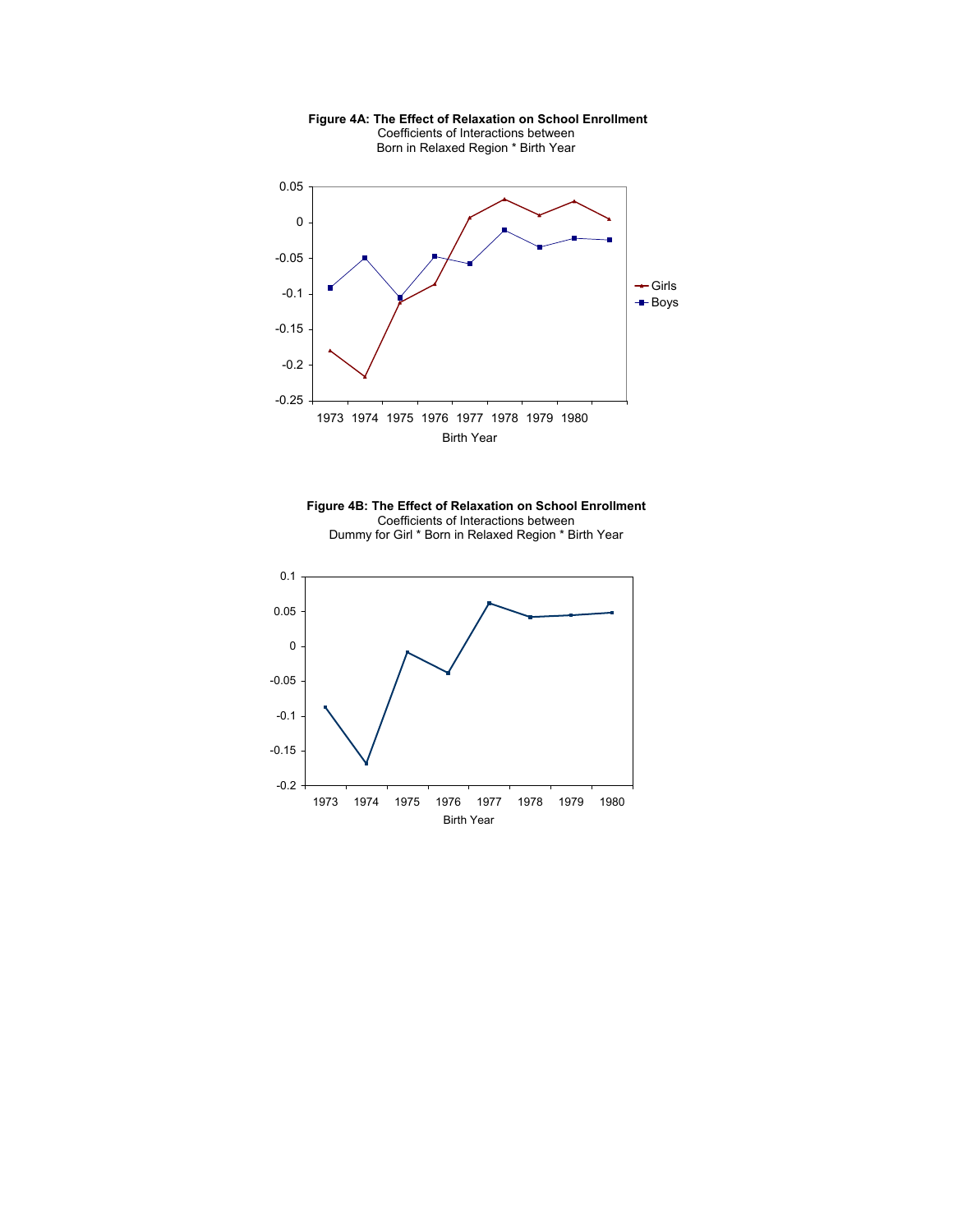







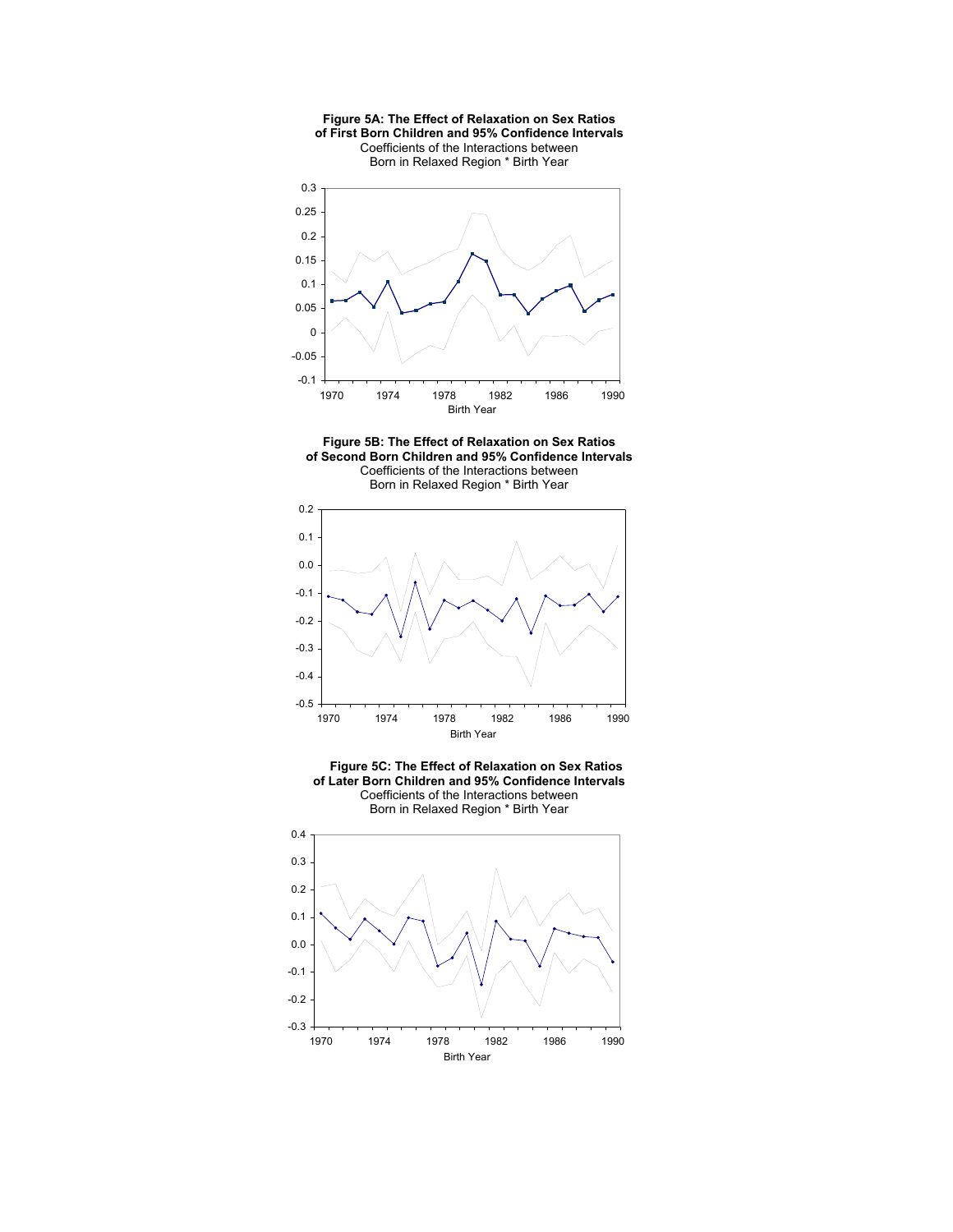#### **Table 1A: Descriptive Statistics**

CHNS 1989 and 1% Sample of China Population Census

|                           |       |                  |           |               |                | Std.    |  |
|---------------------------|-------|------------------|-----------|---------------|----------------|---------|--|
| Variable                  | Obs   | Mean             | Std. Err. | Obs           | Mean           | Err.    |  |
|                           |       |                  |           |               |                |         |  |
|                           |       | A. Girls         |           |               | <b>B.</b> Boys |         |  |
|                           |       |                  |           |               |                |         |  |
| Han                       | 11938 | 0.943            | (0.002)   | 14518         | 0.949          | (0.002) |  |
| # Siblings                | 11938 | 0.908            | (0.007)   | 14518         | 0.759          | (0.006) |  |
| <b>Sisters</b>            | 11938 | 0.359            | (0.005)   | 14518         | 0.413          | (0.005) |  |
| <b>Brothers</b>           | 11938 | 0.550            | (0.006)   | 14518         | 0.345          | (0.004) |  |
| Enrolled                  | 11938 | 0.504            | (0.005)   | 14518         | 0.477          | (0.004) |  |
| Mother's Education        | 11551 | 6.252            | (0.040)   | 13944         | 5.805          | (0.036) |  |
| <b>Father's Education</b> | 10872 | 8.191            | (0.036)   | 13305         | 7.729          | (0.034) |  |
| Mother at Home            | 11938 | 0.116            | (0.003)   | 14518         | 0.135          | (0.003) |  |
| Relaxation                | 11938 | 0.243            | (0.003)   | 14518         | 0.238          | (0.003) |  |
| Agricultural              | 11927 | 0.597            | (0.004)   | 14481         | 0.608          | (0.004) |  |
|                           |       |                  |           |               |                |         |  |
|                           |       | C. <= 3 Children |           | D. Only Child |                |         |  |
| Sex                       |       |                  |           |               |                |         |  |
|                           | 16723 | 0.512            | (0.004)   | 9733          | 0.611          | (0.005) |  |
| Han                       | 16723 | 0.939            | (0.002)   | 9733          | 0.958          | (0.002) |  |
| Enrolled                  | 16723 | 0.430            | (0.004)   | 9733          | 0.591          | (0.005) |  |
| Mother's Education        | 16231 | 5.469            | (0.031)   | 9264          | 6.952          | (0.048) |  |
| <b>Father's Education</b> | 15427 | 7.600            | (0.029)   | 8750          | 8.530          | (0.044) |  |
| Mother at Home            | 16723 | 0.129            | (0.003)   | 9733          | 0.121          | (0.003) |  |
| Relaxation                | 16723 | 0.272            | (0.003)   | 9733          | 0.186          | (0.003) |  |
| Dist to Prov.             |       |                  |           |               |                |         |  |
| Capital                   | 16723 | 169.968          | (1.147)   | 9733          | 134.971        | (1.607) |  |
| Dist to Big City          | 15806 | 7.711            | (0.081)   | 9369          | 10.667         | (0.116) |  |
| Agricultural              | 16694 | 0.709            | (0.004)   | 9714          | 0.423          | (0.005) |  |

Sample of cohorts born 1962-1981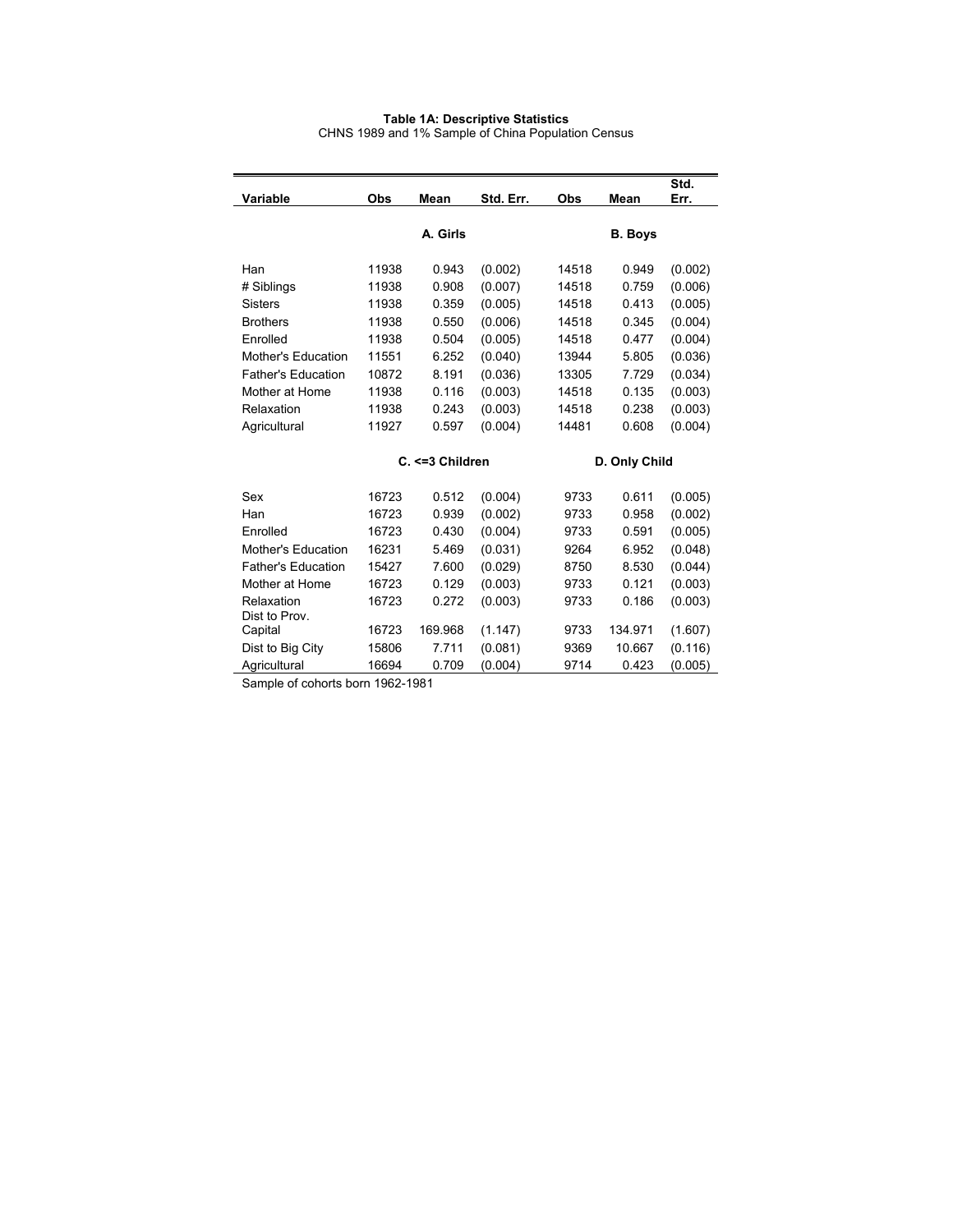|                           |            |                      | <b>Some Relaxation</b> |       |         |           |  |
|---------------------------|------------|----------------------|------------------------|-------|---------|-----------|--|
|                           |            | <b>No Relaxation</b> |                        |       |         |           |  |
| Variable                  | <b>Obs</b> | Mean                 | Std. Err.              | Obs   | Mean    | Std. Err. |  |
|                           |            |                      |                        |       |         |           |  |
| A. Demographic            |            |                      |                        |       |         |           |  |
| Sex                       | 9915       | 0.555                | (0.005)                | 16541 | 0.545   | (0.004)   |  |
| Han                       | 9915       | 0.967                | (0.002)                | 16541 | 0.934   | (0.002)   |  |
| # Siblings                | 9915       | 0.833                | (0.007)                | 16541 | 0.822   | (0.006)   |  |
| <b>Sisters</b>            | 9915       | 0.385                | (0.006)                | 16541 | 0.391   | (0.004)   |  |
| <b>Brothers</b>           | 9915       | 0.448                | (0.006)                | 16541 | 0.431   | (0.004)   |  |
| Enrolled                  | 9915       | 0.459                | (0.005)                | 16541 | 0.507   | (0.004)   |  |
| Mother's Education        | 9558       | 5.153                | (0.042)                | 15937 | 6.520   | (0.034)   |  |
| <b>Father's Education</b> | 9055       | 7.518                | (0.038)                | 15122 | 8.187   | (0.032)   |  |
| Mother at Home            | 9915       | 0.110                | (0.003)                | 16541 | 0.136   | (0.003)   |  |
| Agricultural              | 9905       | 0.700                | (0.005)                | 16503 | 0.546   | (0.004)   |  |
|                           |            |                      |                        |       |         |           |  |
| <b>B.</b> Infrastructural |            |                      |                        |       |         |           |  |
| Relaxation                | 9915       | 0.000                | 0.000                  | 16541 | 0.384   | (0.003)   |  |
| Dist to Prov Capital      | 9915       | 178.135              | (1.340)                | 16541 | 144.480 | (1.264)   |  |
| Dist to Big City          | 8634       | 2.106                | (0.017)                | 16541 | 12.311  | (0.091)   |  |
| Dist to Primary School    | 9915       | 0.245                | (0.007)                | 15281 | 0.420   | (0.004)   |  |
| Dist to Middle School     | 9914       | 1.014                | (0.010)                | 15281 | 1.607   | (0.011)   |  |
| Dist to High School       | 9914       | 4.989                | (0.089)                | 15281 | 4.470   | (0.069)   |  |

## **Table 1B: Descriptive Statistics for Counties with Relaxation**

Sample of households with <=3 children amongst cohorts born 1962-1981.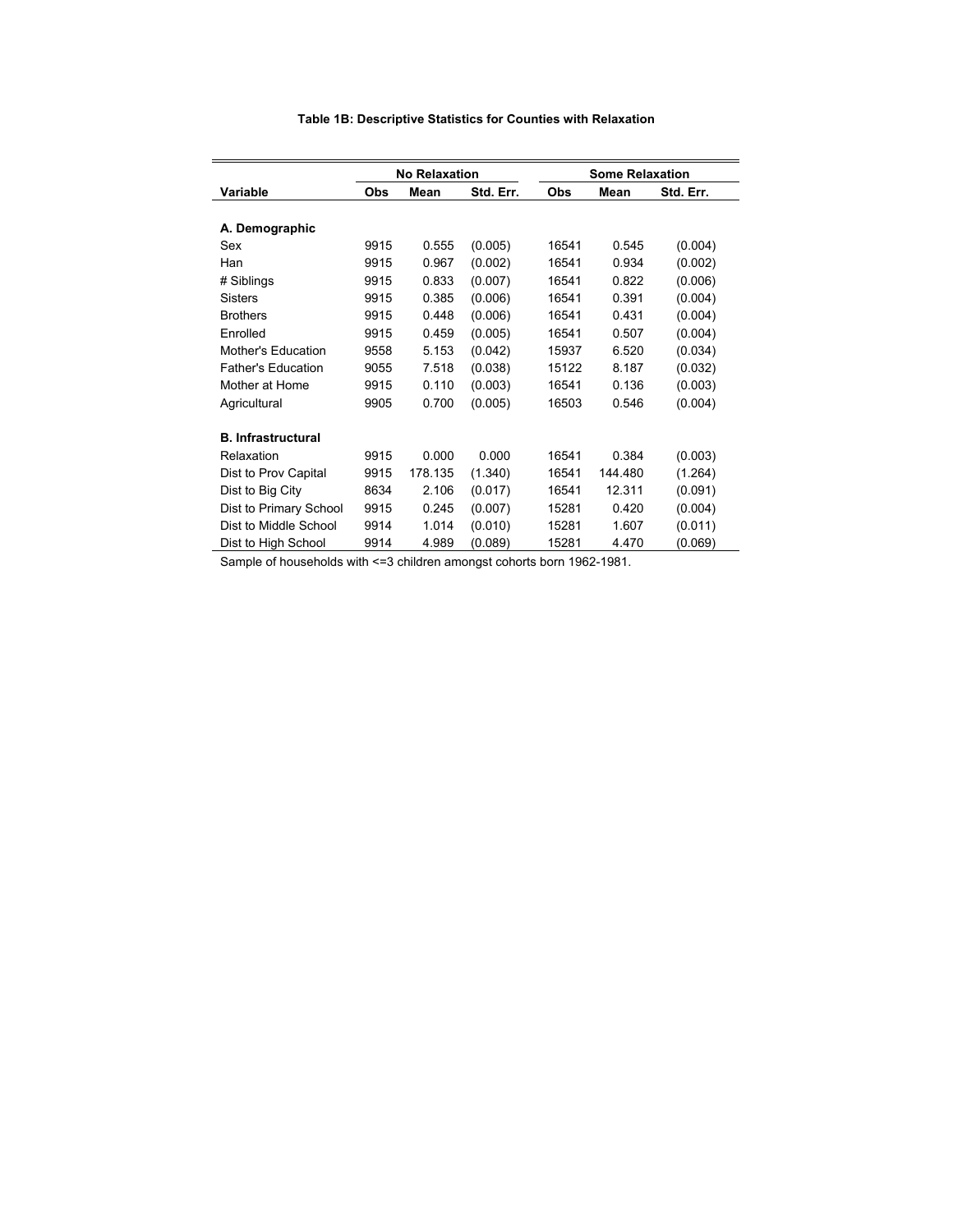|                                  | Dependent Variable: School Enrollment |          |          |          |          |          |  |  |  |  |  |
|----------------------------------|---------------------------------------|----------|----------|----------|----------|----------|--|--|--|--|--|
|                                  | (1)                                   | (2)      | (3)      | (4)      | (5)      | (6)      |  |  |  |  |  |
|                                  | All                                   | All      | All      | All      | All      | All      |  |  |  |  |  |
| <b>OLS</b>                       |                                       |          |          |          |          |          |  |  |  |  |  |
| A. Households with <= 3 children |                                       |          |          | 0.489    |          |          |  |  |  |  |  |
| Sample Mean of Dep Var           |                                       |          |          |          |          |          |  |  |  |  |  |
| # Siblings                       | $-0.011$                              | $-0.011$ | $-0.012$ | $-0.010$ | $-0.011$ | $-0.011$ |  |  |  |  |  |
|                                  | (0.004)                               | (0.004)  | (0.005)  | (0.003)  | (0.004)  | (0.004)  |  |  |  |  |  |
| Observations                     | 26456                                 | 26456    | 26456    | 25495    | 26456    | 25495    |  |  |  |  |  |
| R-squared                        | 0.69                                  | 0.69     | 0.69     | 0.70     | 0.69     | 0.70     |  |  |  |  |  |
| B. Households with <= 2 children |                                       |          |          |          |          |          |  |  |  |  |  |
| Sample Mean of Dep Var           |                                       |          |          | 0.539    |          |          |  |  |  |  |  |
| # Siblings                       | 0.016                                 | 0.016    | 0.013    | 0.018    | 0.016    | 0.015    |  |  |  |  |  |
|                                  | (0.005)                               | (0.005)  | (0.004)  | (0.004)  | (0.005)  | (0.005)  |  |  |  |  |  |
| Observations                     | 21321                                 | 21321    | 21321    | 20497    | 21321    | 20497    |  |  |  |  |  |
| R-squared                        | 0.70                                  | 0.70     | 0.70     | 0.71     | 0.70     | 0.71     |  |  |  |  |  |
| 2SLS                             |                                       |          |          |          |          |          |  |  |  |  |  |
| C. Households with <= 3 children |                                       |          |          |          |          |          |  |  |  |  |  |
| # Siblings                       | 0.161                                 | 0.161    | 0.167    | 0.146    | 0.159    | 0.140    |  |  |  |  |  |
|                                  | (0.058)                               | (0.059)  | (0.062)  | (0.043)  | (0.062)  | (0.046)  |  |  |  |  |  |
| Observations                     | 26456                                 | 26456    | 26456    | 25495    | 26456    | 25495    |  |  |  |  |  |
| R-squared                        | 0.64                                  | 0.64     | 0.64     | 0.66     | 0.64     | 0.66     |  |  |  |  |  |
| D. Households with <= 2 children |                                       |          |          |          |          |          |  |  |  |  |  |
| # Siblings                       | 0.122                                 | 0.122    | 0.134    | 0.097    | 0.125    | 0.104    |  |  |  |  |  |
|                                  | (0.065)                               | (0.065)  | (0.064)  | (0.063)  | (0.067)  | (0.062)  |  |  |  |  |  |
| Observations                     | 21321                                 | 21321    | 21321    | 20497    | 21321    | 20497    |  |  |  |  |  |
| R-squared                        | 0.69                                  | 0.69     | 0.69     | 0.70     | 0.69     | 0.70     |  |  |  |  |  |
| Controls                         |                                       |          |          |          |          |          |  |  |  |  |  |
| Han                              | N                                     | Υ        | Y        | N        | N        | Y        |  |  |  |  |  |
| Distance to Urban                | N                                     | N        | Υ        | N        | N        | Y        |  |  |  |  |  |
| Mother's Education               | N                                     | N        | N        | Y        | N        | Υ        |  |  |  |  |  |
| Household Income                 | N                                     | N        | N        | N        | Υ        | Υ        |  |  |  |  |  |

## **Table 2: OLS and 2SLS Estimates of the Effect of Family Size on School Enrollment**  Coefficients of the number of siblings

All regressions control for the full set of interaction terms and birth year and county fixed effects. Standard errors are clustered at the county level.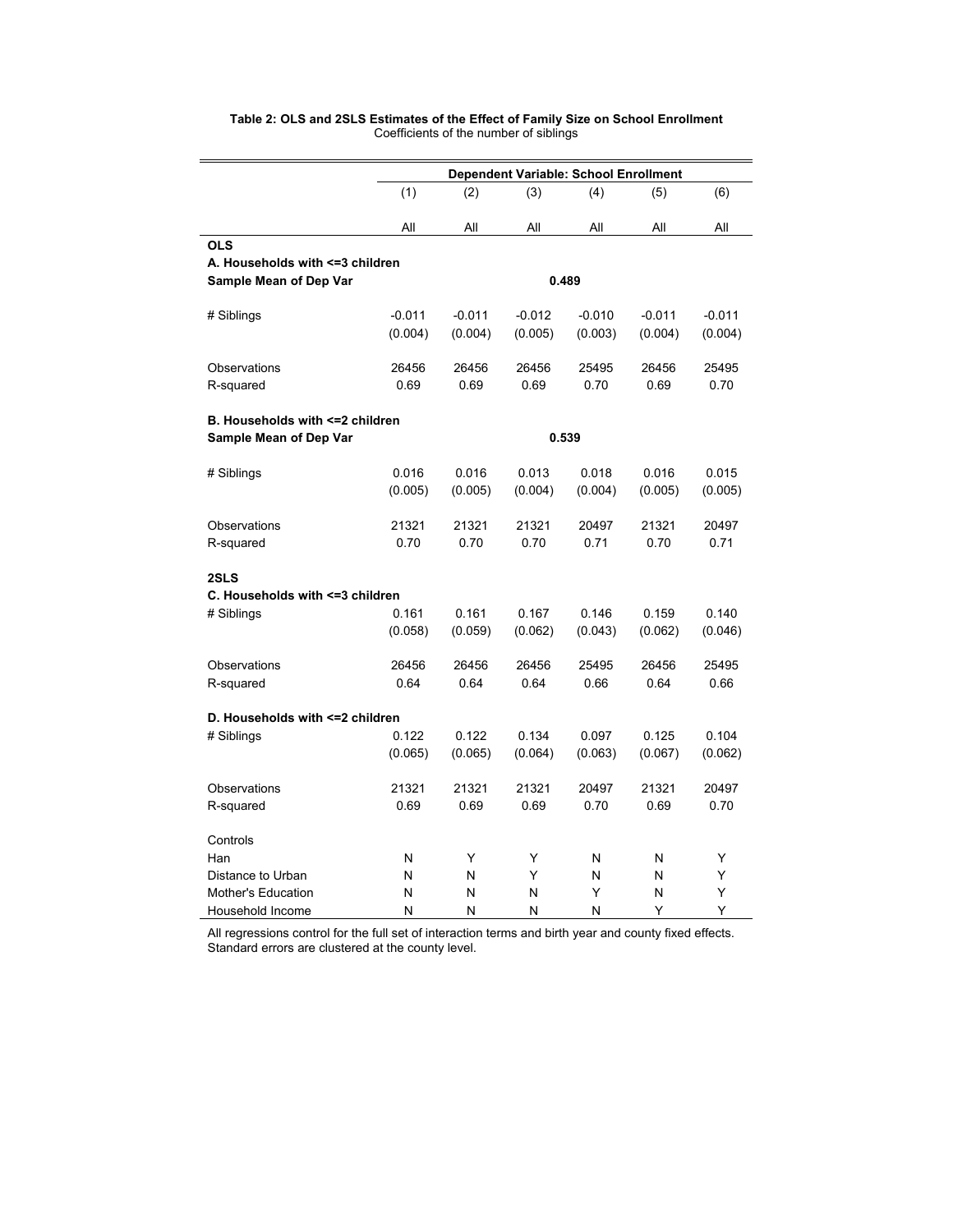#### **Table 3: The Effect of Relaxation on Family Size and School Enrollment by Size**

Coefficients for columns (1)-(4) are the interaction terms between born in a relaxed region \* year of birth. Coefficients in columns (5)-(6) are the triple interactions between dummy for girl \* born in a relaxed region \* year of birth.

|                                             | <b>Dependent Variables</b> |             |          |                   |                                             |            |                   |  |  |  |  |  |
|---------------------------------------------|----------------------------|-------------|----------|-------------------|---------------------------------------------|------------|-------------------|--|--|--|--|--|
|                                             |                            | # Sibs      |          | <b>Enrollment</b> |                                             | # Siblings | <b>Enrollment</b> |  |  |  |  |  |
|                                             | (1)                        | (2)         | (3)      | (4)               |                                             | (5)        | (6)               |  |  |  |  |  |
|                                             | Girls                      | <b>Boys</b> | Girls    | Boys              |                                             | All        | All               |  |  |  |  |  |
| Sample Mean of<br><b>Dependent Variable</b> | 1.153                      | 0.922       | 0.473    | 0.456             | Sample Mean of<br><b>Dependent Variable</b> | 1.028      | 0.464             |  |  |  |  |  |
| relax*born 1973                             | 0.026                      | 0.034       | $-0.180$ | $-0.092$          | relax*girl*born 1973                        | $-0.020$   | $-0.087$          |  |  |  |  |  |
|                                             | (0.110)                    | (0.116)     | (0.082)  | (0.071)           |                                             | (0.099)    | (0.037)           |  |  |  |  |  |
| relax*born 1974                             | 0.127                      | 0.082       | $-0.216$ | $-0.050$          | relax*girl*born 1974                        | 0.048      | $-0.168$          |  |  |  |  |  |
|                                             | (0.115)                    | (0.107)     | (0.098)  | (0.078)           |                                             | (0.073)    | (0.070)           |  |  |  |  |  |
| relax*born 1975                             | 0.115                      | 0.045       | $-0.112$ | $-0.106$          | relax*girl*born 1975                        | 0.068      | $-0.009$          |  |  |  |  |  |
|                                             | (0.071)                    | (0.139)     | (0.078)  | (0.048)           |                                             | (0.132)    | (0.056)           |  |  |  |  |  |
| relax*born 1976                             | 0.155                      | 0.137       | $-0.087$ | $-0.048$          | relax*girl*born 1976                        | 0.028      | $-0.038$          |  |  |  |  |  |
|                                             | (0.128)                    | (0.157)     | (0.062)  | (0.030)           |                                             | (0.170)    | (0.074)           |  |  |  |  |  |
| relax*born 1977                             | 0.325                      | 0.096       | 0.007    | $-0.058$          | relax*girl*born 1977                        | 0.246      | 0.062             |  |  |  |  |  |
|                                             | (0.136)                    | (0.101)     | (0.055)  | (0.037)           |                                             | (0.116)    | (0.061)           |  |  |  |  |  |
| relax*born 1978                             | 0.274                      | 0.076       | 0.032    | $-0.011$          | relax*girl*born 1978                        | 0.205      | 0.042             |  |  |  |  |  |
|                                             | (0.152)                    | (0.161)     | (0.028)  | (0.027)           |                                             | (0.171)    | (0.022)           |  |  |  |  |  |
| relax*born 1979                             | 0.418                      | 0.222       | 0.010    | $-0.035$          | relax*girl*born 1979                        | 0.210      | 0.044             |  |  |  |  |  |
|                                             | (0.158)                    | (0.159)     | (0.034)  | (0.025)           |                                             | (0.183)    | (0.022)           |  |  |  |  |  |
| relax*born 1980                             | 0.385                      | 0.153       | 0.030    | $-0.022$          | relax*girl*born 1980                        | 0.247      | 0.048             |  |  |  |  |  |
|                                             | (0.180)                    | (0.128)     | (0.033)  | (0.028)           |                                             | (0.168)    | (0.018)           |  |  |  |  |  |
| relax*born 1981                             | 0.450                      | 0.088       | 0.005    | $-0.025$          | relax*girl*born 1981                        | 0.370      | 0.029             |  |  |  |  |  |
|                                             | (0.186)                    | (0.154)     | (0.035)  | (0.030)           |                                             | (0.194)    | (0.014)           |  |  |  |  |  |
| Observations                                | 13271                      | 15500       | 13271    | 15500             | Observations                                | 28771      | 28771             |  |  |  |  |  |
| R-squared                                   | 0.26                       | 0.23        | 0.70     | 0.69              | R-squared                                   | 0.25       | 0.69              |  |  |  |  |  |

Regressions in columns (1)-(4) include county and birth year fixed effects.

Regressions in columns (5)-(6) include controls for relax\*girl, relax\*birthyear, girl\*birthyear, girl, birthyear fixed effects and county fixed effects.

Standard errors clustered at county level.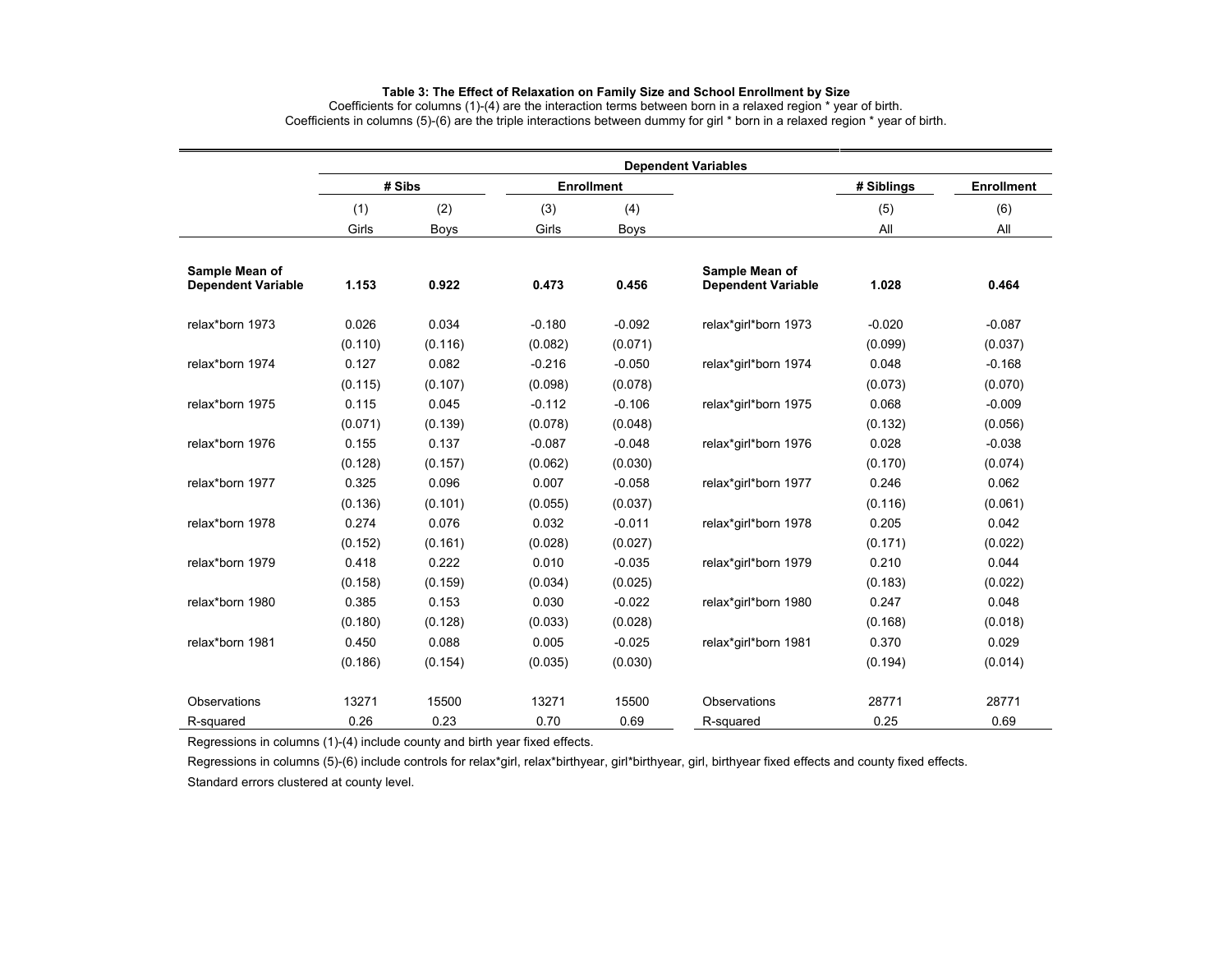#### **Table 4: The Effect of Relaxation on Sex Ratios by Birth Parity**

Coefficients of the interaction terms between born in a relaxed region\*birth year.

|                        |            |           |          | Dependent Variable: Dummy for Male |        |           |          |           |        |           |         |           |
|------------------------|------------|-----------|----------|------------------------------------|--------|-----------|----------|-----------|--------|-----------|---------|-----------|
|                        |            |           | 1st Born |                                    |        |           | 2nd Born |           |        |           | 3+ Born |           |
|                        | (1)<br>(2) |           |          | (3)                                |        | (4)       |          | (5)       | (6)    |           |         |           |
|                        | Coeff.     | Std. Err. | Coeff.   | Std. Err.                          | Coeff. | Std. Err. | Coeff.   | Std. Err. | Coeff. | Std. Err. | Coeff.  | Std. Err. |
|                        |            |           |          |                                    |        |           |          |           |        |           |         |           |
| Sample Mean of Dep Var |            |           | 0.530    |                                    |        |           | 0.509    |           |        |           | 0.495   |           |
| Relax * Born 1970      | 0.065      | (0.032)   | 0.064    | (0.031)                            | 0.113  | (0.047)   | 0.110    | (0.046)   | 0.113  | (0.049)   | 0.112   | (0.049)   |
| Relax * Born 1971      | 0.067      | (0.018)   | 0.066    | (0.018)                            | 0.126  | (0.055)   | 0.124    | (0.054)   | 0.061  | (0.082)   | 0.055   | (0.081)   |
| Relax * Born 1972      | 0.084      | (0.042)   | 0.086    | (0.043)                            | 0.168  | (0.071)   | 0.170    | (0.071)   | 0.019  | (0.038)   | 0.018   | (0.037)   |
| Relax * Born 1973      | 0.053      | (0.048)   | 0.056    | (0.049)                            | 0.177  | (0.078)   | 0.178    | (0.077)   | 0.093  | (0.038)   | 0.091   | (0.037)   |
| Relax * Born 1974      | 0.106      | (0.032)   | 0.103    | (0.033)                            | 0.108  | (0.070)   | 0.111    | (0.069)   | 0.050  | (0.039)   | 0.047   | (0.039)   |
| Relax * Born 1975      | 0.027      | (0.047)   | 0.025    | (0.049)                            | 0.257  | (0.046)   | 0.256    | (0.047)   | 0.002  | (0.052)   | 0.002   | (0.052)   |
| Relax * Born 1976      | 0.045      | (0.046)   | 0.050    | (0.047)                            | 0.062  | (0.054)   | 0.066    | (0.055)   | 0.097  | (0.043)   | 0.094   | (0.044)   |
| Relax * Born 1977      | 0.059      | (0.044)   | 0.057    | (0.045)                            | 0.230  | (0.063)   | 0.225    | (0.063)   | 0.085  | (0.087)   | 0.081   | (0.087)   |
| Relax * Born 1978      | 0.063      | (0.051)   | 0.056    | (0.052)                            | 0.126  | (0.071)   | 0.122    | (0.071)   | 0.078  | (0.039)   | 0.080   | (0.039)   |
| Relax * Born 1979      | 0.106      | (0.035)   | 0.101    | (0.036)                            | 0.154  | (0.052)   | 0.154    | (0.051)   | 0.048  | (0.048)   | 0.050   | (0.049)   |
| Relax * Born 1980      | 0.163      | (0.044)   | 0.162    | (0.044)                            | 0.128  | (0.038)   | 0.126    | (0.039)   | 0.042  | (0.041)   | 0.041   | (0.041)   |
| Relax * Born 1981      | 0.148      | (0.050)   | 0.145    | (0.051)                            | 0.161  | (0.063)   | 0.169    | (0.064)   | 0.146  | (0.062)   | 0.144   | (0.063)   |
| Relax * Born 1982      | 0.078      | (0.050)   | 0.077    | (0.050)                            | 0.200  | (0.065)   | 0.200    | (0.065)   | 0.085  | (0.099)   | 0.073   | (0.098)   |
| Relax * Born 1983      | 0.079      | (0.033)   | 0.081    | (0.034)                            | 0.121  | (0.106)   | 0.120    | (0.105)   | 0.020  | (0.040)   | 0.007   | (0.037)   |
| Relax * Born 1984      | 0.040      | (0.046)   | 0.038    | (0.046)                            | 0.244  | (0.098)   | 0.241    | (0.098)   | 0.014  | (0.083)   | 0.003   | (0.083)   |
| Relax * Born 1985      | 0.070      | (0.039)   | 0.066    | (0.039)                            | 0.110  | (0.049)   | 0.114    | (0.048)   | 0.079  | (0.074)   | 0.079   | (0.076)   |
| Relax * Born 1986      | 0.086      | (0.048)   | 0.089    | (0.048)                            | 0.145  | (0.091)   | 0.158    | (0.092)   | 0.058  | (0.044)   | 0.047   | (0.049)   |
| Relax * Born 1987      | 0.098      | (0.053)   | 0.097    | (0.053)                            | 0.144  | (0.064)   | 0.145    | (0.062)   | 0.041  | (0.075)   | 0.038   | (0.075)   |
| Relax * Born 1988      | 0.044      | (0.036)   | 0.038    | (0.036)                            | 0.105  | (0.056)   | 0.108    | (0.057)   | 0.029  | (0.041)   | 0.028   | (0.041)   |
| Relax * Born 1989      | 0.067      | (0.033)   | 0.075    | (0.033)                            | 0.167  | (0.043)   | 0.167    | (0.044)   | 0.025  | (0.055)   | 0.021   | (0.055)   |
| Relax * Born 1990      | 0.079      | (0.036)   | 0.077    | (0.037)                            | 0.113  | (0.096)   | 0.118    | (0.095)   | 0.063  | (0.057)   | 0.064   | (0.057)   |
| Han                    |            | N         |          | Y                                  |        | Ν         |          | Υ         |        | N         |         | Υ         |
| Observations           |            | 44754     |          | 44754                              |        | 23306     |          | 23306     |        | 14495     |         | 14495     |
| R-squared              |            | 0.01      |          | 0.01                               |        | 0.01      |          | 0.01      |        | 0.01      |         | 0.01      |

Regressions include county and birthyear fixed effects.

Standard errors clustered at the county level.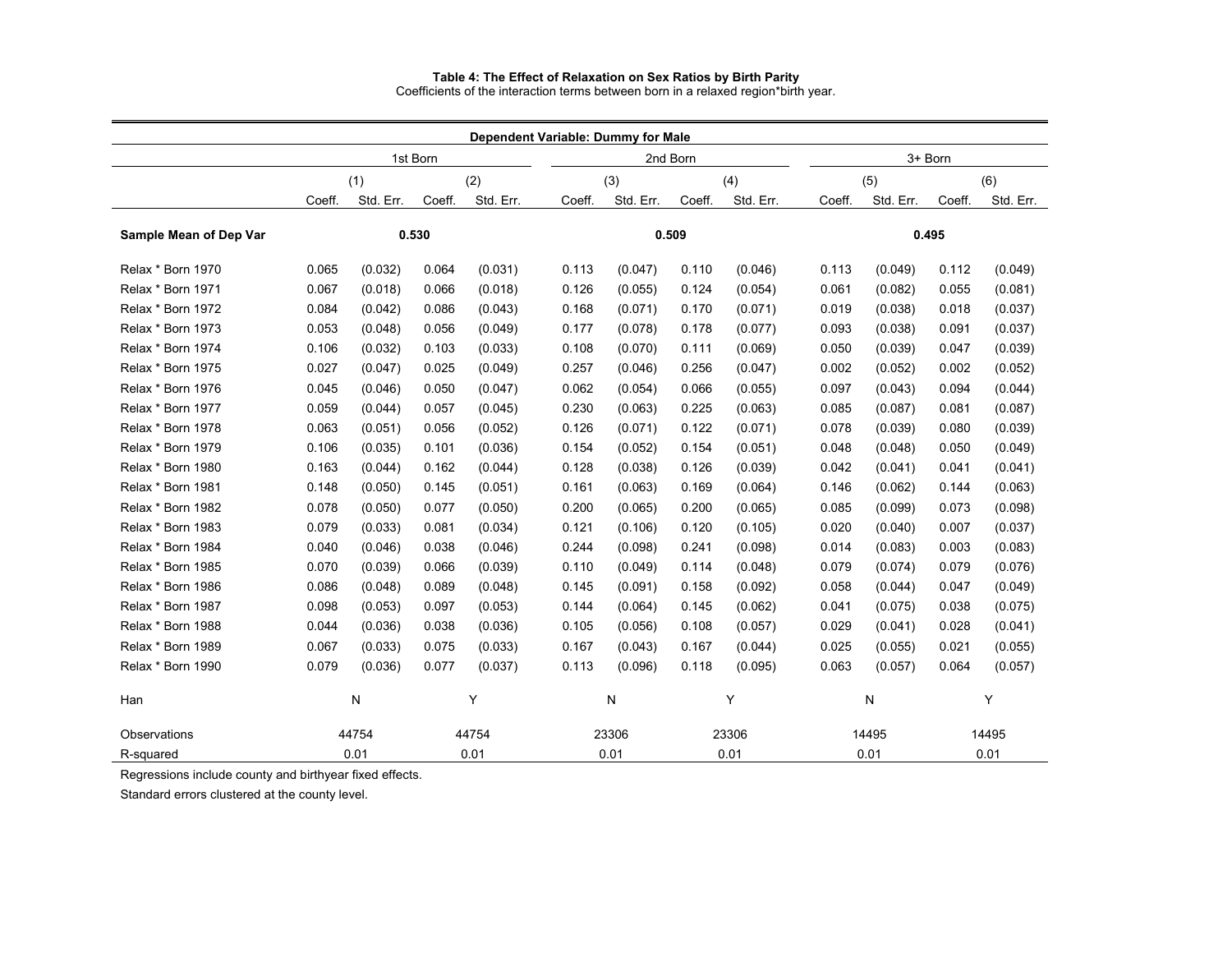## **Table 5: The Effect of Relaxation on Sex Ratios for First Born Children**

Coefficients are the interaction terms between born in a relaxed region \* born in the One Child Policy Cohort and between born in a relaxed region \* born in the relaxation cohort

| THE LITECT OF INFIDABLION ON JEA INDIVIDUATION IN STRUCTION |         |         |  |  |  |  |  |  |  |
|-------------------------------------------------------------|---------|---------|--|--|--|--|--|--|--|
| Dependent Variable: Dummy for Male                          |         |         |  |  |  |  |  |  |  |
|                                                             | (1)     | (2)     |  |  |  |  |  |  |  |
|                                                             |         |         |  |  |  |  |  |  |  |
| Born in relaxed region * Born 1976-1981                     | 0.106   | 0.098   |  |  |  |  |  |  |  |
|                                                             | (0.024) | (0.025) |  |  |  |  |  |  |  |
|                                                             |         |         |  |  |  |  |  |  |  |
| Born in relaxed region * Born 1982-1989                     | 0.037   | 0.035   |  |  |  |  |  |  |  |
|                                                             | (0.021) | (0.021) |  |  |  |  |  |  |  |
|                                                             |         |         |  |  |  |  |  |  |  |
| Han, Han * Birth Cohort                                     | N       | Υ       |  |  |  |  |  |  |  |
|                                                             |         |         |  |  |  |  |  |  |  |
| Observations                                                | 44234   | 44234   |  |  |  |  |  |  |  |
| R-squared                                                   | 0.00    | 0.00    |  |  |  |  |  |  |  |

## **The Effect of Relaxation on Sex Ratios for First Borns**

Regressions include county and birth cohort fixed effects.

Standard errors clustered at the county level.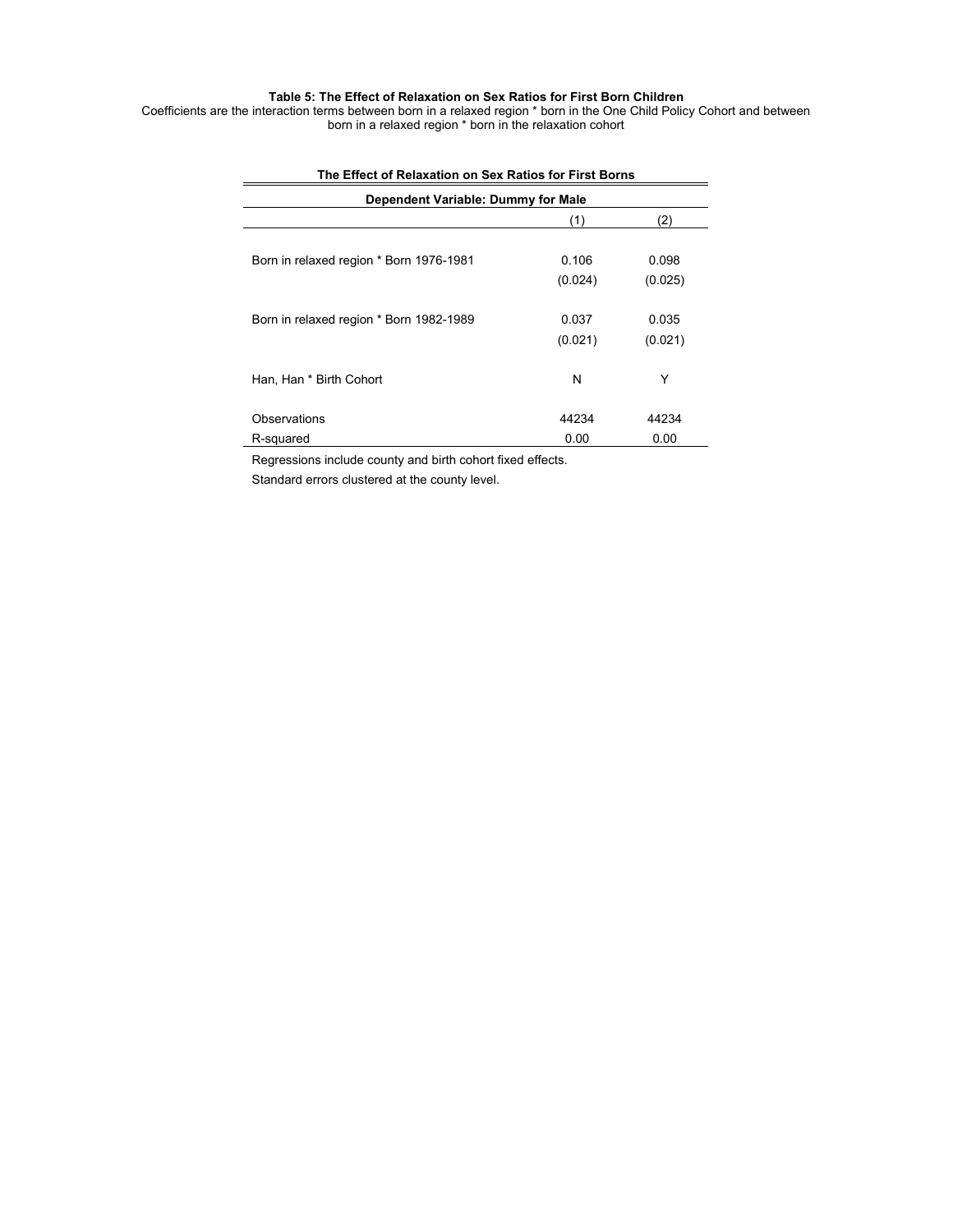|                                  | Dependent Variable: Fraction enrolled in School |          |                |                 |  |  |  |  |  |
|----------------------------------|-------------------------------------------------|----------|----------------|-----------------|--|--|--|--|--|
|                                  | (1)                                             | (2)      | (3)            | (4)             |  |  |  |  |  |
|                                  | Different Sex                                   | Same Sex | Younger Sister | Younger Brother |  |  |  |  |  |
| <b>OLS</b>                       |                                                 |          |                |                 |  |  |  |  |  |
| A. Households with <= 3 children |                                                 |          |                |                 |  |  |  |  |  |
| Sample Mean of Dep Var           | 0.511                                           | 0.419    | 0.534          | 0.536           |  |  |  |  |  |
| # Siblings                       | $-0.053$                                        | $-0.011$ | $-0.009$       | $-0.005$        |  |  |  |  |  |
|                                  | (0.011)                                         | (0.005)  | (0.004)        | (0.004)         |  |  |  |  |  |
| Observations                     | 6218                                            | 19277    | 17785          | 18601           |  |  |  |  |  |
| R-squared                        | .55                                             | 0.6      | 0.73           | 0.72            |  |  |  |  |  |
| B. Households with <= 2 children |                                                 |          |                |                 |  |  |  |  |  |
| Sample Mean of Dep Var           | .483                                            | 0.554    | 0.378          | 0.423           |  |  |  |  |  |
| # Siblings                       | 0.000                                           | 0.005    | 0.018          | 0.015           |  |  |  |  |  |
|                                  | (0.000)                                         | (0.006)  | (0.005)        | (0.006)         |  |  |  |  |  |
| Observations                     | 3907                                            | 16590    | 14979          | 16213           |  |  |  |  |  |
| R-squared                        | 0.55                                            | 0.6      | 0.73           | 0.72            |  |  |  |  |  |
| 2SLS                             |                                                 |          |                |                 |  |  |  |  |  |
| C. Households with <= 3 children |                                                 |          |                |                 |  |  |  |  |  |
| # Siblings                       | 0.058                                           | 0.176    | 0.190          | 0.049           |  |  |  |  |  |
|                                  | (0.225)                                         | (0.082)  | (0.049)        | (0.048)         |  |  |  |  |  |
| Observations                     | 6383                                            | 20073    | 18514          | 19316           |  |  |  |  |  |
| R-squared                        | 0.57                                            | 0.67     | 0.65           | 0.71            |  |  |  |  |  |
| D. Households with <= 2 children |                                                 |          |                |                 |  |  |  |  |  |
| # Siblings                       | 0.000                                           | 0.112    | 0.125          | 0.078           |  |  |  |  |  |
|                                  | (0.000)                                         | (0.058)  | (0.063)        | (0.052)         |  |  |  |  |  |
| Observations                     | 4018                                            | 17303    | 15641          | 16857           |  |  |  |  |  |
| R-squared                        | 0.58                                            | 0.72     | 0.72           | 0.71            |  |  |  |  |  |
| Controls                         |                                                 |          |                |                 |  |  |  |  |  |
| Han                              | Υ                                               | Y        | Υ              | Υ               |  |  |  |  |  |
| Distance to Urban                | Y                                               | Υ        | Υ              | Υ               |  |  |  |  |  |
| Mother's Education               | Υ                                               | Y        | Υ              | Υ               |  |  |  |  |  |
| Household Income                 | Υ                                               | Υ        | Υ              | Υ               |  |  |  |  |  |

## **Table 6: OLS and 2SLS Estimates of the Effect of Family Size on School Enrollment by Sex Composition of Siblings**

All regressions control for the full set of interaction terms and birth year and county fixed effects. Standard errors are clustered at the county level. Column (1) excludes individuals whose next youngest sibling is of the same sex. Column (2) excludes individuals whose next youngest sibling is of different sex. Column (3) is restricted to the sample individuals who do not have a younger brother. Column (4) is restricted to the sample individuals who do not have a younger sister.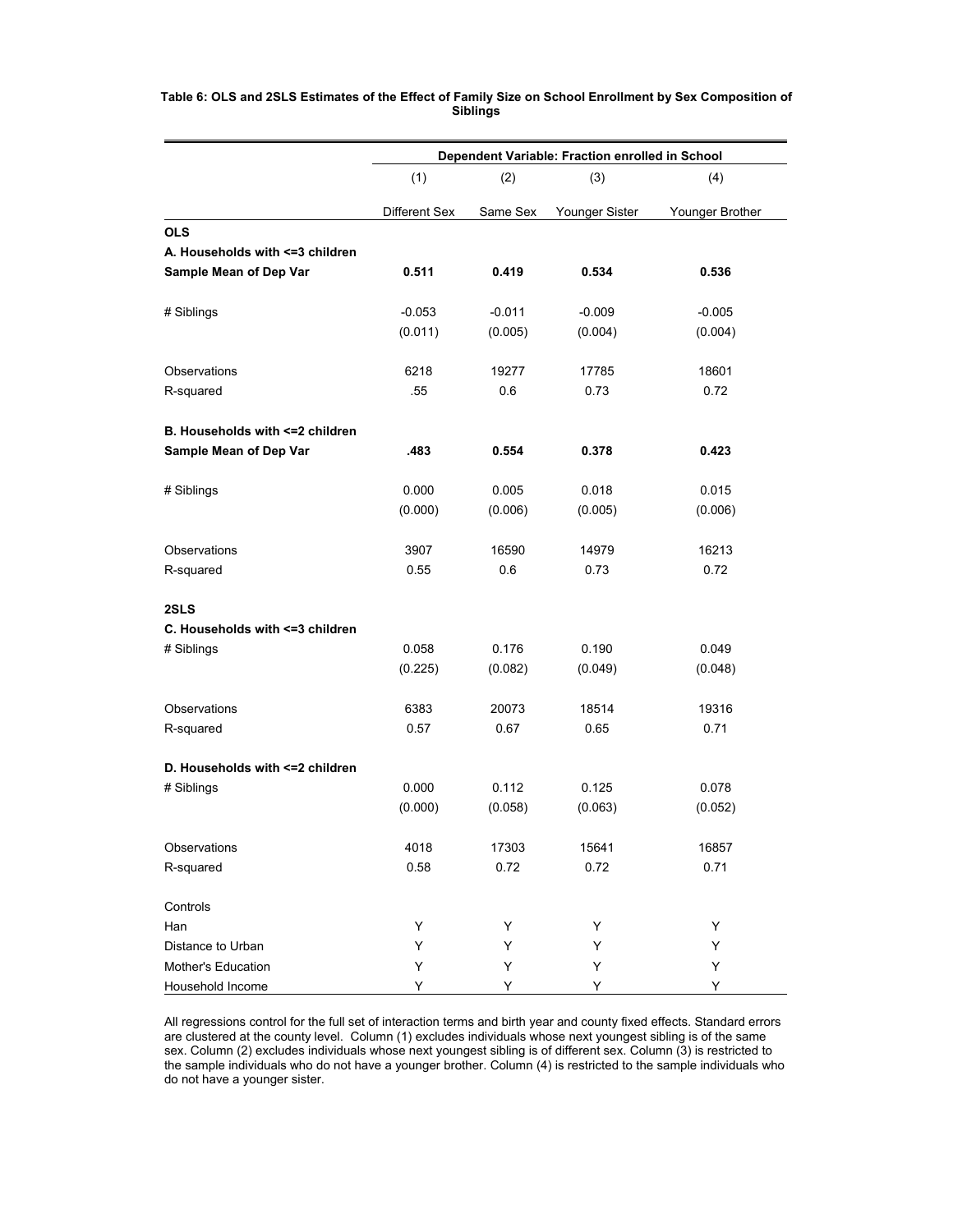|                                         | Dependent Variable: Actual Years of Education - Supposed Years of Education |           |          |              |          |          |                   |                           |  |  |  |
|-----------------------------------------|-----------------------------------------------------------------------------|-----------|----------|--------------|----------|----------|-------------------|---------------------------|--|--|--|
|                                         | (1)                                                                         | (2)       | (3)      | (4)          | (5)      | (6)      | (7)               | (8)                       |  |  |  |
|                                         | All                                                                         | All       | All      | All          | All      | All      | Younger<br>Sister | Younger<br><b>Brother</b> |  |  |  |
| Households with <= 3 children<br>A. OLS |                                                                             |           |          |              |          |          |                   |                           |  |  |  |
| Sample Mean of Dep Var                  |                                                                             |           | 0.489    | 0.534        | 0.536    |          |                   |                           |  |  |  |
| # Siblings                              | $-0.121$                                                                    | $-0.121$  | $-0.127$ | $-0.076$     | $-0.125$ | $-0.095$ | $-0.121$          | $-0.115$                  |  |  |  |
|                                         | (0.026)                                                                     | (0.026)   | (0.029)  | (0.021)      | (0.021)  | (0.024)  | (0.027)           | (0.026)                   |  |  |  |
| Observations                            | 12940                                                                       | 12940     | 12940    | 12715        | 12940    | 12715    | 9817              | 10306                     |  |  |  |
| R-squared                               | 0.63                                                                        | 0.63      | 0.63     | 0.64         | 0.63     | 0.65     | 0.68              | 0.68                      |  |  |  |
| 2SLS                                    |                                                                             |           |          |              |          |          |                   |                           |  |  |  |
| <b>B. 2SLS</b>                          |                                                                             |           |          |              |          |          |                   |                           |  |  |  |
| # Siblings                              | 0.297                                                                       | 0.299     | 0.274    | 0.303        | 0.274    | 0.213    | 0.179             | 0.504                     |  |  |  |
|                                         | (0.440)                                                                     | (0.439)   | (0.438)  | (0.469)      | (0.433)  | (0.454)  | (0.436)           | (0.606)                   |  |  |  |
| Observations                            | 12940                                                                       | 12940     | 12940    | 12715        | 12940    | 12715    | 10008             | 10499                     |  |  |  |
| R-squared                               | 0.61                                                                        | 0.61      | 0.62     | 0.63         | 0.62     | 0.65     | 0.65              | 0.63                      |  |  |  |
| Controls                                |                                                                             |           |          |              |          |          |                   |                           |  |  |  |
| Han                                     | N                                                                           | Y         | Y        | $\mathsf{N}$ | N        | Y        | Y                 | Y                         |  |  |  |
| Distance to Urban                       | ${\sf N}$                                                                   | ${\sf N}$ | Y        | N            | N        | Υ        | Y                 | Y                         |  |  |  |
| Mother's Education                      | N                                                                           | N         | N        | Y            | N        | Y        | Y                 | Y                         |  |  |  |
| Household Income                        | N                                                                           | N         | N        | N            | Υ        | Y        | Y                 | Υ                         |  |  |  |

## **Table 7: OLS and 2SLS Estimates of the Effect of Family Size on Education Delay**  Coefficients for the number of siblings a first born child has

Sample restricted to individuals enrolled in school.

All regressions control for the full set of interaction terms and birth year and county fixed effects.

Standard errors are clustered at the county level.

Column (7) is restricted to the sample individuals who do not have a younger brother.

Column (8) is restricted to the sample individuals who do not have a younger sister.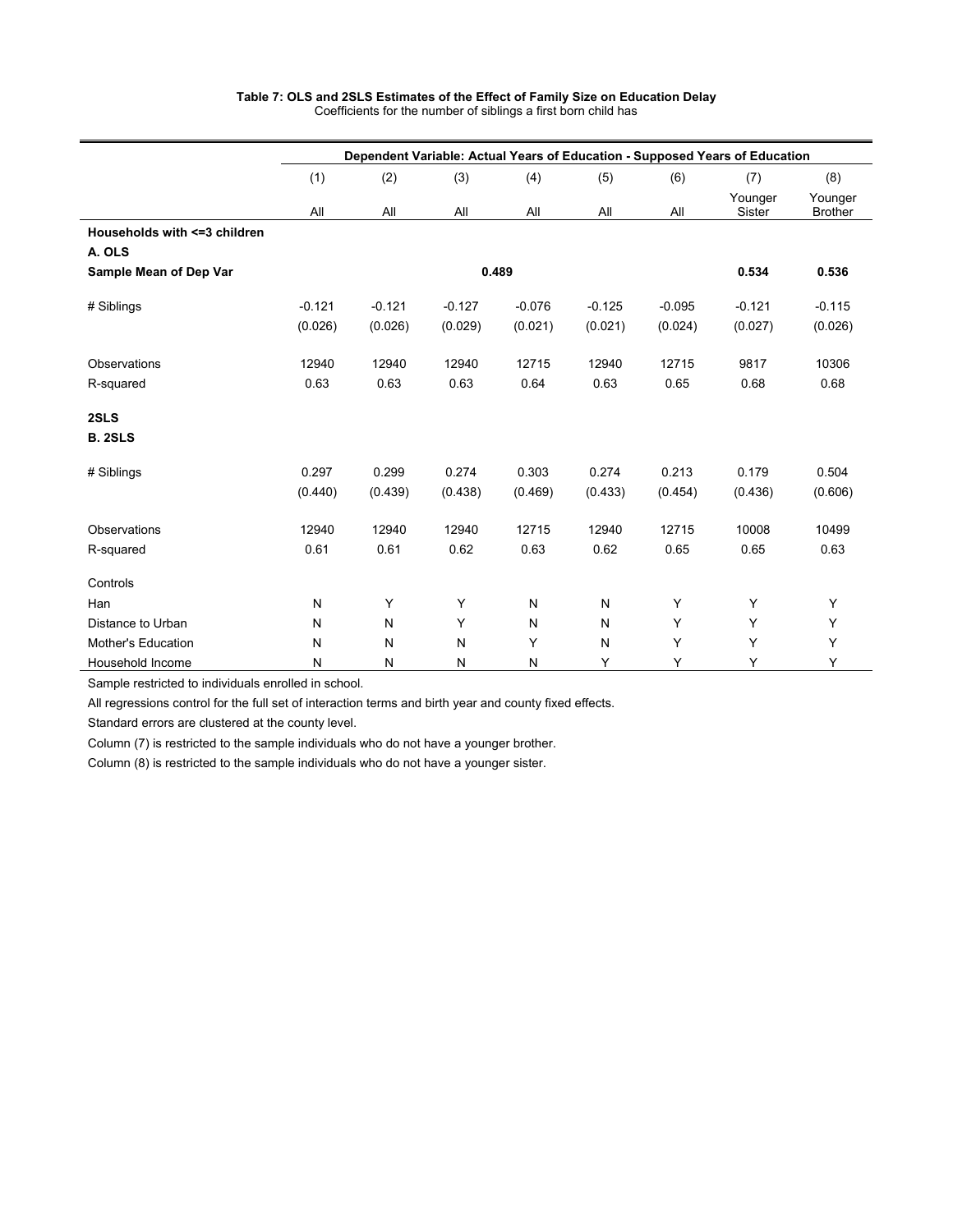|                               | Dependent Variable: Dummy Variable for Mother who Stays at Home |          |          |          |          |          |                   |                           |  |  |  |
|-------------------------------|-----------------------------------------------------------------|----------|----------|----------|----------|----------|-------------------|---------------------------|--|--|--|
|                               | (1)                                                             | (2)      | (3)      | (4)      | (5)      | (6)      | (7)               | (8)                       |  |  |  |
|                               | All                                                             | All      | All      | All      | All      | All      | Younger<br>Sister | Younger<br><b>Brother</b> |  |  |  |
| Households with <= 3 Children |                                                                 |          |          |          |          |          |                   |                           |  |  |  |
| Sample Mean of Dep. Var       |                                                                 |          |          | 0.126    |          |          | 0.124             | 0.123                     |  |  |  |
| A. OLS                        |                                                                 |          |          |          |          |          |                   |                           |  |  |  |
| # Siblings                    | $-0.029$                                                        | $-0.029$ | $-0.029$ | $-0.036$ | $-0.028$ | $-0.036$ | $-0.036$          | $-0.038$                  |  |  |  |
|                               | (0.012)                                                         | (0.012)  | (0.012)  | (0.013)  | (0.012)  | (0.013)  | (0.013)           | (0.013)                   |  |  |  |
|                               |                                                                 |          |          |          |          |          |                   |                           |  |  |  |
| <b>Observations</b>           | 26456                                                           | 26456    | 26456    | 25495    | 26456    | 25495    | 17785             | 18601                     |  |  |  |
| R-squared                     | 0.13                                                            | 0.13     | 0.13     | 0.19     | 0.13     | 0.19     | 0.20              | 0.20                      |  |  |  |
|                               |                                                                 |          |          |          |          |          |                   |                           |  |  |  |
| <b>B. 2SLS</b>                |                                                                 |          |          |          |          |          |                   |                           |  |  |  |
| # Siblings                    | $-0.142$                                                        | $-0.144$ | $-0.144$ | $-0.122$ | $-0.139$ | $-0.119$ | $-0.137$          | $-0.141$                  |  |  |  |
|                               | (0.098)                                                         | (0.098)  | (0.098)  | (0.088)  | (0.098)  | (0.088)  | (0.055)           | (0.079)                   |  |  |  |
| <b>Observations</b>           | 26456                                                           | 26456    | 26456    | 25495    | 26456    | 25495    | 18514             | 19316                     |  |  |  |
| R-squared                     | 0.08                                                            | 0.08     | 0.08     | 0.16     | 0.09     | 0.17     | 0.09              | 0.10                      |  |  |  |
|                               |                                                                 |          |          |          |          |          |                   |                           |  |  |  |
|                               |                                                                 |          |          |          |          |          |                   |                           |  |  |  |
| Controls                      |                                                                 |          |          |          |          |          |                   |                           |  |  |  |
| Han                           | N                                                               | Y        | Y        | N        | N        | Y        | Y                 | Y                         |  |  |  |
| Distance to Urban             | N                                                               | N        | Y        | N        | N        | Υ        | Y                 | Y                         |  |  |  |
| Mother's Education            | N                                                               | N        | N        | Y        | N        | Y        | Y                 | Y                         |  |  |  |
| Household Income              | N                                                               | N        | N        | N        | Υ        | Y        | Υ                 | Y                         |  |  |  |

## **Table 8: The Effect of Family Size on Female Labor Supply**

All regressions control for the full set of interaction terms and birth year and county fixed effects.

Standard errors are clustered at the county level.

Column (7) is restricted to the sample individuals who do not have a younger brother.

Column (8) is restricted to the sample individuals who do not have a younger sister.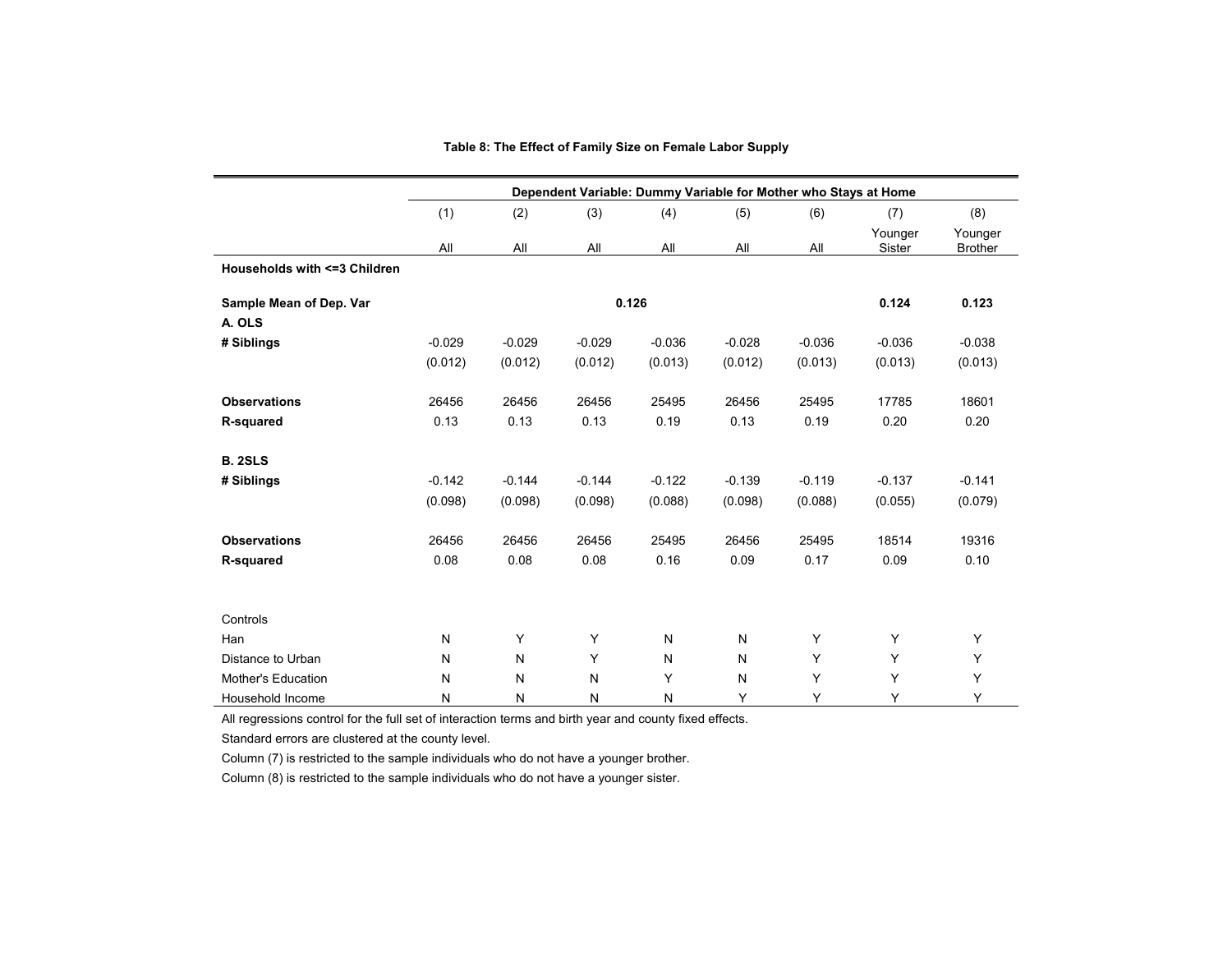## **Appendix**

**Table A1: The Correlation between Family Size and School Enrollment**

Coefficients of dummy variables for the total number of children in each household

|                                                     | <b>Dependent Variables</b> |          |                          |          |          |                                             |          |          |  |  |  |
|-----------------------------------------------------|----------------------------|----------|--------------------------|----------|----------|---------------------------------------------|----------|----------|--|--|--|
|                                                     |                            |          | <b>School Enrollment</b> |          |          | Actual Years of Edu - Supposed Years of Edu |          |          |  |  |  |
|                                                     | (1)                        | (2)      | (3)                      | (4)      | (5)      | (6)                                         | (7)      | (8)      |  |  |  |
|                                                     |                            |          |                          |          |          |                                             |          |          |  |  |  |
| <b>Sample Mean for</b><br><b>Dependent Variable</b> |                            |          | 0.464                    |          |          |                                             | $-2.470$ |          |  |  |  |
| Total Kids = $2$                                    | $-0.095$                   | $-0.098$ | 0.004                    | 0.018    | $-0.700$ | $-0.657$                                    | $-0.156$ | 0.010    |  |  |  |
|                                                     | (0.051)                    | (0.050)  | (0.004)                  | (0.006)  | (0.115)  | (0.140)                                     | (0.033)  | (0.042)  |  |  |  |
| Total Kids = $3$                                    | $-0.308$                   | $-0.312$ | $-0.056$                 | $-0.023$ | $-1.312$ | $-1.297$                                    | $-0.581$ | $-0.247$ |  |  |  |
|                                                     | (0.057)                    | (0.057)  | (0.011)                  | (0.009)  | (0.168)  | (0.172)                                     | (0.099)  | (0.062)  |  |  |  |
| Total Kids = $4$                                    | $-0.397$                   | $-0.409$ | $-0.071$                 | $-0.028$ | $-1.462$ | $-1.449$                                    | $-0.794$ | $-0.334$ |  |  |  |
|                                                     | (0.058)                    | (0.059)  | (0.011)                  | (0.009)  | (0.175)  | (0.203)                                     | (0.126)  | (0.074)  |  |  |  |
| Total Kids = $5$                                    | $-0.464$                   | $-0.487$ | $-0.070$                 | $-0.019$ | $-2.192$ | $-2.219$                                    | $-1.254$ | $-0.778$ |  |  |  |
|                                                     | (0.055)                    | (0.056)  | (0.018)                  | (0.015)  | (0.290)  | (0.362)                                     | (0.198)  | (0.163)  |  |  |  |
| Total Kids = $6$                                    | $-0.540$                   | $-0.573$ | $-0.075$                 | $-0.017$ | $-2.015$ | $-1.668$                                    | $-0.472$ | 0.328    |  |  |  |
|                                                     | (0.051)                    | (0.056)  | (0.024)                  | (0.020)  | (0.310)  | (0.359)                                     | (0.285)  | (0.197)  |  |  |  |
| Total Kids = $7$                                    | $-0.507$                   | $-0.534$ | $-0.048$                 | 0.004    | $-2.515$ | $-2.784$                                    | $-0.881$ | $-0.823$ |  |  |  |
|                                                     | (0.061)                    | (0.063)  | (0.047)                  | (0.046)  | (0.364)  | (0.325)                                     | (0.450)  | (0.202)  |  |  |  |
| Total Kids = $8$                                    | $-0.591$                   | $-0.655$ | $-0.033$                 | 0.040    | 0.000    | 0.000                                       | 0.000    | 0.000    |  |  |  |
|                                                     | (0.039)                    | (0.048)  | (0.006)                  | (0.016)  | (0.000)  | (0.000)                                     | (0.000)  | (0.000)  |  |  |  |
| Total Kids = $9$                                    | $-0.591$                   | $-0.644$ | $-0.025$                 | 0.038    | 0.000    | 0.000                                       | 0.000    | 0.000    |  |  |  |
|                                                     | (0.039)                    | (0.048)  | (0.006)                  | (0.020)  | (0.000)  | (0.000)                                     | (0.000)  | (0.000)  |  |  |  |
| Constant                                            | 0.591                      | 0.594    | 0.478                    | $-0.001$ | 2.015    | 1.995                                       | 1.680    | $-5.029$ |  |  |  |
|                                                     | (0.039)                    | (0.034)  | (0.015)                  | (0.016)  | (0.075)  | (0.080)                                     | (0.066)  | (0.724)  |  |  |  |
| Controls                                            |                            |          |                          |          |          |                                             |          |          |  |  |  |
| <b>County Fixed Effect</b>                          | N                          | Υ        | N                        | Υ        | N        | Υ                                           | N        | Y        |  |  |  |
| <b>Birth Year Fixed Effect</b>                      | N                          | N        | Υ                        | Y        | N        | N                                           | Y        | Y        |  |  |  |
| Observations                                        | 28771                      | 28771    | 28771                    | 28771    | 13338    | 13338                                       | 13338    | 13338    |  |  |  |
| R-squared                                           | 0.08                       | 0.08     | 0.71                     | 0.72     | 0.07     | 0.08                                        | 0.60     | 0.62     |  |  |  |

All standard errors clustered at county level.

Columns (5)-(8) restricted to sample of children enrolled in school.